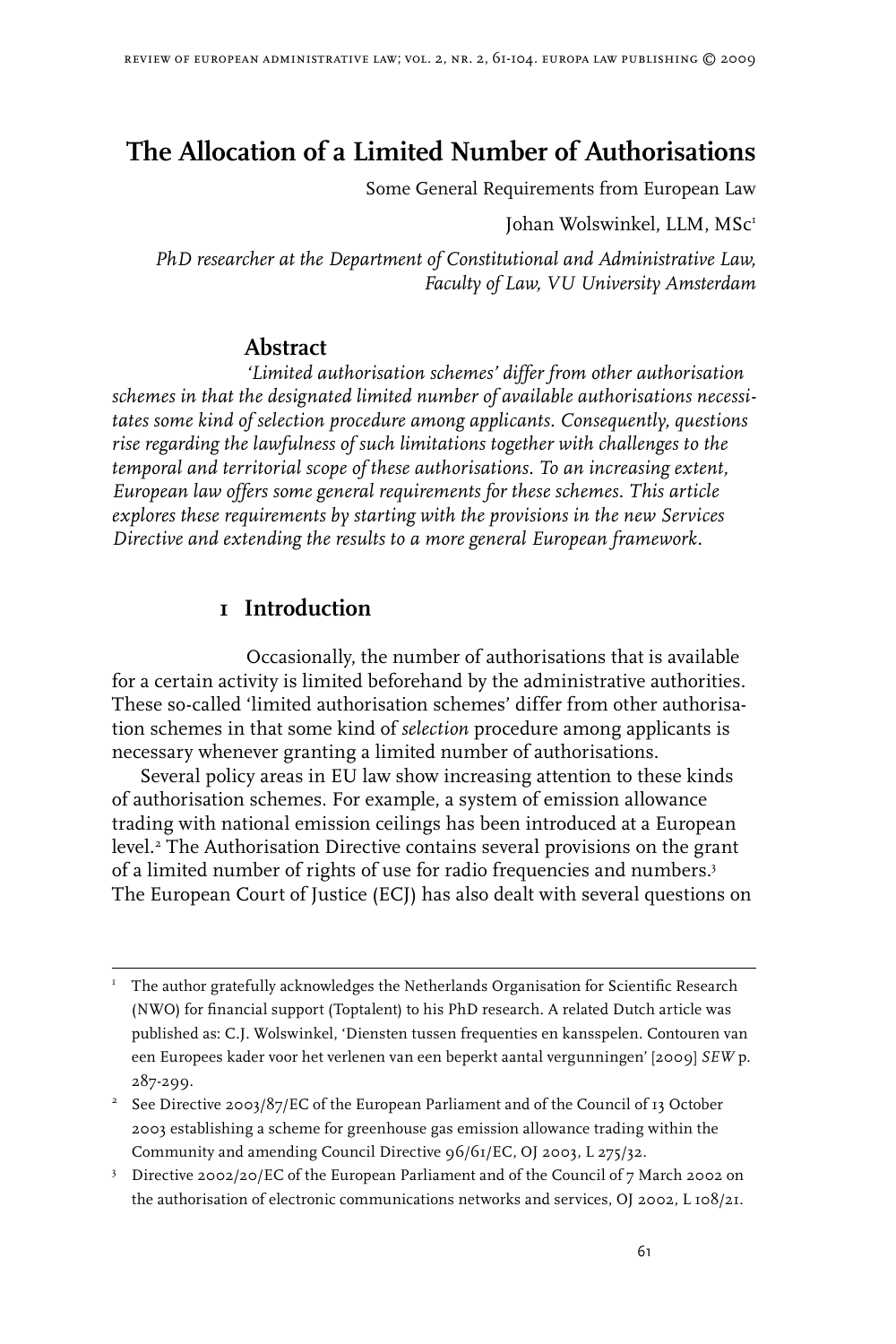wolswinkel

limited authorisation schemes, for example in the area of gambling activities.<sup>4</sup>

The adoption of the Services Directive<sup>5</sup> marks a new era since this directive contains some *general* provisions on limited authorisation schemes. These provisions, concerning the selection procedure and the duration of the authorisation, build on a new distinction between authorisations that are limited in number 'because of the scarcity of available natural resources or technical capacity'<sup>6</sup> and authorisations that are limited in number 'by an overriding reason relating to the public interest'.

This article aims at answering the following question: which general requirements on the allocation<sup>7</sup> of a limited number of authorisations can be derived from European law? By 'general requirements', we mean requirements that can be applied in principle to all limited authorisation schemes or to a generalised category of these authorisation schemes. In answering this question as to general requirements, we restrict ourselves to some key questions which are characteristic for limited authorisation schemes.

The starting point of the analysis is the Services Directive, which only applies to *authorisation* schemes on *service* activities. Even with regard to these authorisation schemes, the Services Directive does not contain a complete set of general requirements. It is assumed, however, that the relevant provisions of the Services Directive reflect general rules that underlie *any* allocation of a limited number of authorisations. Since these general rules might already be visible in particular service areas, relevant provisions in these areas can support and complete the findings of the Services Directive. This article is restricted to considering two specific service areas which are often confronted with limited authorisation schemes: radio frequencies (electronic communications services) and gambling activities (services on

- <sup>5</sup> Directive 2006/123/EC of the European Parliament and of the Council of 12 December 2006 on services in the internal market, OJ 2006, L 376/36. See for general discussions of the Service Directive, among others: G. Davies, 'The Services Directive: extending the country of origin principle and reforming public administration' [2007] *European Law Review* p. 232-245; C. Barnard, 'Unravelling the Services Directive' [2008] *Common Market Law Review* p. 323-394; A. Hatje, 'Services Directive – A Legal Analysis', in: F. Breuss, G. Fink & S. Griller (eds.), *Services liberalisation in the internal market* (Wien 2008) p. 1-20; N. Maydell, 'The Services Directive and Existing Community Law', in: Breuss, Fink & Griller (2008) p. 21-124, and several contributions in J.W. van de Gronden (ed.), *The EU and WTO Law on Services* (Alphen aan den Rijn 2009).
- <sup>6</sup> The condition 'scarcity of available natural resources or technical capacity' will be abbreviated to 'natural or technical scarcity'.
- When considering limited authorisation schemes, the term 'allocation' instead of the general term 'grant' will be used mainly. Cf. Article 10 Directive 2003/87/EC.

 $\overline{4}$  See most recently: Case C-42/07 *Liga and Bwin* [2009] nyp. See for a recent survey of the ECJ case law on gambling activities the opinion of the Advocate General in this case, para. 59-88.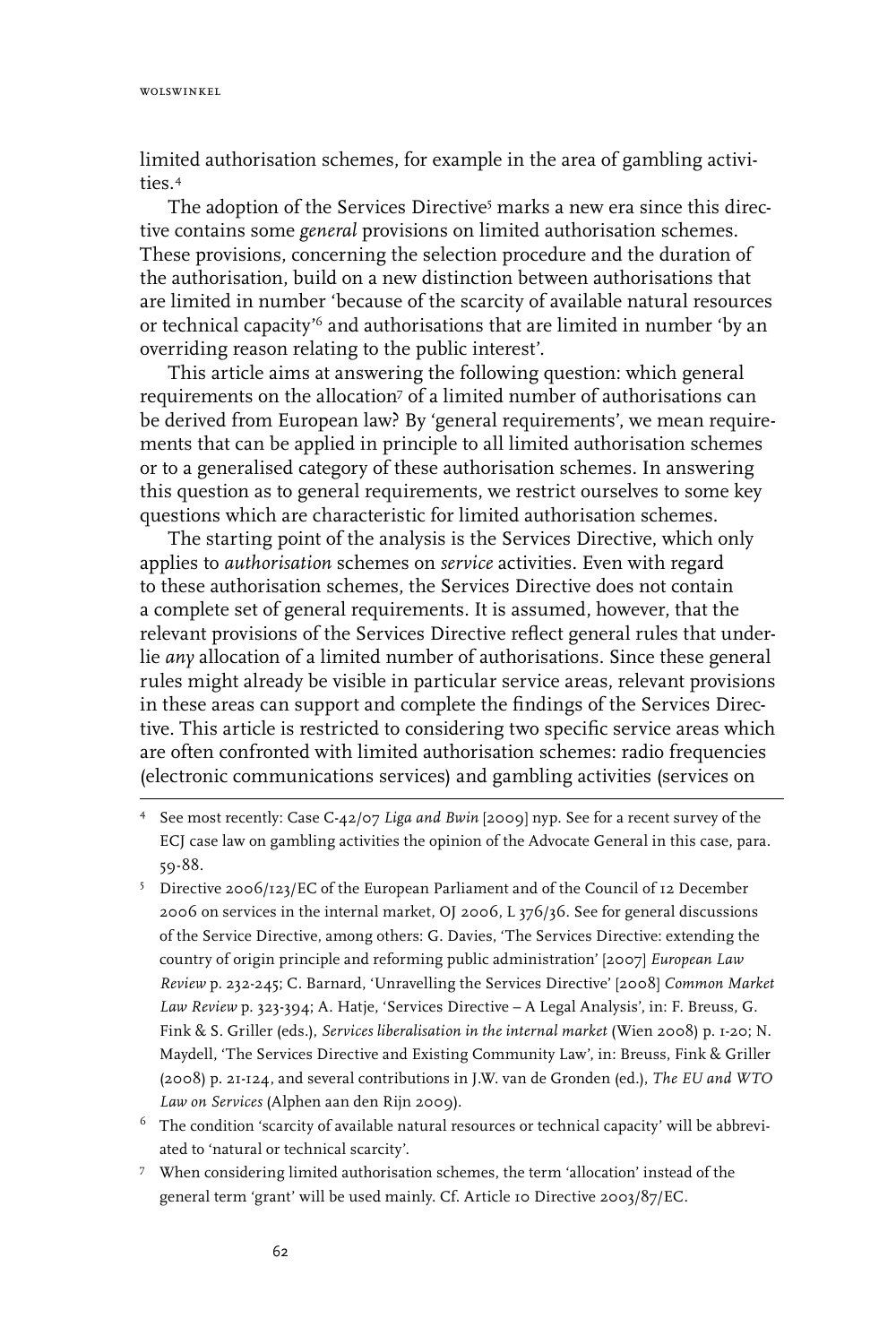organizing games of chance). The award of service concessions is also examined: although these concessions do not classify as authorisations but as public contracts, a *selection* should take place as well. Therefore, it is possible that requirements on the award of service concessions apply also to the allocation of authorisations. Finally, once some general requirements have been identified on the allocation of a limited number of authorisations on service activities, this framework may be applied to authorisation schemes on goods as well.

The article starts with clarification of the term 'limited authorisation schemes' and with the identification of the key questions when granting a limited number of authorisations (§ 2). Next, the sources of European law relevant for answering these key questions are outlined  $(\S 3)$ .  $\S 4$  analyses the conditions under which the number of authorisations may be limited. This limitation is a necessary precondition for the allocation of these authorisations. In particular, the question is addressed whether 'natural or technical scarcity' is itself an overriding reason to limit the number of authorisations. In  $\int$  5, general requirements on the selection procedure are considered, in the context of both the initial grant and the renewal. Questions on the temporal and territorial scope of authorisations in limited authorisation schemes are dealt with in § 6. In the conclusion, limited authorisation schemes are placed next to other, 'unlimited' authorisation schemes (§ 7).

# **2 Limited Authorisation Schemes**

### 2.1 Terminology

Although a general definition of 'authorisation' is lacking in European law, $<sup>8</sup>$  some specific directives define an authorisation or an equiva-</sup> lent concept.<sup>9</sup> The Services Directive describes an 'authorisation' as any formal or implied decision from a competent authority, concerning access to a service activity or the exercise thereof.<sup>10</sup> For the purposes of this article, an authorisation will be defined as the permission of a public authority to exercise a certain (economic) activity.<sup>11</sup>

 $11$  The assumption in this definition is that the exercise of an activity includes the access to it. Cf. B.J. Drijber & H.M. Stergiou, 'Public Procurement Law and Internal Market Law'

Cf. P. Houweling, *Van vergunning naar algemene regel* (Den Haag 2006) p. 21.

For instance, Article 2(2a) of the Authorisation Directive defines a 'general authorisation' as 'a legal framework established by the Member State ensuring rights for the provision of electronic communications networks or services and laying down sector specific obligations that may apply to all or to specific types of electronic communications networks and services'. This definition is too broad for the purposes of this article, since these 'general authorisations' can be opposed to 'individual rights of use'.

 $10<sup>10</sup>$  See the definition of 'authorisation scheme' in Article 4(6) Services Directive.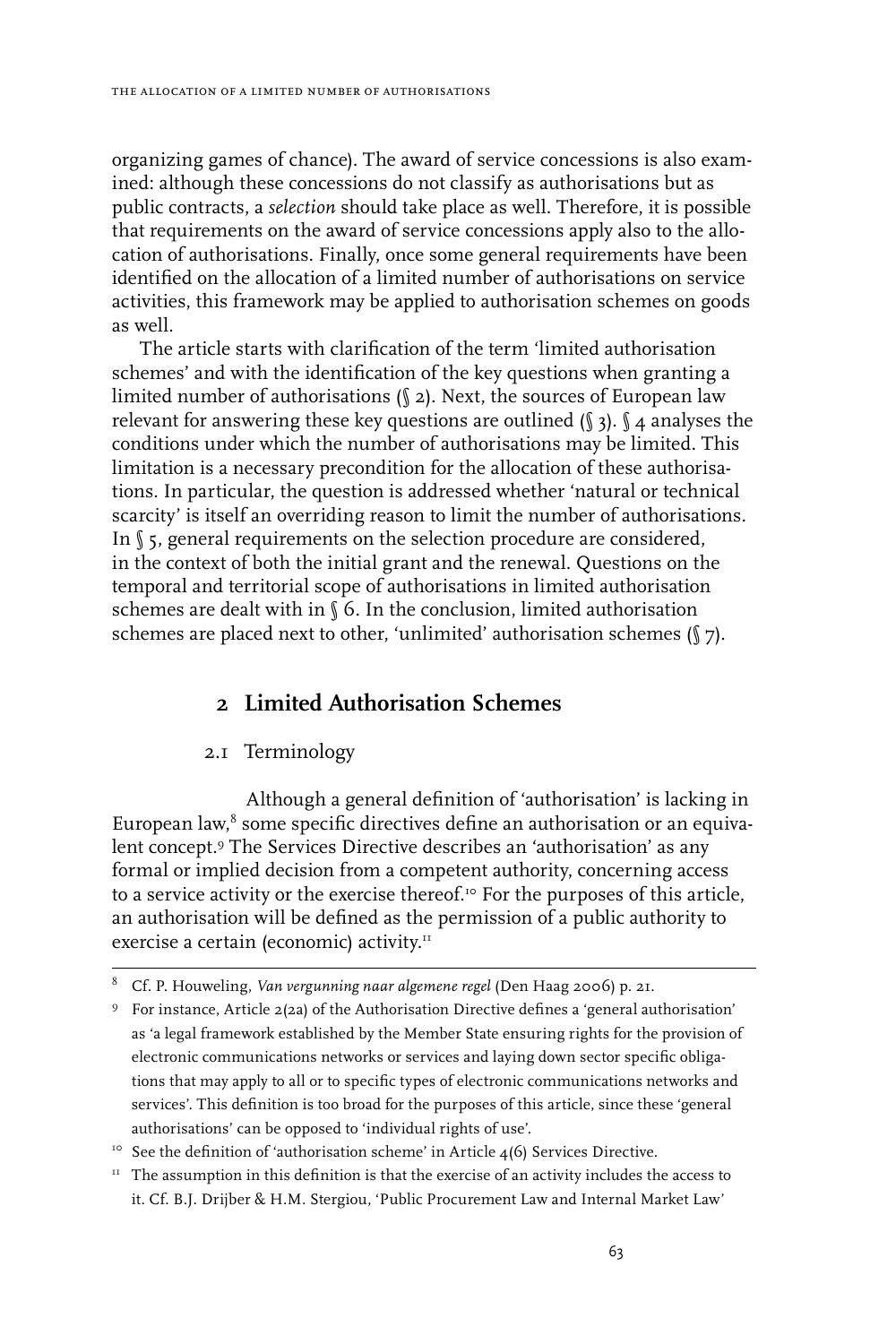Two elements of this definition merit attention. First, the public authority confers a *right* to a private party when granting an authorisation: it allows a certain activity to be exercised. Because of this favouring character, it can be assumed that there exists a certain *demand* for such authorisations, especially if we restrict ourselves to economic activities, representing an economic value.12 Secondly, authorisations have a *unilateral* character as opposed to the bilateral character of a contract.13

An authorisation can occur under different names, such as authorisation, licence, approval, permission, permit or concession.<sup>14</sup> Concessions deserve some separate discussion. In its interpretative communication on concessions under Community law, the Commission defined 'concessions' as 'acts attributable to the State whereby a public authority entrusts to a third party – by means of a contractual act or a unilateral act with the prior consent of the third party – the total or partial management of services [as far as they constitute economic activities, CJW] for which that authority would normally be responsible and for which the third party assumes the risk'. It distinguished these concessions clearly from 'acts whereby a public authority authorises the exercise of an economic activity, even if these acts would be regarded as concessions in certain Member States' (authorisations) and from 'acts concerning non-economic activities'.<sup>15</sup> Hence, although concessions are distinguished from authorisations, some acts called 'concessions' might classify as authorisations.16

What is meant by saying that the number of available authorisations is *limited* in advance? Since a limitation to the *number* of authorisations is a *quantitative* limitation, it may be useful to consider the interpretation of the term *quantitative restrictions* in Articles 28 and 29 of the EC Treaty on the free movement of goods. In *Geddo*, the ECJ defined quantitative restrictions broadly as 'measures which amount to a total or partial restraint of, according to the circumstances, imports, exports or goods in transit<sup>'.17</sup> Measures having equivalent effect need not take the form of such a restraint.

[2009/3] *Common Market Law Review* p. 823, describing an authorisation as 'a permission to engage in a certain (economic) activity'.

- <sup>12</sup> In *Deliège*, the ECJ ruled that the pursuit of an activity as an employed person or the provision of services for *remuneration* must be regarded as *an economic activity*, provided that the work performed is genuine and effective and not such as to be regarded as purely marginal and ancillary. See Joined Cases C-51/96 and C-191/97 *Deliège* [2000] ECR I-2549, para. 53 and 54.
- <sup>13</sup> See also Drijber & Stergiou (2009) p. 823.
- <sup>14</sup> See recital 39 of the preamble of the Services Directive.
- <sup>15</sup> See the Commission interpretative communication on concessions under Community law, OJ 2000, C 121/5. In fact, a concession being a unilateral act *with prior consent*, has a bilateral character as well.

<sup>16</sup> See for instance Case C-462/99 *Connect Austria* [2003] ECR I-5197, para. 17.

17 Case 2/73 *Geddo* [1973] ECR 865, para. 7.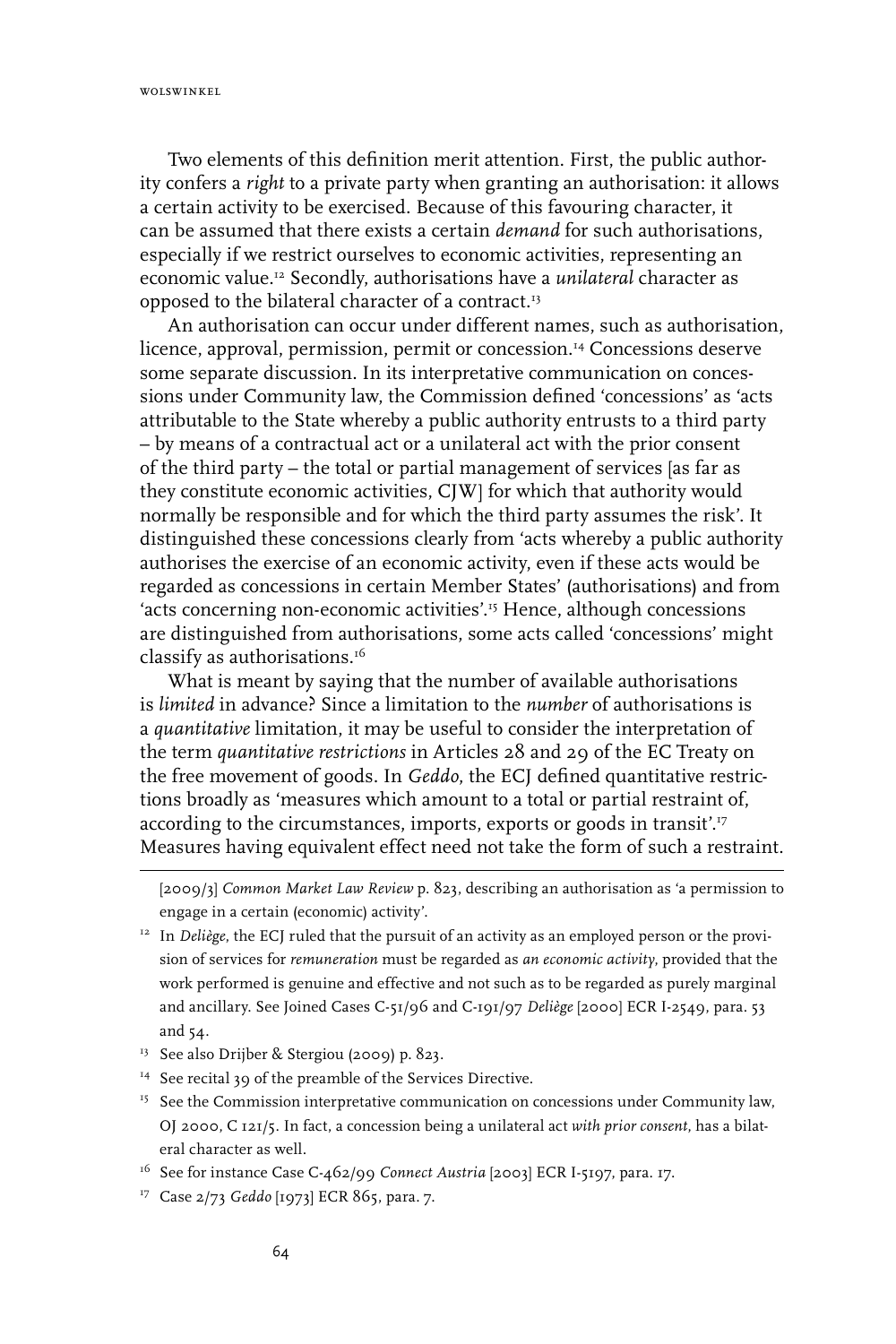In *Dassonville*, the ECJ gave a broad definition of these measures within the meaning of Article 28, ruling that 'the prohibition of measures having equivalent effect to quantitative restrictions […] covers all legislation of the Member States that is capable of hindering, directly or indirectly, actually or potentially, intra-Community trade.'18

Although these definitions of quantitative restrictions are useful when defining the phenomenon of a limited number of available authorisations, it should be emphasized that not every quantitative restriction implies a limitation to the number of authorisations. For example, if a licence allows importing a fixed maximum number of units of certain goods, then the number of available licences need not have to be limited beforehand. However, if only a limited number of licences are available for the import of those goods, then the quantitative restriction is a limitation to the number of licences.

We shall use the term 'limited authorisation schemes' only if the restriction itself is a limitation of the number of authorisations or if there is an immediate link between the restriction and a limitation of the number of authorisations. This definition fits with the distinction between quantitative restrictions and measures having equivalent effect in Articles 28 and 29 EC. Hence, 'measures having equivalent effect' to a limitation of the number of available authorisations – such as authorisation schemes with a granting condition that only a limited number of applicants can fulfil – fall outside the scope of this article.

Thus, a limitation to the number of available authorisations can first consist of an explicit quantitative restriction, like a legal monopoly or another legal maximum of available authorisations. In such cases, the legal provision stipulates explicitly how many authorisations may be granted at most. For example, Article 16(1) *Wet op de Kansspelen* (Dutch Gambling Act) restricts the number of authorisations for organizing bets on sporting events to one.

Secondly, the number of available authorisations can be limited in a more implicit manner. In those cases, the design of the authorisation scheme *amounts to* a limitation to the number of authorisations. This is the case when a limitation to the number of authorisations follows directly from another quantitative variable or from a territorial restriction. An example of the first is a requirement according to which no more than one newspaper shop or one driving school may be opened for a given number of people, say 2000 inhabitants. A requirement limiting the number of service providers according to a minimum geographical distance between providers, say at least 5 kilometres between two petrol stations, is an example of a territorial

<sup>18</sup> Case 8/74 *Dassonville* [1974] ECR 837, para. 5, and Case C-141/07 *Commission* v. *Germany* [2008] ECR I-6935, para. 28. See with respect to Article 29: Case 15/79 *Groenveld* [1979] ECR 3409, para. 7.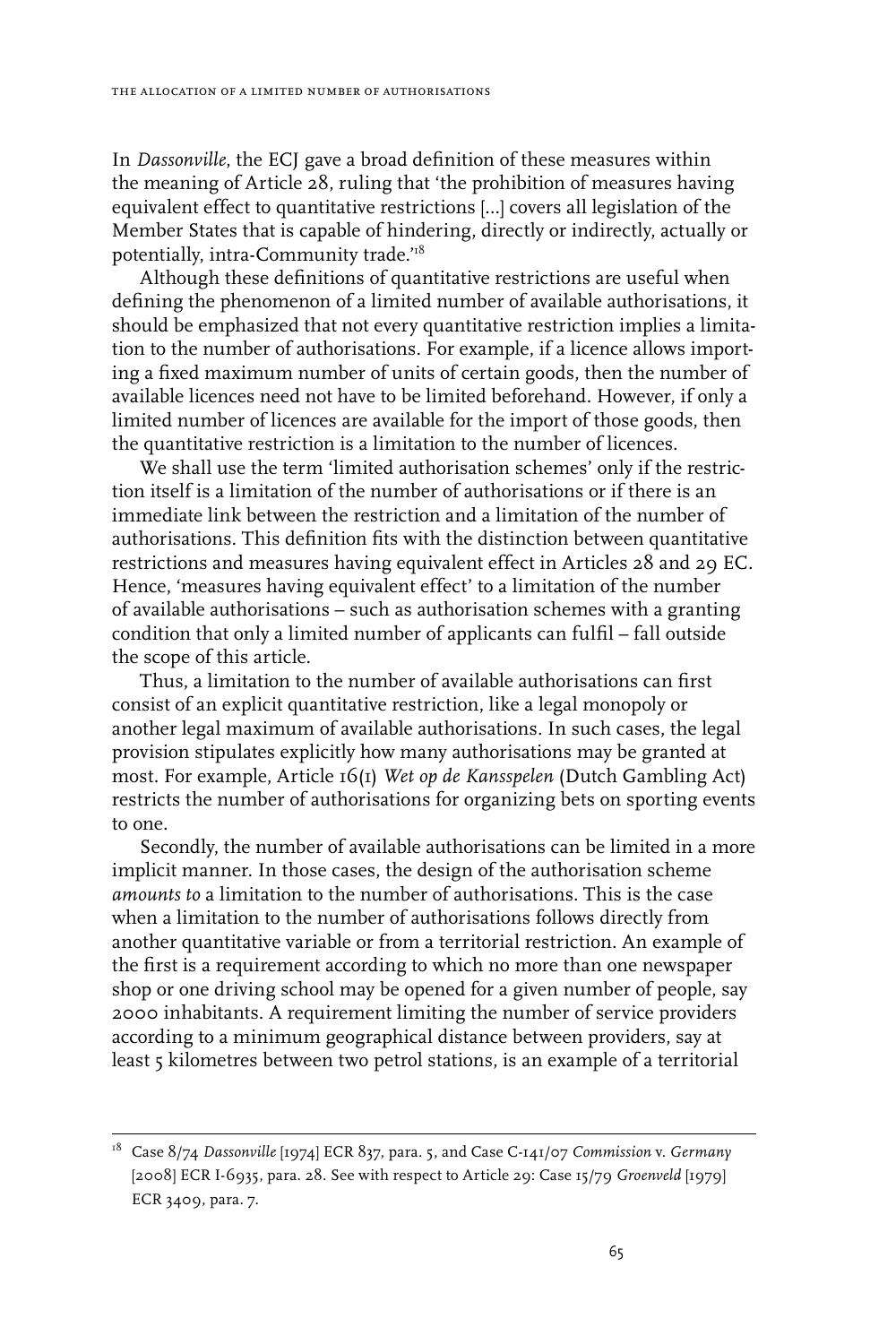restriction resulting in a quantitative restriction. 19 Thus, the territorial scope of an authorisation may limit the number of available authorisations. Nevertheless, not every territorial restriction implies a quantitative restriction. For example, if a service provider may only provide services within a radius of 10 kilometres, there is no limitation in advance to the number of service providers within that area.

A territorial restriction might imply a restriction to the number of available authorisations if the authorisation concerns the use of a natural resource which is only available in limited quantity. Here, the territorial restriction is not a legal, but a natural restriction. A clear example is the storage licence in Article 25 *Mijnbouwwet* (Dutch Mining Act), on the basis of which minerals may be stored under the ground: since only a limited number of places are suitable for storage, only a limited number of licences can be granted.

We should make a final note on terminology. The term 'scarce licences' has been used in academic literature to describe the situation in which there are only a limited number of available authorisations. Under this definition, *all* authorisations that are limited in number are scarce, irrespective of the reason for this restriction.<sup>20</sup> However, the term 'scarce licences' has been used in a more restrictive meaning as well, referring only to authorisations that are limited in number 'because of natural or technical *scarcity*'.21 In order to prevent misunderstanding, the term 'scarce licences' or 'scarce authorisations' will be avoided in this article. Instead, authorisation schemes in which the number of available authorisations is limited beforehand will be referred to as 'limited authorisation schemes'<sup>22</sup>

<sup>&</sup>lt;sup>19</sup> European Commission, *Handbook on implementation of the Services Directive* (Luxembourg 2007) p. 33.

<sup>20</sup> See the Dutch Ministry of Economic Affairs, *Radio Spectrum Policy Memorandum 2005* (The Hague 2006) p. 18, and M. Cave & F. Minervini, 'Economics of spectrum: implications for the Netherlands' [2006/2] *Mediaforum* p. 32. See in the Dutch literature for example: F.J. van Ommeren, *Schaarse vergunningen. De verdeling van schaarse vergunningen als onderdeel van het algemene bestuursrecht* (Deventer 2004) p. 2.

<sup>&</sup>lt;sup>21</sup> See in Dutch literature on the Services Directive: E. Belhadj, S.J.H. Evans & J.W. van de Gronden, 'De Dienstenrichtlijn: de gebreken van de deugden? Een eerste verkenning van de Dienstenrichtlijn' [2007/4] *SEW* p. 146; R.J.G.M. Widdershoven & A.P.W. Duijkersloot, 'De Dienstenrichtlijn en het algemeen bestuursrecht' [2007/5] *RegelMaat* p. 191, and E. Steyger, 'De implementatie van de Dienstenrichtlijn en het algemeen bestuursrecht' [2008/1] *Nederlands Tijdschrift voor Bestuursrecht* p. 4 and 6.

<sup>22</sup> Cf. Case C-124/97 *Läärä* [1999] ECR I-6067, para. 37; Case C-67/98 *Zenatti* [1999] ECR I-7289, para. 35; Case C-42/07 *Liga and Bwin* [2009] nyp, para. 64 ('limited authorisation').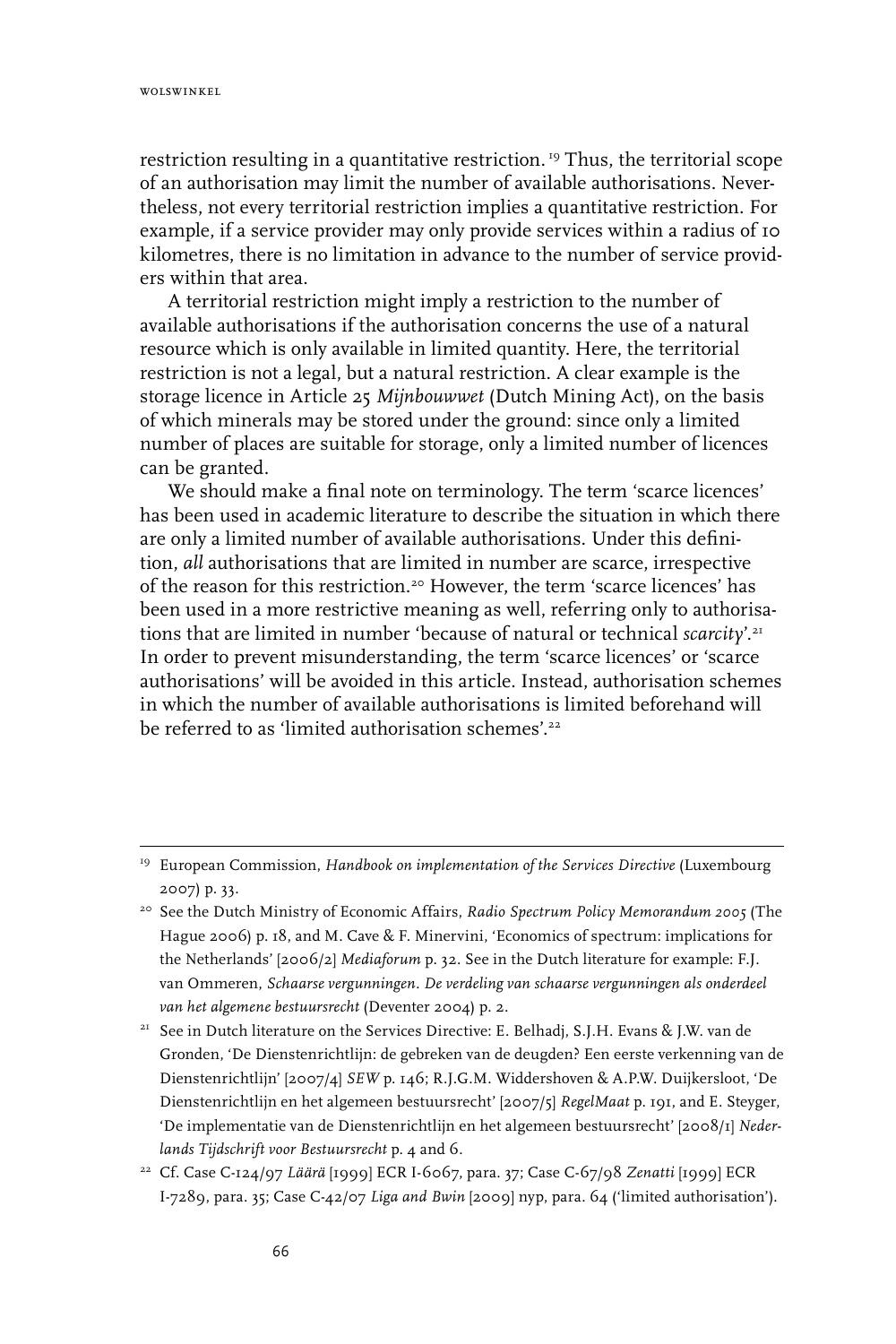#### 2.2 Key Questions

Whenever the number of available authorisations is limited, several questions arise, uncommon to 'traditional' authorisation schemes. To put it somewhat simplistically: in traditional authorisation schemes, an authorisation is granted if the applicant satisfies the conditions for granting.23 However, if the number of available authorisations for a certain activity has been limited *a priori*, then the single circumstance that all granting conditions have been met is insufficient to ensure granting of the authorisation. The possibility exists that the number of applicants satisfying these granting conditions exceeds the number of available authorisations. In such a situation, the administrative authorities have to make a *choice* by applying a *selection procedure* among (qualified) applicants.<sup>24</sup> This can be illustrated by the following figure:<sup>25</sup>



Several selection (allocation) procedures may be applied: an auction, a beauty contest,<sup>26</sup> a lottery or allocation in order of receipt of the applications ('first come first served'). In all these selection procedures, there is a different selection criterion, like highest price, quality, waiting time or lot. It is worth mentioning that all these selection procedures apply to a 'market' setting where the administrative authorities create the 'supply', *i.e.* the number of authorisations, and the applicants create the 'demand'. This demand is to be expected in particular if the authorisation represents a certain economic value.

To a certain extent, a *procurement* setting reflects the reversed market setting: an administrative authority demands certain goods or services, which can be supplied by several parties. In such a setting, the administra-

<sup>&</sup>lt;sup>23</sup> Cf. Article 10(5) Services Directive: 'The authorisation shall be granted as soon as it is established […] that the conditions for authorisation have been met.'

<sup>&</sup>lt;sup>24</sup> Of course, traditional authorisation schemes contain a more implicit element of choice in that several interests must be weighed against each other.

<sup>&</sup>lt;sup>25</sup> The circles and squares represent the authorisations and the applicants respectively.

<sup>&</sup>lt;sup>26</sup> A beauty contest is sometimes called a comparative test or a tendering procedure. This last term should not be confused with the use of this term in procurement settings.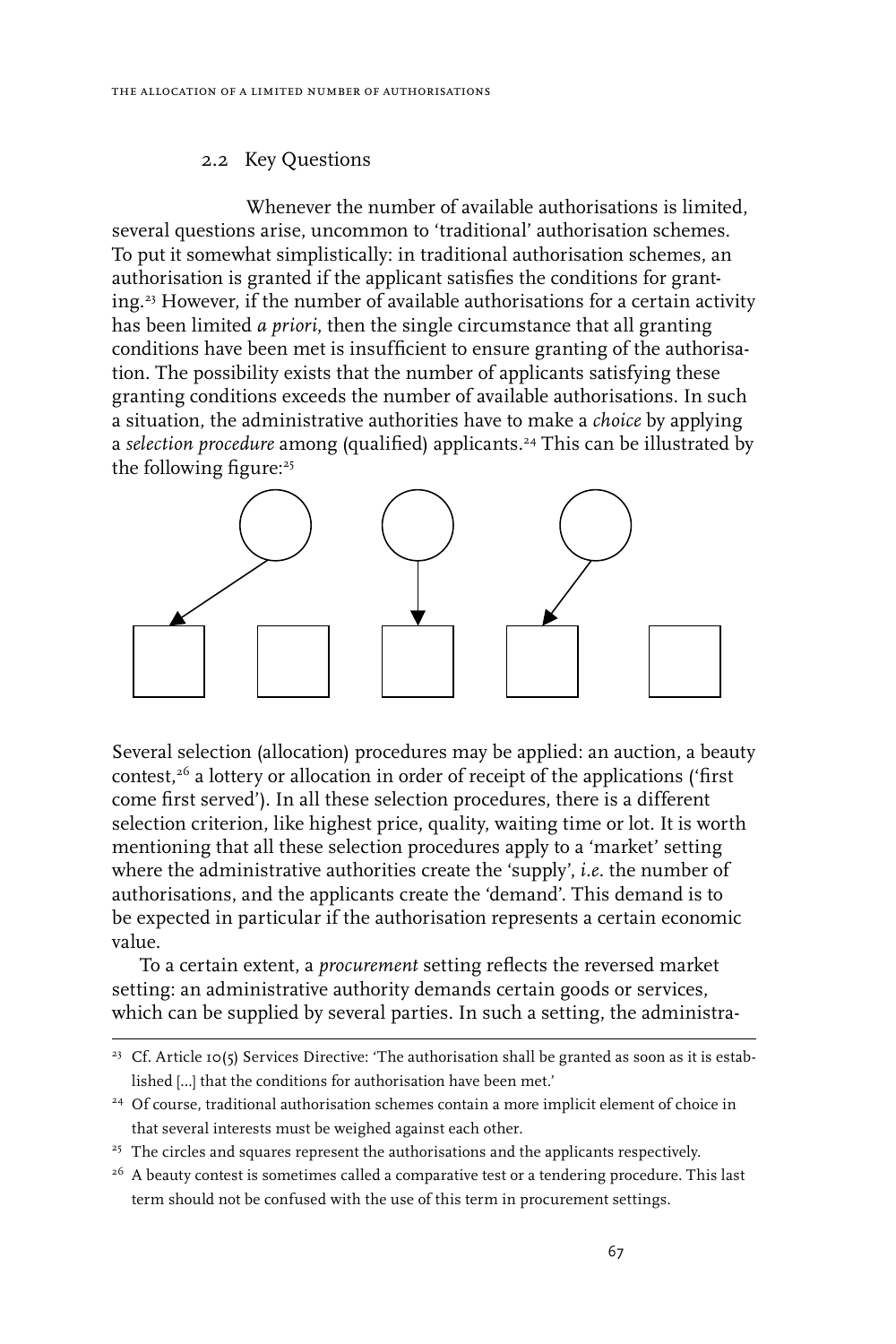tive authority is not interested in the question of which party is willing to pay most, but rather which party demands the lowest price. Therefore, in procurement settings, the structure of selection procedures should sometimes be reversed. Despite these differences between limited authorisation schemes and procurement settings, they share the common need for selection: an equal outcome for every applicant is impossible.

When considering the design of the selection procedure, we should distinguish between the initial allocation and subsequent allocations. An extra question in subsequent allocations is whether or not (automatic) renewal of the authorisation of the incumbent is allowed.

If renewal is at stake, then the temporal scope of the authorisation has been limited. Besides the temporal scope, the territorial scope of authorisations can be limited. Although these scope questions do not arise exclusively in the context of *limited* authorisation schemes, they get their own meaning in this context. For example, if only one authorisation is granted for an unlimited time period, then other potential candidates will not have any opportunity to obtain that authorisation in the future, except for withdrawal of an authorisation. However, if the authorisation is granted for a limited time period, then a losing participant in the selection procedure will have a new opportunity to compete for the same authorisation in the future. The same holds for the territorial scope of an authorisation. If this scope is limited to a certain area, then candidates can compete for similar authorisations in other areas. In sum, a restricted temporal or territorial scope of an authorisation in a limited authorisation scheme implies that more than one selection procedure is necessary, such that there are more opportunities to obtain an authorisation.

When identifying general requirements in European law on the allocation of a limited number of authorisations, we restrict ourselves to the following three issues: (i) the lawfulness of a limitation to the number of available authorisations, (ii) the selection procedure and (iii) the temporal and geographical scope of the authorisation. Of course, several other issues can be considered as well. An example is the tradability of authorisations: if the number of authorisations is limited, then the possibility of trading creates the opportunity for a losing participant in the selection procedure to obtain an authorisation in the end.<sup>27</sup> However, the Services Directive does not provide us with any guidelines on this issue.

<sup>&</sup>lt;sup>27</sup> The scheme for greenhouse gases emission allowance trading is based on this trading possibility. A proposed amendment of the Authorisation Directive aims at ensuring a smooth transition to the introduction of spectrum trading. See the Proposal for a Directive of the European Parliament and of the Council amending Directives 2002/21/EC on a common regulatory framework for electronic communications networks and services, 2002/19/EC on access to, and interconnection of, electronic communications networks and services, and 2002/20/EC on the authorisation of electronic communications networks and services, COM (2007) 697 final, p. 6.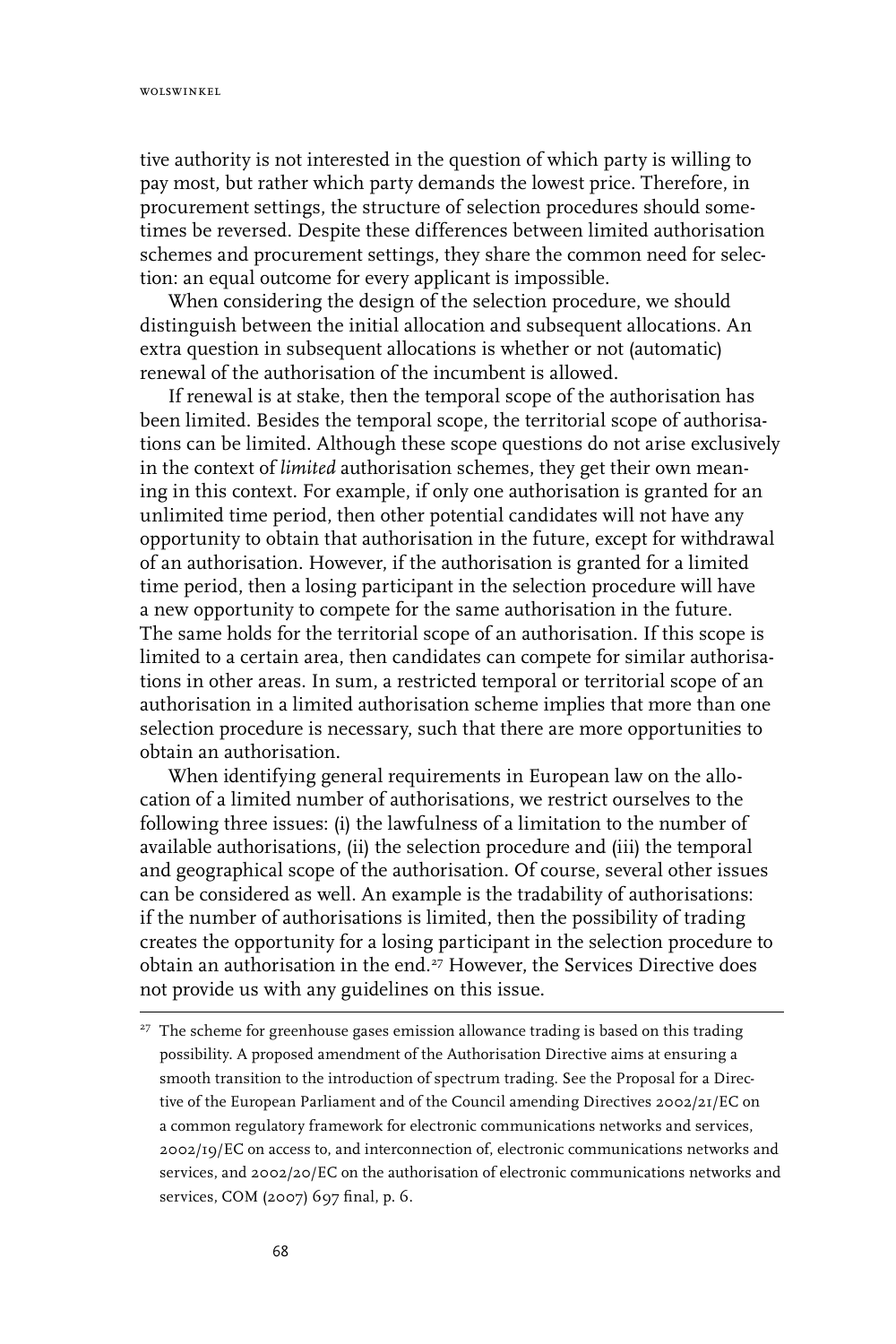# **3 Relevant Sources of European Law**

### 3.1 Fundamental Freedoms: Goods and Services

In general, an authorisation scheme is considered to be a restriction to one of the fundamental freedoms of the EC Treaty.<sup>28</sup> These freedoms are related to each other, since they are all elements of the internal market which is described as 'an area without internal frontiers in which the free movement of goods, persons, services and capital is ensured in accordance with the provisions of this Treaty' (Article 14(2) EC). In this article, we restrict ourselves to limited authorisation schemes with respect to goods and services (including establishment).

With respect to *goods*, quantitative restrictions on imports and exports and all measures having equivalent effect shall be prohibited between Member States (Articles 28 and 29 EC). However, the provisions of Articles 28 and 29 shall not preclude prohibitions or restrictions on imports, exports or goods in transit justified on certain grounds, like public policy (Article 30 EC). Besides, there can be 'mandatory requirements', like consumer protection and public health, that justify non-discriminatory rules restricting the free movement of goods.<sup>29</sup>

When considering the free movement of *services* and the freedom of *establishment*, there is no clear link with quantitative restrictions. According to Article 43 EC, 'restrictions on the freedom of establishment of nationals of a Member State in the territory of another Member State shall be prohibited', whereas Article 49 EC states that 'restrictions on freedom to provide services within the Community shall be prohibited in respect of nationals of Member States who are established in a State of the Community other than that of the person for whom the services are intended'. Again, restrictions to these freedoms can be justified by 'imperative requirements in the general interest' or 'objective justifications',<sup>30</sup> besides exceptions on grounds of public policy, public security and public health (Articles 46 ad 55 EC).

Although all these freedoms relate to each other via the internal market, they have their own legal framework and should therefore be distinguished.<sup>31</sup> According to Article 50 EC, services within the meaning of the EC Treaty

<sup>28</sup> See in the context of goods: C-249/07 *Commission* v. *the Netherlands* [2008] nyp, para. 24. See in the context of establishment: C-55/94 *Gebhard* [1995] ECR I-4165, para. 37. See also S.J.H. Evans, 'The Services Directive: (Too) Great Expectations? An initial overview of the rights and obligations under the Services Directive', in: Van de Gronden (2009) p. 18.

<sup>29</sup> See Case 120/78 *Cassis de Dijon* [1979] ECR 649, para. 8. See more extensively on this topic: P. Craig & G. de Búrca, *EU Law. Text, Cases and Materials* (Oxford 2007) p. 705-714.

<sup>30</sup> See for instance Case 33/74 *Van Binsbergen* [1974] ECR 1299, para. 14, and Case C-55/94 *Gebhard* [1995] ECR I-4165, para. 37.

<sup>31</sup> See in more detail: C. Barnard, *The Substantive Law of the EU: the four freedoms* (Oxford 2007).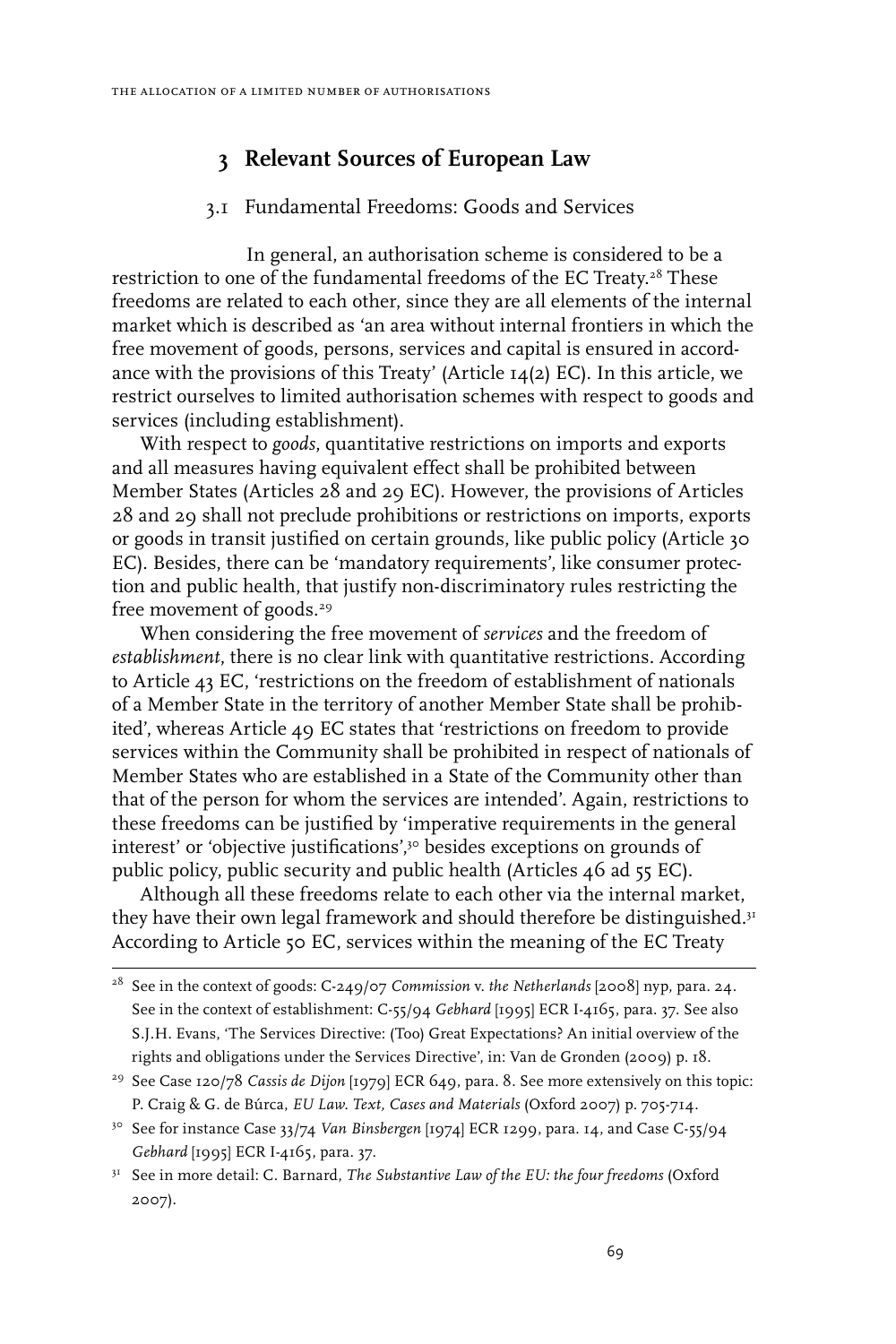are normally provided for remuneration, in so far as they are not governed by the provisions relating to freedom of movement for goods, capital and persons.32 Hence, services are defined complementary to goods, which are in turn defined as 'products which can be valued in money and which are capable, as such, of forming the subject of commercial transactions.'33 One characteristic of services, in comparison with goods, is that the persons of service provider and service recipient are relatively important.<sup>34</sup> The difference between services and establishment is a relative one: the freedom of establishment has to do with service provision 'on a stable and continuous basis', whereas the free movement of services relates to temporary service provision. <sup>35</sup>

Despite these mutually exclusive definitions, the general legal frameworks on the free movement of goods and services (including the freedom of establishment) show similarities: a restriction to one of these freedoms is prohibited, unless it is justified by some imperative or mandatory requirement.36 These frameworks are sometimes even said to be converging.37 This should be kept in mind when considering legal frameworks on limited authorisation schemes: general requirements on the allocation of a limited number of authorisations with respect to services might apply to goods as well. Nevertheless, such an extension should always be carried out carefully.

Another restriction to an immediate wide application of general requirements on limited authorisation schemes is the cross-border element in the definition of the several freedoms in the EC Treaty. Traditionally, the ECJ has refused to apply the rules on free movement to cases without any cross-border element.38 However, the weight of this cross-border requirement seems to have been relaxed.39 Nowadays, the nature and the substance of the national measure – instead of the circumstances of the case – seem

<sup>35</sup> The temporary nature of service provision should not only be determined in the light of the duration of the provision of the service, but also of its regularity, periodicity or continuity. See Case C-55/94, *Gebhard* [1995] ECR I-4165, para. 25-27.

- <sup>38</sup> See for instance: Case 20/87 *Gauchard* [1987] ECR 4879, para 12-13. This lack of any crossborder element is called the 'affaire interne'. See Drijber & Stergiou (2009) p. 816.
- 39 See Case C-448/98 *Guimont* [2000] ECR I-10663, para. 21-24 (free movement of goods) and Joined Cases C-515/99, C-519/99 to C-524/99 and C-526/99 to C-540/99 *Reisch a.o.* [2002]

<sup>&</sup>lt;sup>32</sup> See on this definition for instance: Barnard (2008) p. 331-334.

<sup>33</sup> Case 7/68 *Commission* v. *Italian Republic* [1968] ECR 423, para 1.

<sup>34</sup> J.W. van de Gronden, *Hervormingen in een dienstbaar Europa. Over diensten, uitdagingen en Europees recht* (Deventer 2008) p. 2.

<sup>&</sup>lt;sup>36</sup> It is important to note that the legal framework developed in *Gebhard*, was intended to apply to all restrictions of one of the freedoms. See Case C-55/94, *Gebhard* [1995] ECR I-4165, para. 37.

<sup>37</sup> See for example: K.J.M. Mortelmans, 'De interne markt: is er nog ruimte voor binnengrenzen?', in: E.R. Manunza & L.A.J. Senden (eds.), *De EU: de interstatelijkheid voorbij?* (Nijmegen 2006) p. 20-21.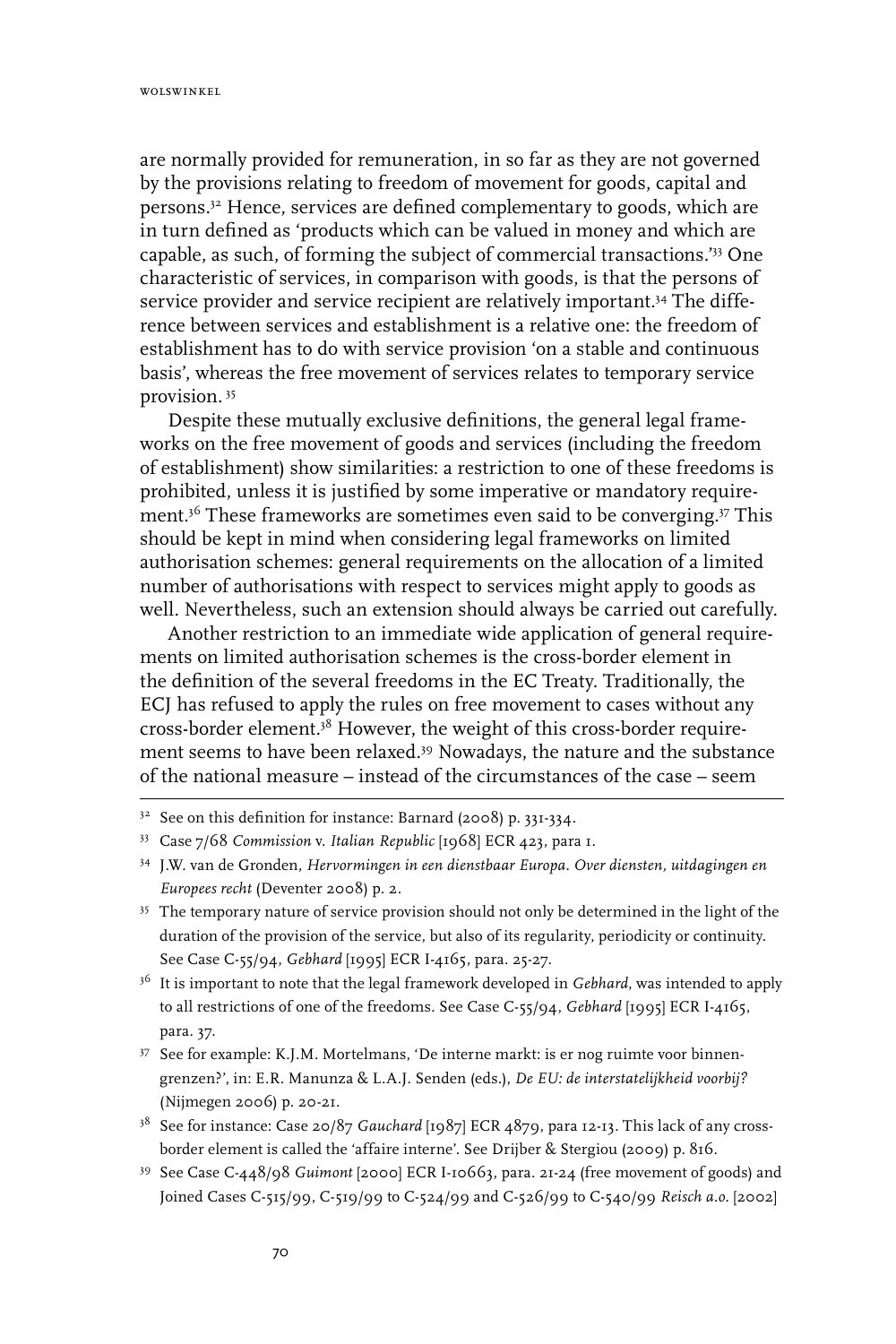to determine whether the measure may have external effect and might therefore, actually or potentially, obstruct free movement. Therefore, if an authorisation scheme potentially influences intra-Community trade, then it falls within the scope of the fundamental freedoms.<sup>40</sup>

#### 3.2 Services Directive

In the absence of any secondary legislation, the consequences of an authorisation scheme should be judged within the legal framework of the fundamental freedoms of the EC Treaty. On the contrary, if harmonization has taken place, then the consequences should be judged primarily within the context of the harmonising directive. As a consequence, (exhaustive) harmonization excludes the possibility of invoking an overriding reason outside the framework of the directive to justify a restriction to one of the freedoms.41

The Services Directive distinguishes itself from other directives because of its wide scope: it applies to all services, unless they are excluded from its scope in the Service Directive itself (Article 2). With reference to Article 50 of the EC Treaty, Article 4(1) Services Directive defines a *service* as 'any selfemployed economic activity, normally provided for remuneration'.

There is some debate whether the Services Directive applies only to cross-border situations or to (completely) internal situations as well. Most authors seem to argue that, since harmonization has taken place through the Services Directive, the requirement of a cross-border element no longer applies.42 Even authors who argue that the Services Directive only covers cross-border situations, admit that the Services Directive will indirectly apply to internal situations because of voluntary harmonization.43 Therefore, either for principal or for pragmatic reasons, the Services Directive is considered to cover internal situations as well. This holds for limited authorisation schemes, in particular.

Next, there is some debate on the relation between the Services Directive and the free movement of goods. The Services Directive does not concern the application of Articles 28 to 30 EC,<sup>44</sup> such that the *manufacturing* of

ECR I-2157, para. 24-25. See with respect to gambling activities: Case C-6/01 *Anomar* [2003] ECR I-8621, para. 39-42.

43 Cf. B. Hessel, 'The Effects of the Services Directive for Local and Regional Authorities', in: Van de Gronden (2009) p. 84-85.

44 See recital 76 of the preamble of the Services Directive.

<sup>40</sup> See more extensively: Mortelmans (2006) p. 21-28.

<sup>41</sup> Cf. Case C-5/77 *Tedeschi* [1977] ECR 1555, para. 35. See also Belhadj, Evans & Van de Gronden (2007) p. 142.

<sup>42</sup> See for instance: Davies (2007) p. 241-243; Barnard (2008) p. 351-352; Evans (2009) p. 18; Drijber & Stergiou (2009) p. 816.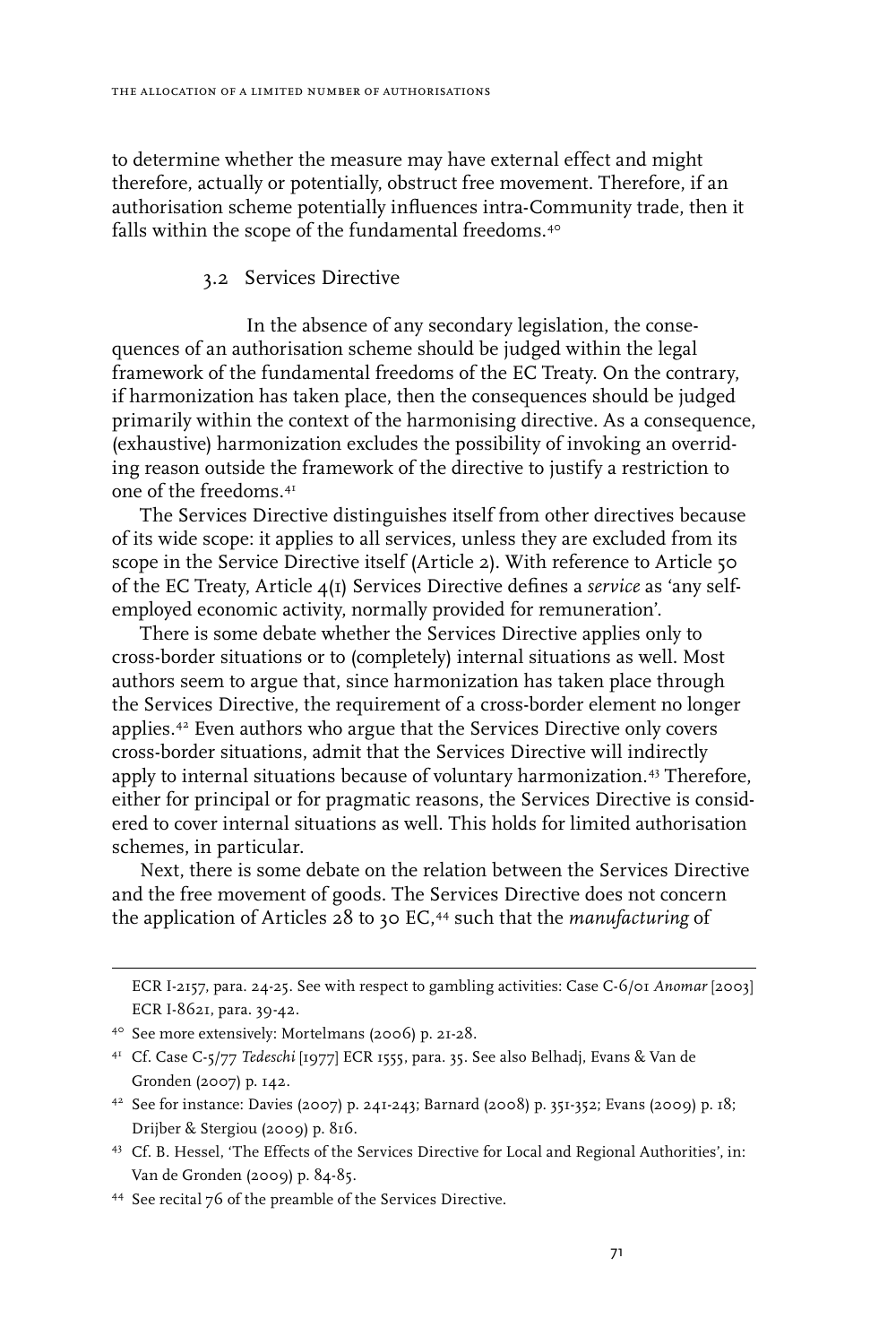goods is considered to fall outside its scope.45 Rules on the *sale* of a product concern the free movement of goods as well.<sup>46</sup> However, it has been suggested that the *distribution* of goods can sometimes be considered as a service.47 In any event, if one authorisation scheme deals with both goods and services, then it should satisfy the conditions of the Service Directive.<sup>48</sup> Therefore, it is to be expected that the Services Directive will have a wider scope than only 'pure' service provisions.49

The relevant provisions on the allocation of a limited number of authorisations are part of chapter III of the Services Directive.<sup>50</sup> This chapter, dealing with the freedom of establishment, contains provisions on authorisations (Articles 9 to 13) and on requirements prohibited or subjected to evaluation (Articles 14 and 15).51 According to Article 15, quantitative restrictions should satisfy the conditions of non-discrimination, necessity ('justified by an overriding reason relating to the public interest') and proportionality. Article 11 concerns the duration of an authorisation. It allows for an exception to the obligation of an unlimited duration of an authorisation 'where the number of available authorisations is limited *by* an overriding reason relating to the public interest'. Article 12 contains provisions on the duration, selection procedure and renewal of authorisations in cases 'where the number of authorisations available for a given activity is limited *because of* the scarcity of available natural resources or technical capacity'. Since both articles deal with the duration of an authorisation, 'overriding reasons relating to the public interest' and 'natural or technical scarcity' seem to be complementary.

- 47 Hessel (2009) p. 89. See also: European Commission (2007) p. 13: 'When implementing the Directive, Member States need to bear in mind that whereas the manufacturing of goods is not a service activity, there are many activities ancillary to them (for example retail, installation and maintenance, after-sale services) that do constitute a service activity and should therefore be covered by the implementing measures.'
- <sup>48</sup> For example, if services are provided at a physical market and one authorisation scheme is applied for assigning market stands, then this authorisation scheme should satisfy the conditions of the Services Directive, even if most of the market stands deal exclusively with the selling of goods.
- 49 Barnard (2008) p. 335.
- <sup>50</sup> The free movement of services is the subject of chapter IV of the Services Directive. Whenever authorisation schemes make no distinction between establishment and temporary service provision, the provisions of chapter III of the Services Directive are relevant to temporary service provision as well (cf. *Kamerstukken II* 2007/08, 31579, no. 3, p. 42-43).
- 51 A *requirement* is, among other things, any obligation, prohibition, condition or limit provided for in the laws, regulations or administrative provisions of the Member States (Article 4(7)).

<sup>45</sup> Cf. Barnard (2008) p. 334-335.

<sup>46</sup> See for instance: Case C-239/90 *Boscher a.o.* [1991] ECR I-2023, para. 8; Case C-20/03 *Burmanjer a.o.* [2005] ECR I-4133, para. 21-22 and 33-35.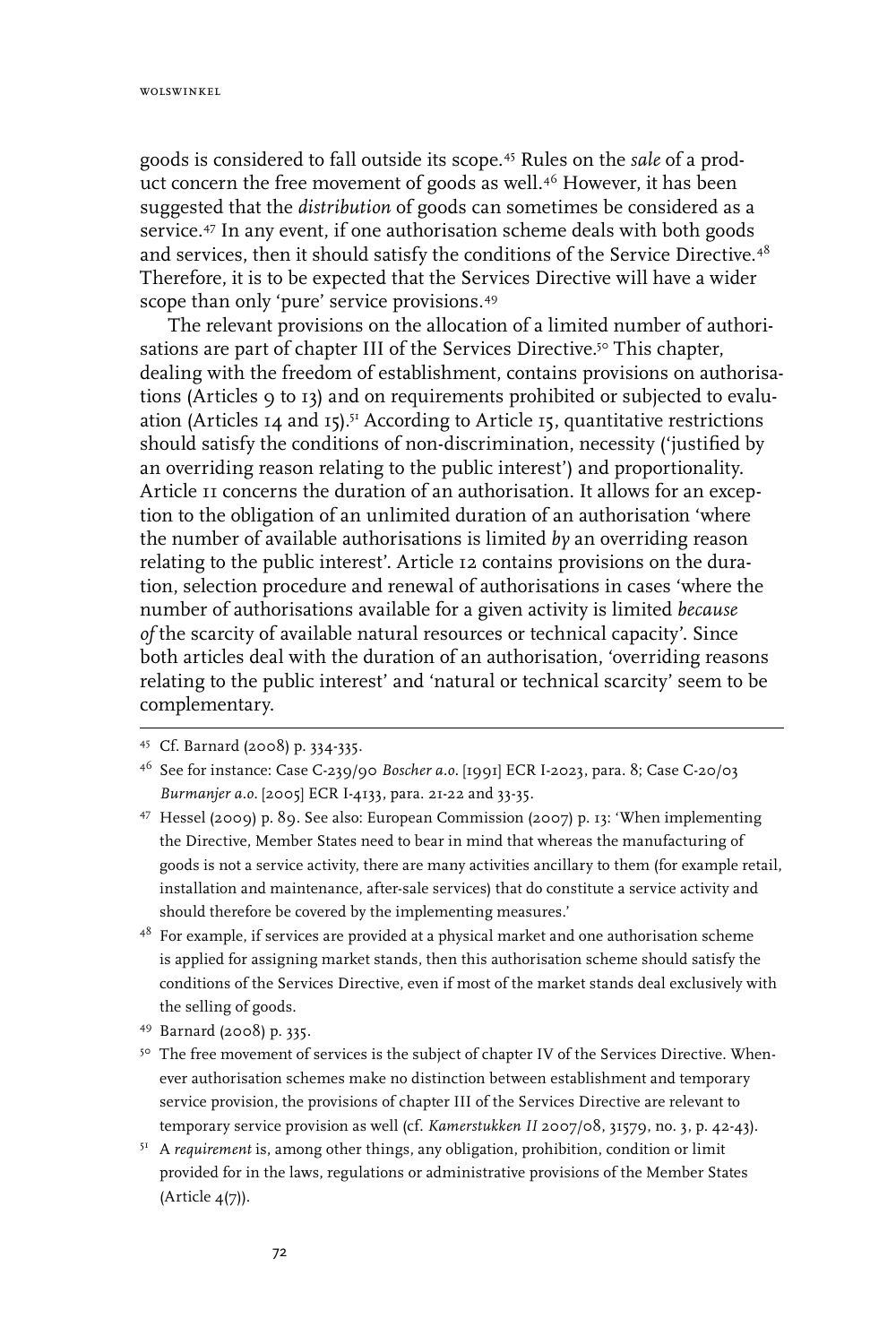### 3.3 Specific Service Areas: Radio Frequencies and Gambling Activities

We mentioned already that requirements on the allocation of a limited number of authorisations have been developed in specific service areas. These specific provisions may be helpful in completing and interpreting the provisions of the Services Directive. Given the distinction between 'overriding reasons relating to the public interest' and 'natural or technical scarcity' in the Services Directive, it is useful to consider a specific instance of both categories. As for natural or technical scarcity, we consider electronic communications services. The number of available authorisations for these service activities is sometimes limited as far as they concern the use of radio frequencies. This limitation has to do with the scarcity of the radio spectrum.52 In fact, the radio spectrum as a natural resource is not scarce in itself, but the possibilities to use radio frequencies simultaneously and without interference, are limited, given the current technological possibilities.53 With respect to overriding reasons relating to the public interest, we consider gambling activities. A limitation to the number of authorisations for these activities has not to do with scarcity of available natural resources or technical capacity,54 but with 'reasons of overriding general interest', like 'the objectives of consumer protection and the prevention of both fraud and incitement to squander on gaming, as well as the general need to preserve public order'.55

Both service areas have been excluded from the scope of the Services Directive.56 Spectrum policy has been harmonized at Community level to a considerable extent, *inter alia* by the above-mentioned Authorisation Directive containing a specific legal framework for the assignment of radio frequencies. By contrast, the area of gambling activities has not been confronted with any form of harmonization. In its absence, the ECJ case law on gambling activities is based on general rules derived from the EC Treaty and the fundamental freedoms.57

- $56$  See Article 2(c) and (h) for electronic communications services and networks and certain gambling activities respectively.
- 57 See explicitly the Advocate General in his opinion on Case C-42/07, *Liga and Bwin* [2009] nyp, arguing that games of chance and gambling have not so far been the subject of any regulation or harmonisation within the Union (para. 46), that the regulations of the Member States concerning games of chance and gambling must not interfere with the

<sup>&</sup>lt;sup>52</sup> See also recital 22 of the preamble the Authorisation Directive, characterizing radio frequencies as *scarce resources*.

<sup>53</sup> See more extensively: G. Staple & K. Werbach, 'The End of Spectrum Scarcity' [2004/3] *IEEE Spectrum* p. 48-52.

<sup>54</sup> See also the note by J.H. Jans under *Raad van State* 18 July 2007, *AB* 2007, 302.

<sup>55</sup> See for instance: Joined Cases C-338/04, 359/04 and 360/04 *Placanica and Others* [2007] ECR I-1891, para. 46.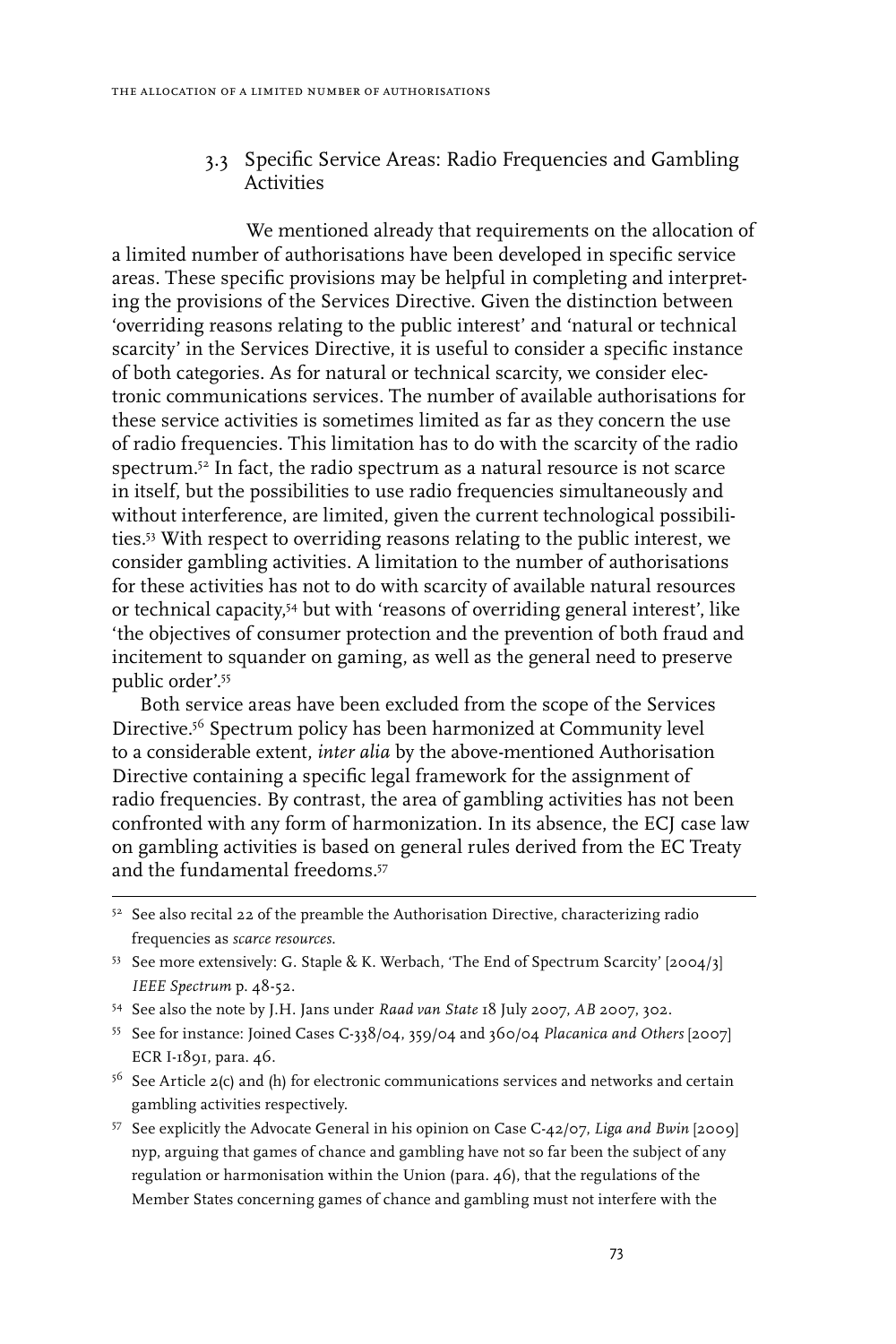wolswinkel

In both areas, the dividing line between goods and services is not always clear. With respect to lottery activities, the ECJ held that where a national measure restricts both the free movement of goods and the freedom to provide services, this measure, in principle, will be examined in relation to only one of those two fundamental freedoms where it is shown that one of them is entirely secondary in relation to the other and may be considered together with it.58 However, in the field of telecommunications, it is sometimes difficult to determine which freedom should take priority, since the two aspects are often intimately linked.59 Accordingly, the question whether a certain restriction is justified must be examined simultaneously in the light of both Article 28 and Article 49 of the Treaty.<sup>60</sup>Although the Authorisation Directive on electronic communications services deals by definition with services, and gambling activities have been judged to relate primarily to services as well, $^{61}$  these delineation questions suggest that general requirements on limited authorisation schemes with respect to services might also apply to goods.

### 3.4 Authorisations and Service Concessions

It has already been mentioned that the allocation of a limited number of authorisations is to some extent the reverse of public procurement of public *contracts*. However, both market settings are confronted with selection problems. Since general requirements on public procurement may be relevant for the allocation of a limited number of authorisations as well, it is worth considering public procurement law. According to settled case law, 'the purpose of coordinating at Community level the procedures for the award of public contracts is to eliminate barriers to the freedom to provide *services and goods* [italics, CJW]'.62 Hence, public procurement rules are in

obligations of the Member States in the context of the EC Treaty, particularly in relation to the freedoms of movement (para. 56) and that limiting the powers of the Member States in the field of games of chance and gambling does not have the aim of establishing a common market and the liberalisation of that area of activity (para. 249).

<sup>58</sup> Case C-275/92 *Schindler* [1994] ECR I-1039, para. 22.

<sup>59</sup> For instance, in *Sacchi*, the ECJ ruled that 'the transmission of television signals […] comes, as such, within the rules of the Treaty relating to services', whereas 'on the other hand, trade in […] products used for the diffusion of television signals, are subject to the rules relating to freedom of movement for goods' (See Case 155/73 *Sacchi* [1974] ECR 409, para. 6-7).

<sup>60</sup> Case C-390/99 *Canal Satélite Digital* [2002] ECR I-607, para. 31-33.

<sup>61</sup> See for lottery activities: C-275/92 *Schindler* [1994] ECR I-1039, para. 24 and 25. See for other gambling activities for example Case C-6/01 *Anomar* [2003] ECR I-8621, para. 56.

<sup>62</sup> See for example Case C-380/98 *University of Cambridge* [2000] ECR I-8035, para. 16; Case C-507/03 *Commission* v. *Ireland* [2007] ECR I-9777, para. 27.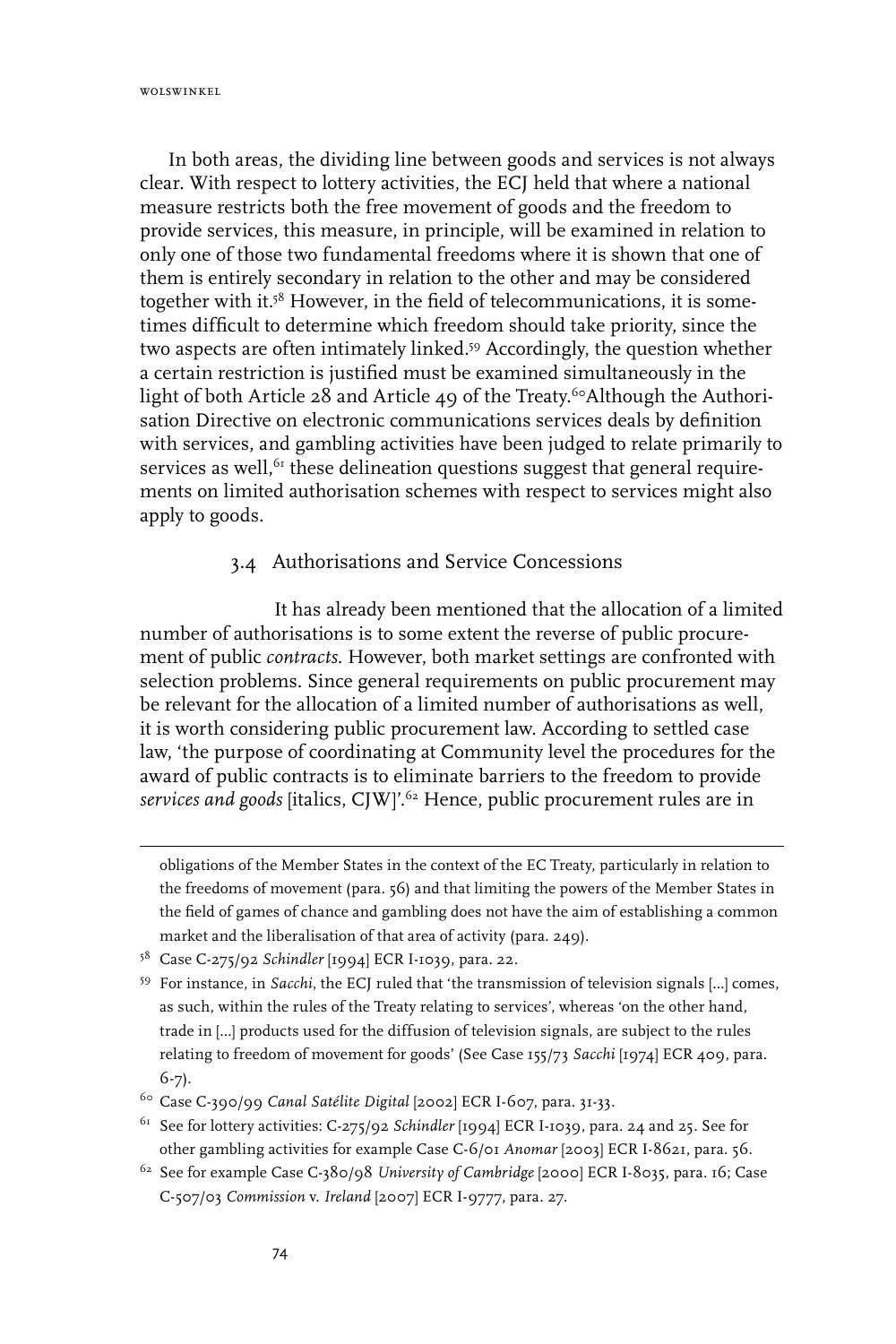essence a concrete expression of several fundamental freedoms relating to the internal market.<sup>63</sup>

The most important directive in this respect is the Public Sector Directive.<sup>64</sup> This directive deals with the coordination of procedures for the award of public contracts and contains a lot of (detailed) provisions on, *inter alia*, advertising, transparency and the conduct of the award procedure. A *public contract* is defined as a contract for pecuniary interest concluded in writing between one or more economic operators and one or more contracting authorities (Article 1(2a)). It can have as its object the execution of works, the supply of products or the provision of services. In principle, the Public Sector Directive does apply to all public contracts above a certain threshold amount (Article 7).<sup>65</sup>

If the consideration does not solely consist of payment, the public contract is called a concession. A service concession is defined as 'a contract of the same type as a public service contract except for the fact that the consideration for the provision of services consists either solely in the right to exploit the service or in this right together with payment'.<sup>66</sup> These service concessions are excluded from the scope of the Public Sector Directive (Article 17). Nonetheless, the ECJ ruled that in the absence of any (secondary) legislation, the consequences in Community law of the award of such concessions must be examined in the light of primary law and, in particular, of the fundamental freedoms provided for by the EC Treaty. Therefore, the award of such concessions should comply with the fundamental rules of the EC Treaty, in general, and the principle of non-discrimination on the ground of nationality, in particular.67 Again, these rules only apply if there is a cross-

 $63$  See more extensively on this relationship between procurement law and internal market law: Drijber & Stergiou (2009) p. 805-846.

<sup>64</sup> Directive 2004/18/EC of the European Parliament and the Council of 31 March 2004 on the coordination of procedures for the award of public works contracts, public supply contracts and public service contracts, OJ 2004, L 134/114. Besides, there is Directive 2004/17/EC on the coordination of the procurement procedures of entities operating in the water, energy, transport and postal services sectors, OJ 2004, L 134/1 ('Utilities Directive').

<sup>&</sup>lt;sup>65</sup> An exception is the non-priority category of services (the so-called 'II B'-services). These public service contracts are solely subject to the obligations to define the technical specifications (Article 23) and to send a notice of the results of the award procedure (Article  $35(4)$ ). The reason for this restricted regime is the assumption that contracts for such services are not, in the light of their specific nature, of cross-border interest such as to justify the other provisions of the directive being applicable. See Case C-507/03 *Commission* v. *Ireland* [2007] ECR I-9777, para. 24 and 25.

 $66$  Article  $I(4)$ . The Public Sector Directive defines public works concessions as well.

<sup>67</sup> Case C-324/98 *Telaustria and Telefonadress* [2000] ECR I-10745, para. 60. See also: Case C-231/03 *Coname* [2005] ECR I-7287, para. 16; Case C-458/03 *Parking Brixen* [2005] ECR I-8585, para. 49 and 50.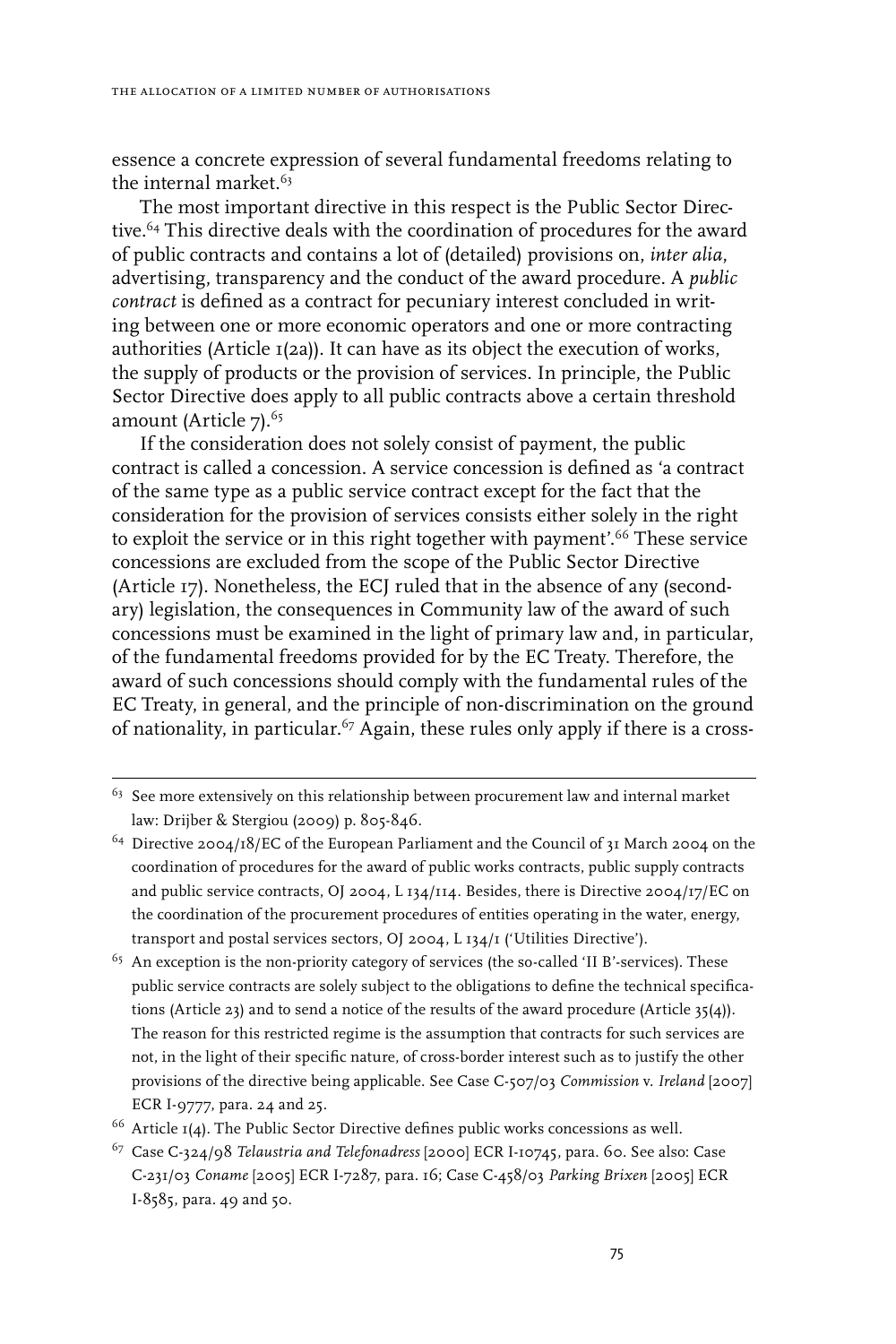border element in the award of service concessions,<sup>68</sup> whereas the Public Sector Directive harmonizes internal situations on the award of public  $contrast$  as well  $69$ 

In so far as the consideration for a service concession consists solely of the right to exploit the service, the service concession bears great resemblance to an authorisation to provide a service. The remaining difference is that where an authorisation is a (unilateral) permission from an administrative authority, a service concession is characterized by its bilateral nature.<sup>70</sup> We saw already that this distinction between service concessions and authorisations seems to be important in EC law. This is confirmed by the Services Directive, which states explicitly that it does not deal with rules on public procurement.71

In sum, distinctions should be made between goods and services and between authorisations and concessions. The Services Directive is located in the middle of these distinctions, since it deals with *authorisation* schemes on *service* activities. Due to this position, we are mainly interested in service areas involving radio frequencies and gambling activities as far as they are concerned with authorisation schemes. However, we should realise that service concessions can occur in these areas as well.<sup>72</sup> Within the Services Directive, a distinction seems to be made between natural and technical scarcity and overriding reasons relating to the public interest. Whereas services involving radio frequencies belong to the first category, gambling activities are part of the second category. This distinction can be applied to

- 68 Cf. Case C-231/03 *Coname* [2005] ECR I-7287, para. 20. Most, if not all procurement procedures seem to contain this interstate element. See E.R. Manunza 'Alle aanbestedingen zijn interstatelijk', in: Manunza & Senden (2006) p. 71-89. The above-mentioned non-priority category of services is in general assumed *not* to be of cross-border interest. Only if it is established that these services are nonetheless of 'certain cross-border interest', then the fundamental rules of the EC Treaty apply, in particular the principles resulting from the Articles 43 and 49 EC (Case C-507/03 *Commission* v. *Ireland* [2007] ECR I-9777, para. 29). See more extensively on the relation between 'certain cross-border interest' and 'affaire interne': Drijber & Stergiou (2009) p. 815-817.
- 69 Cf. Steyger (2008) p. 4-5.
- 70 Cf. Drijber & Stergiou (2009) p. 823-824.
- $7<sup>1</sup>$  See recital 57 of the preamble of the Services Directive. Nevertheless, some authorisations may be called 'concessions' in national legislation. Recital 39 of the Services Directive speaks about *administrative* procedures for granting these 'concessions'.
- 72 For gambling activities, see for an explicit example: Case C-260/04 *Commission* v. *Italian Republic* [2007] ECR I-7083, para. 20. For electronic communications services, this can be derived from Article 13 of the Public Sector Directive, which (in addition to the exclusion of service concessions in Article 17) excludes public contracts from the scope of the Directive insofar as they are intended primarily to allow the contracting authorities to exercise certain activities in the *telecommunications sector*. Otherwise, the Public Sector Directive would have applied to public contracts and service concessions in this sector.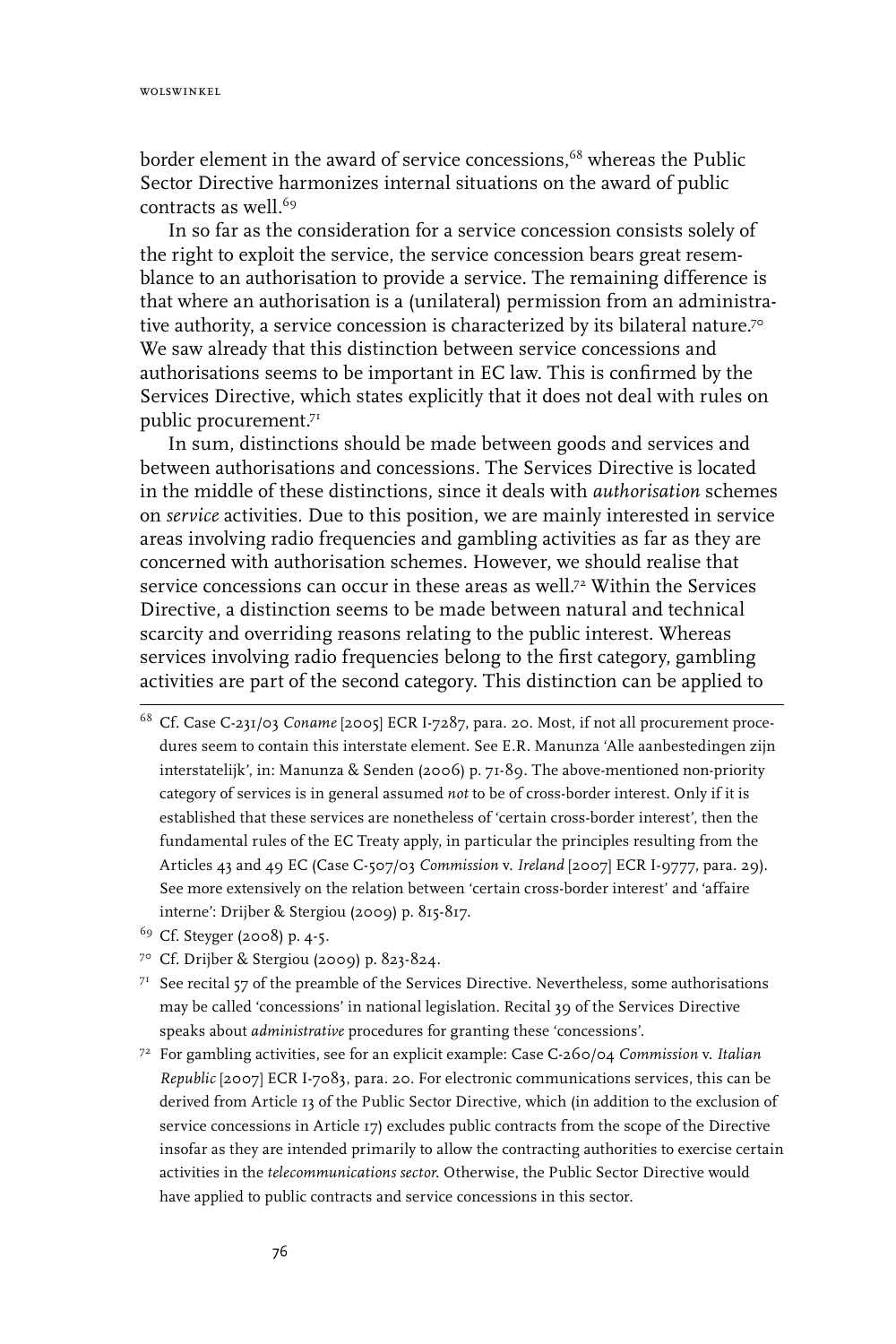goods and to service concessions as well. These remarks can be summarized in the following figure:



Despite all these distinctions, there might be good reason for extending some results on the award of service concessions to the allocation of service authorisations; after all, both areas are confronted with a selection problem. Moreover, general requirements on the selection procedure are derived from the fundamental rules of the EC Treaty, which do not distinguish between concessions and authorisations. As far as these rules are derived from the fundamental freedoms together, the distinction between goods and services should not be made too absolute.

In the following analysis the lawfulness of a limitation in advance of the number of available authorisations will be considered. Next, the selection procedure and the temporal and geographical scope of the authorisation will be examined. Whereas the provisions on the Services Directive will be the central starting point, results on the award of service concessions are discussed as far as they contribute to the development of general requirements on the selection procedure. Moreover, recourse will be made to the specific service areas of electronic communications services (radio frequencies) and gambling activities whenever this is useful for completing, confirming or interpreting the results of the Services Directive.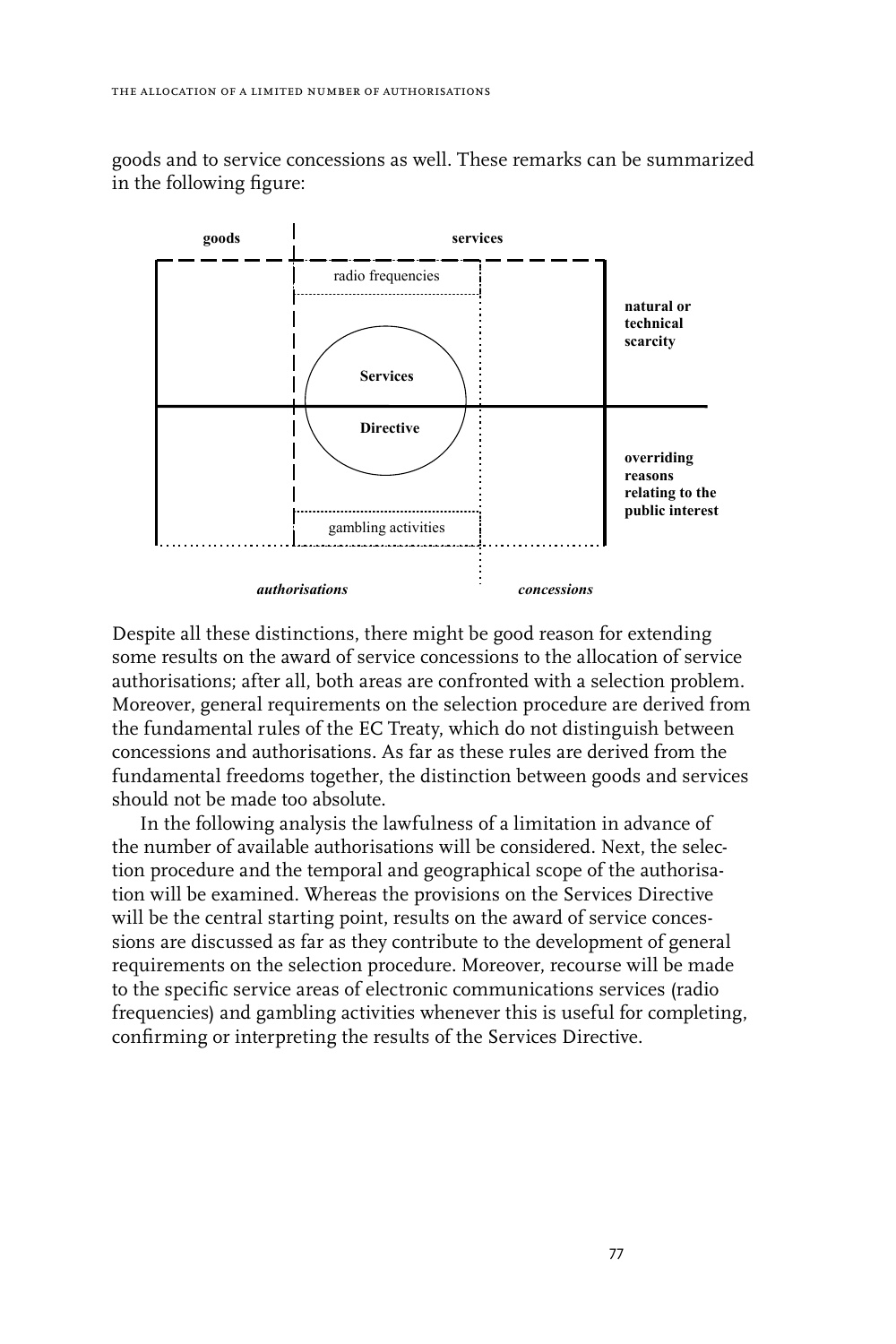# **4 Lawfulness of Limiting the Number of Authorisations**

### 4.1 Lawfulness of Authorisation Schemes

Although an authorisation scheme itself constitutes a restriction to one of the fundamental freedoms, an authorisation scheme is not prohibited *per se.* According to Article 9(1) of the Service Directive, an authorisation scheme is justified if (a) the authorisation scheme does not discriminate against the provider in question, (b) the need for an authorisation scheme is justified by an overriding reason relating to the public interest and (c) the objective pursued cannot be attained by means of a less restrictive measure, in particular because an *a posteriori* inspection would take place too late to be genuinely effective. When considering less restrictive measures, we can also think of general rules instead of individual authorisations. For example, Article 5(1) Authorisation Directive requires that Member States, where possible, in particular where the risk of harmful interference is negligible, shall not make the use of radio frequencies subject to the grant of individual rights of use but shall include the conditions for usage of such radio frequencies in the general authorisation.73

These requirements in the Services Directive on the lawfulness of authorisation schemes seem to be mainly a codification of existing case law.74 In *Gebhard*, the ECJ ruled already that national measures liable to hinder or make less attractive the exercise of fundamental freedoms guaranteed by the Treaty must fulfil four conditions: (i) they must be applied in a non-discriminatory manner, (ii) they must be justified by imperative requirements in the general interest, (iii) they must be suitable for securing the attainment of the objective which they pursue and (iv) they must not go beyond what is necessary in order to attain it.75 This legal framework remains relevant for service activities excluded from the scope of the Services Directive, like gambling activities.<sup>76</sup> The same holds for authorisation schemes with respect to goods.77

### 4.2 Lawfulness of Limited Authorisation Schemes

If an authorisation scheme itself amounts to a restriction of the free movement of goods or services or the freedom of establish-

<sup>73</sup> It should be stressed that the Authorisation Directive distinguishes general authorisations from individual rights of use. See above note 9.

<sup>74</sup> See Davies (2007) p. 234. Evans (2009) p. 19, argues that this is not entirely true.

<sup>75</sup> Case C-55/94 *Gebhard* [1995] ECR I-4165, para. 37.

<sup>76</sup> See for example for gambling activities: Case C-234/01 *Gambelli* [2003] ECR I-13031, para. 64 and 65, referring to *Gebhard* as well.

<sup>77</sup> See recently: Case C-249/07 *Commission* v. *Netherlands* [2008] nyp, para. 44.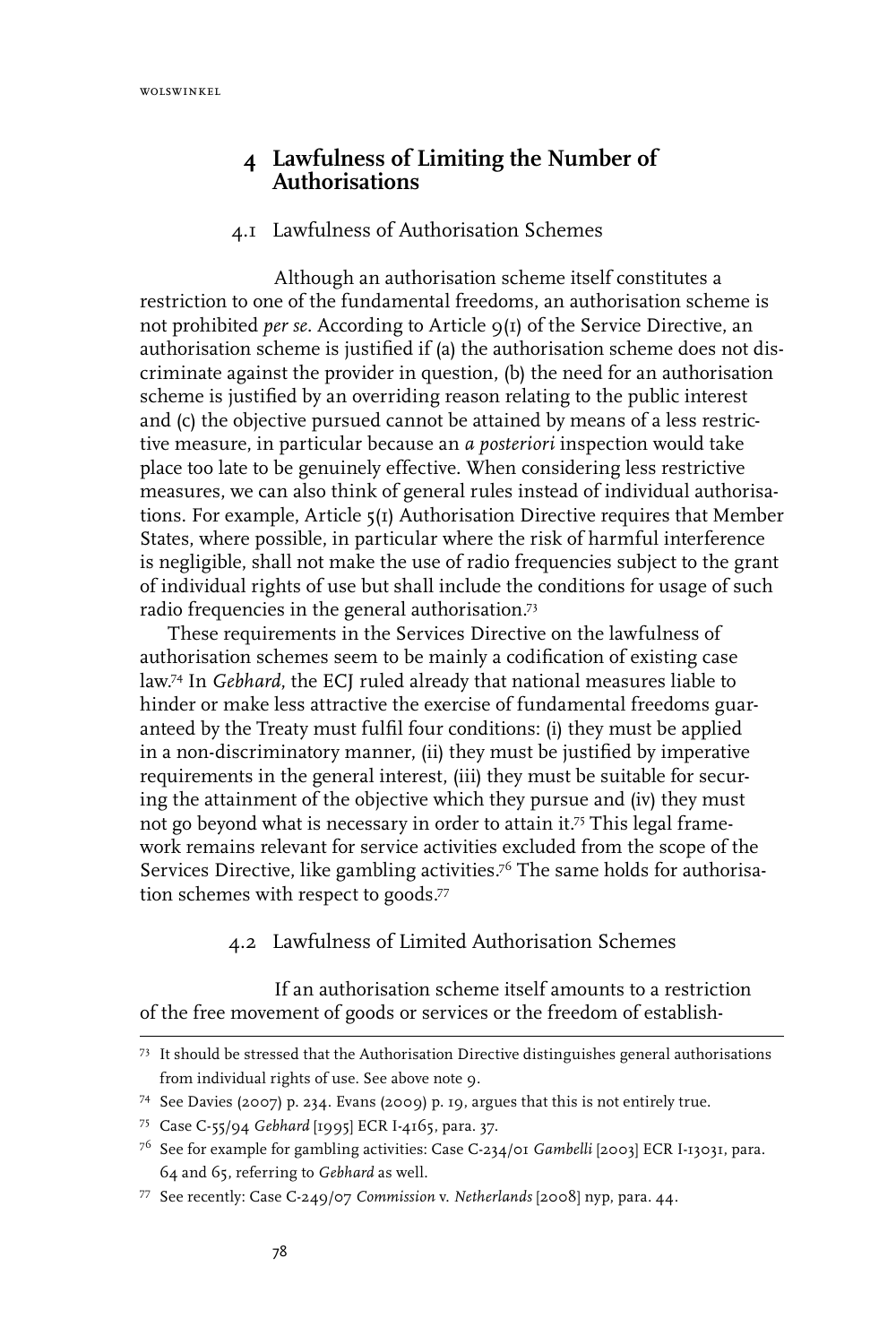ment, then a limitation of the number of available authorisations is an even stronger restriction: even if the granting conditions have been met, then the authorisation is not guaranteed. It follows from the Services Directive that a restriction on the number of available authorisations is not prohibited *per se*: quantitative restrictions, like limited authorisation schemes,78 are not listed under Article 14 ('prohibited requirements'), but under Article 15 ('requirements to be evaluated').

The Services Directive gives the following framework for evaluating the lawfulness of a limitation to the number of available authorisations. According to Article 15(2) jo. 15(3), quantitative or territorial restrictions<sup>79</sup> are only allowed if they satisfy the conditions of non-discrimination, necessity and proportionality. The condition of non-discrimination implies that requirements must be neither directly nor indirectly discriminatory according to nationality (paragraph 3(a)). On the basis of the condition of necessity, requirements must be justified by an overriding reason relating to the public interest (paragraph 3(b)). Several reasons have been recognized in the case law of the European Court of Justice as overriding reasons relating to the public interest, like public policy, public health and protection of consumers.80 In relation to quantitative restrictions, it is important to note that grounds of an *economic* nature have not been recognized as overriding reasons relating to the public interest.<sup>81</sup> Finally, according to the condition of proportionality, (i) requirements must be suitable for securing the attainment of the objective pursued, (ii) they must not go beyond what is necessary to attain that objective and (iii) it must not be possible to replace those requirements with other, less restrictive measures which attain the same result (paragraph 3(c)). It is clear that this framework resembles the legal framework for the lawfulness of an authorisation scheme itself.

The application of these conditions is illustrated very well in the area of gambling activities. In *Gambelli*, the ECJ repeated that restrictions on the freedom of establishment must be justified by imperative requirements in the general interest, must be suitable for achieving the objective which they pursue, must not go beyond what is necessary in order to attain it and must in any event be applied without discrimination. $82$ 

- 81 See Case C-260/04 *Commission* v. *Italian Republic* [2007] ECR I-7083, para. 35. See also: European Commission (2007) p. 32.
- 82 Case C-243/01 *Gambelli* [2003] ECR I-13031, para. 65. With regard to the condition of suitability, the ECJ added that the restrictions must serve to limit betting activities 'in a consistent and systematic manner' (para. 67).

<sup>78</sup> Cf. European Commission (2007) p. 33.

 $79$  Given the relatedness between quantitative and territorial restrictions when limiting the number of available authorisations, Article 15(2) Services Directive is right in mentioning territorial restrictions next to quantitative restrictions.

<sup>&</sup>lt;sup>80</sup> See for a non exhaustive account: Article  $4(8)$  and recital 40 of the preamble of the Services Directive.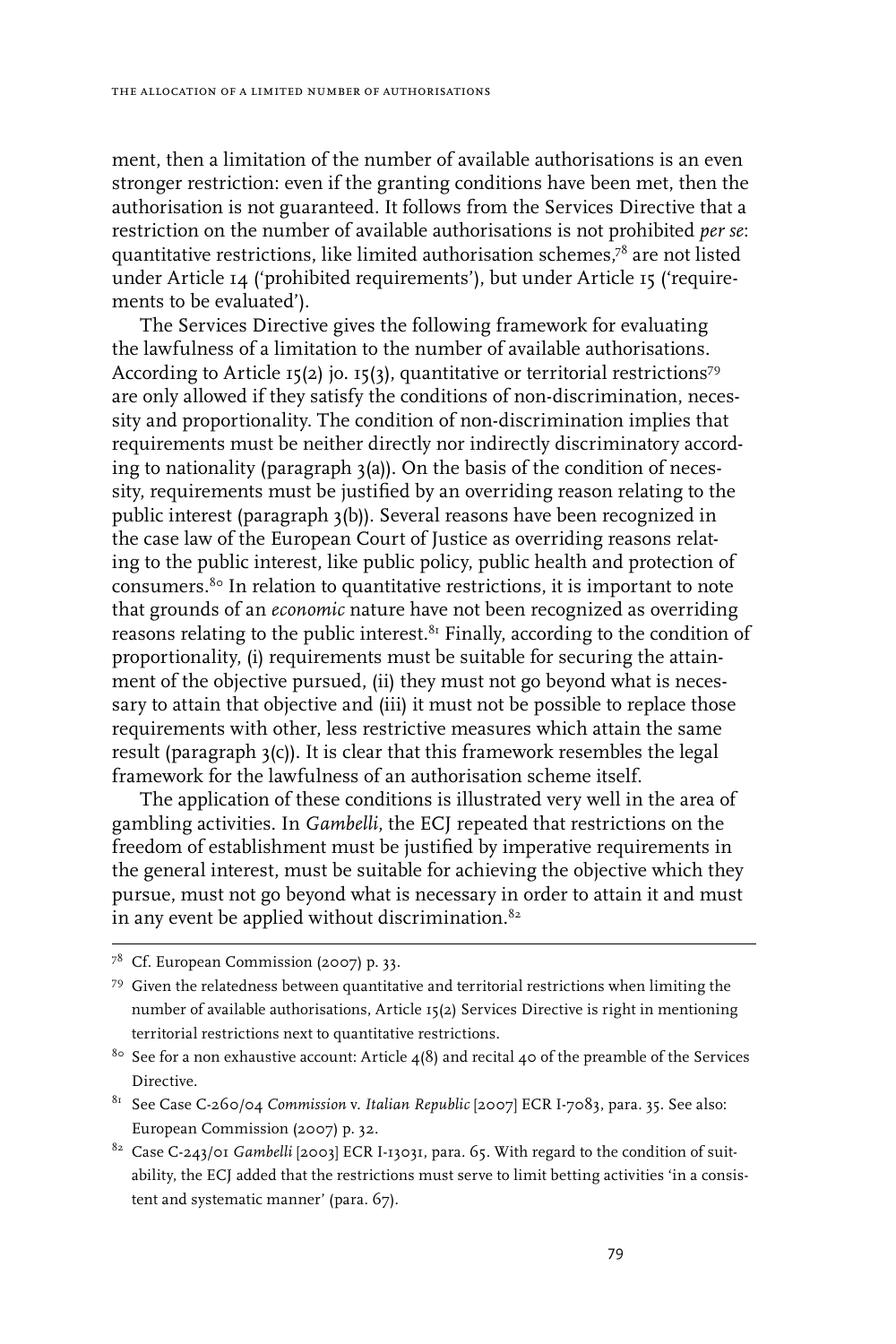The ECJ has recognized several reasons of overriding general interest justifying a restriction: consumer protection, the prevention of both fraud and incitement to squander on gaming, the general need to preserve public order, etc.<sup>83</sup> However, invoking these overriding reasons is not sufficient to justify a legal monopoly on gambling activities. Such a monopoly or any other limitation of the number of authorisations must also be *suitable* and *necessary* to achieve the invoked objectives.<sup>84</sup>

In Dutch case law, legal monopolies on casinos and betting on sporting events and horse-racing have been judged to be suitable and proportionate. According to the *Raad van State* (Council of State), it is plausible that admitting only one licensee does not only simplify the monitoring of the licensee, but also prevents competition between licensees with the risk of increasing gambling addiction.<sup>85</sup> However, the European Commission is of the opinion that the Dutch legal monopoly on betting on sporting events infringes Article 49 of the EC Treaty.86

This current discussion between the European Commission and the Dutch government makes clear that the justification of an authorisation scheme differs from the justification of a limitation to the number of authorisations. For example, the need for monitoring might justify an authorisation scheme, but not necessarily a limitation to the number of authorisations.<sup>87</sup>

- <sup>84</sup> See more extensively on the principle of proportionality and the review of restrictions on free movement, in particular with regard to gambling activities: J.H. Jans, R. de Lange, S. Prechal & R.J.G.M. Widdershoven, *Europeanisation of Public Law* (Groningen 2007) p. 151- 160.
- 85 *Raad van State* 14 May 2008, *LJN* BD1483, para. 2.15.7 (betting on sporting events and horse-racing) and *Raad van State* 14 March 2007, *AB* 2007, 212, note by J.H. Jans, para. 2.6.2.4 (casinos).
- 86 See the reasoned opinion of the Commission, 2002/5443, C (2008) 638, annex to *Kamerstukken II* 2008/09, 24557, no. 98. According to the Commission, the objectives of combating criminality and reducing gambling activities might justify an authorisation scheme. However, whereas combating criminality is not an overriding reason justifying a *limited* authorisation scheme in the form of a legal monopoly, the objective of reducing gambling activities is, although an overriding reason for a legal monopoly, not being pursued in a consistent and systematic manner (para. 35 and 78). See also on this discussion: *Kamerstukken II* 2006/07, 24557, no. 77, and *Kamerstukken II* 2008/09, 24557, no. 93.
- 87 Cf. *Raad van State* 18 July 2007, *AB* 2007, 302, note by J.H. Jans, para. 2.5.8, where the monitoring argument was insufficient to justify automatic renewal of certain gambling authorisations.

<sup>83</sup> See for example: Case C-275/92 *Schindler* [1994] ECR I-1039, para. 57-60; Case C-124/97 *Läärä* [1999] ECR I-6067, para. 32 and 33; Case C-67/98 *Zenatti* [1999] ECR I-7289, para. 31; Case C-243/01 *Gambelli* [2003] ECR I-13031, para. 67; Joined Cases C-338/04, 359/04 and 360/04 *Placanica and Others* [2007] ECR I-1891, para. 46; Case C-260/04 *Commission* v. *Italian Republic* [2007] ECR I-7083, para. 27, and Case C-42/07 *Liga and Bwin* [2009] nyp, para. 56.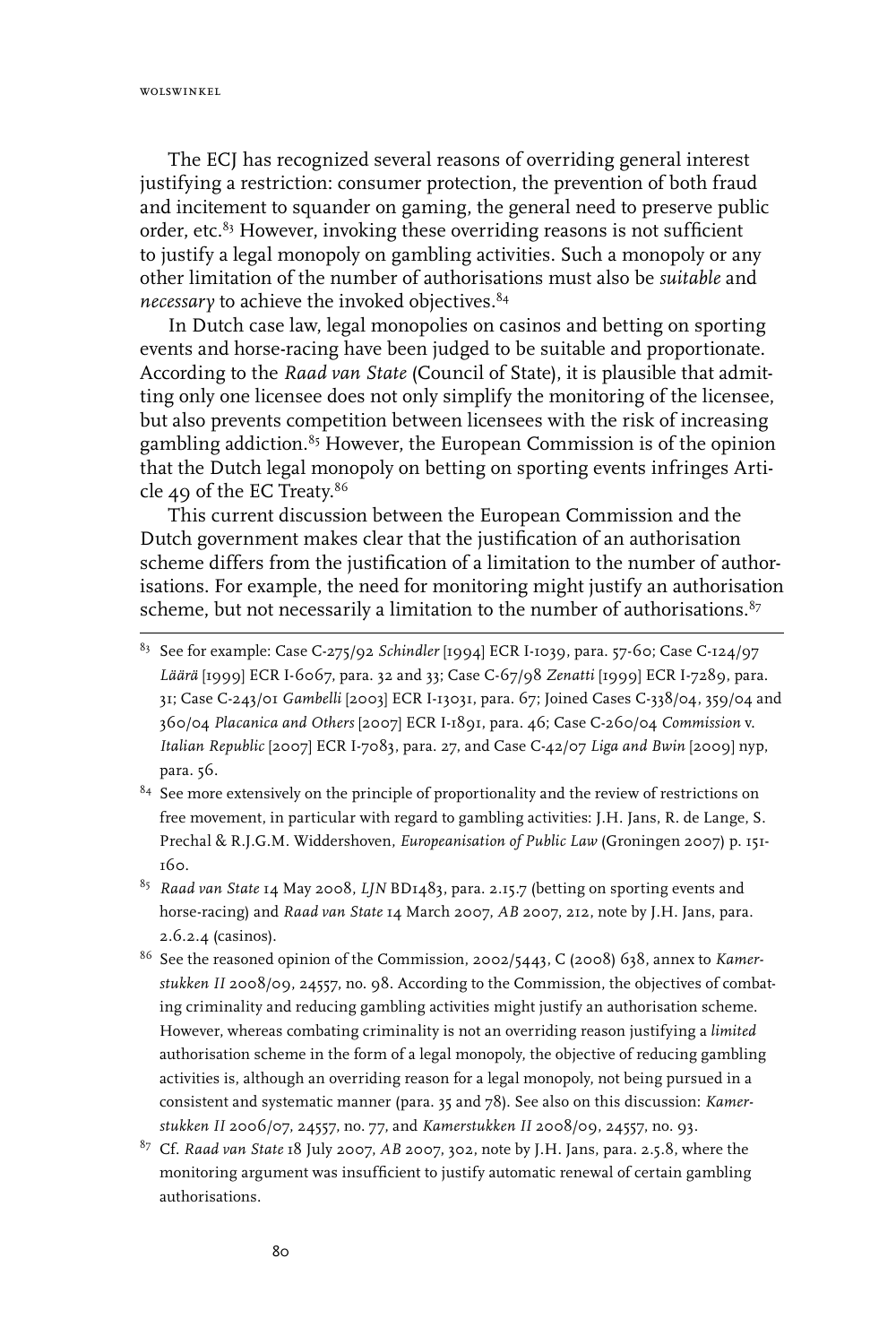This requirement of subsidiarity ('less restrictive measures') can be seen in the area of electronic communications services as well: the reason justifying an authorisation scheme for the use of radio frequencies, *i.e.* the risk of harmful interference, differs from the reason for justifying a restriction of the number of authorisations, which is the need to ensure the efficient use of radio frequencies.88

In conclusion, when considering the lawfulness of a restriction to the number of authorisations, it should be first verified whether the overriding reasons relating to the public interest in fact justify an authorisation scheme as such or whether they also justify a limitation to the number of available. Next, even if overriding reasons relating to the public interest do justify a limitation to the number of authorisations, it should be verified whether the conditions of non-discrimination and proportionality are satisfied as well.

#### 4.3 Natural or Technical Scarcity

The Services Directive seems to distinguish between authorisations which are limited in number 'because of scarcity of available natural resources or technical capacity' (Article 12) and authorisations which are limited in number 'by an overriding reason relating to the public interest' (Article 11). In order to determine the exact relation between these two 'reasons', the question should be addressed what is meant by 'scarcity of available natural resources or technical capacity'. Next, it should be observed whether natural or technical scarcity can be seen as an 'overriding reason'.

The first draft of the Services Directive gave two examples of authorisation schemes falling under the scope of Article 12: the award of analogue radio frequencies and the exploitation of a hydro-electric plant.<sup>89</sup> The first example has been left out of the final version because electronic communications services are excluded from the scope of the Services Directive. Although it is not entirely clear why the other example has been deleted,  $9^\circ$  a reason might be that the generation of electricity by water force is considered to fall under the free movement of goods, hence falling outside the scope of the Directive.<sup>91</sup>

<sup>&</sup>lt;sup>88</sup> See Article  $5(1)$  and Article  $5(5)$  Authorisation Directive respectively.

 $89$  See recital 28 of the preamble of the Proposal for a Directive of the European Parliament and of the Council on services in the internal market, COM (2004) 2 final.

<sup>90</sup> Nonetheless, it is clear that this example has been deleted for some explicit reason: in some intermediate version of the Services Directive, this example had already been left out, whereas the award of radio frequencies was still mentioned. See Council of the European Union, Proposal for a Directive of the European Parliament and of the Council on services in the internal market, no. 5161/05, p. 27.

<sup>91</sup> Cf. Barnard (2008), p. 355. See also: P. Sablière, 'La mise en concurrence des concessions de force hydraulique' [2007] *AJDA* p. 2015.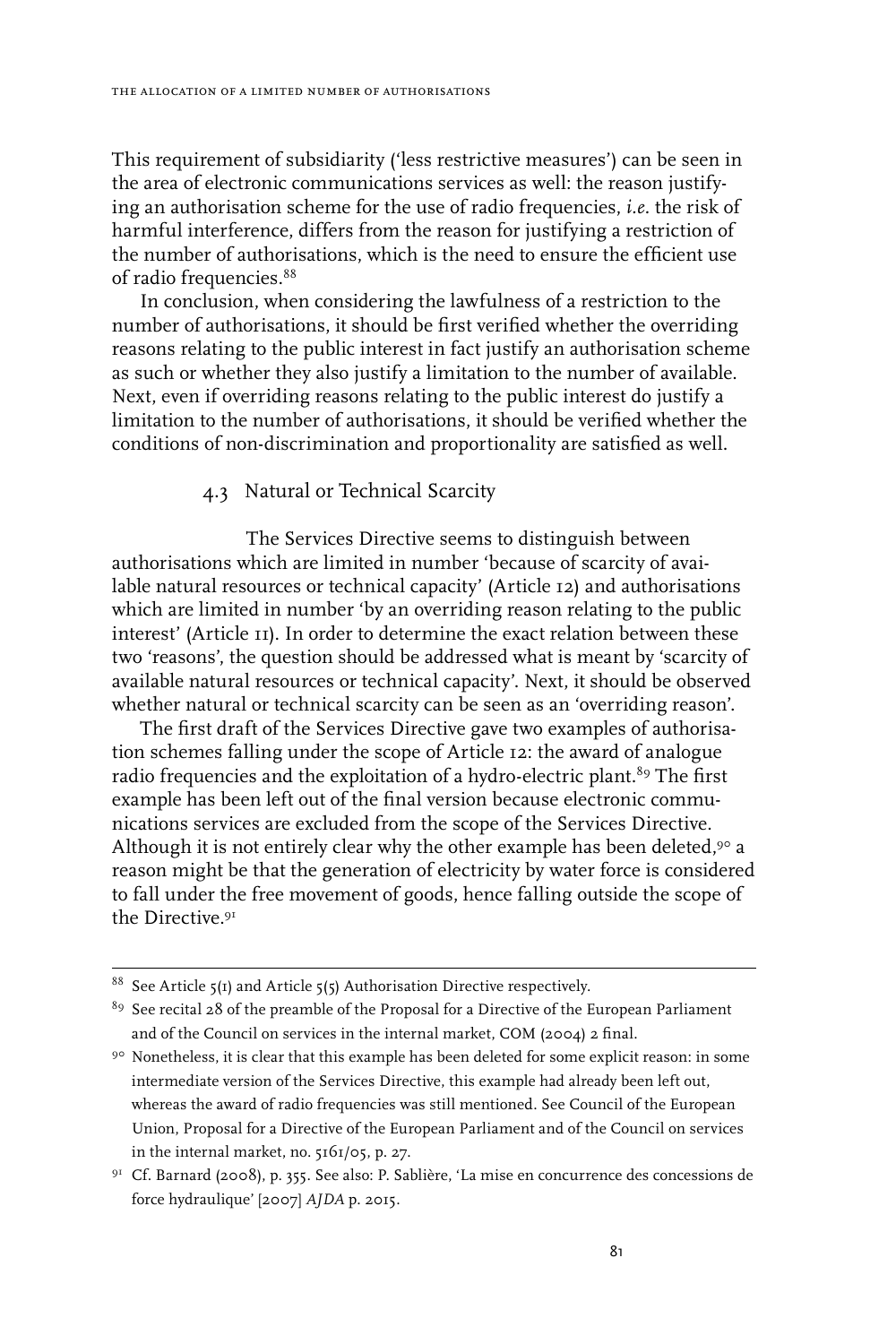The final version of the Services Directive does not only lack examples, but also a definition of 'scarcity'. Although its meaning might seem clear at first sight, it should be realised that there is no univocal definition of scarcity. A common economic definition says that goods are scarce when their quantity is limited in relation to their capacity to satisfy needs.92 Given this definition, almost all goods are scarce. Since scarcity of goods is defined in relation to other goods, this notion of scarcity is called *relative scarcity*. 93

An opposite notion of scarcity is that of *absolute* scarcity. According to this definition, goods are scarce if their quantity has a finite physical limit (and cannot be extended by human intervention). Therefore, whereas relative scarcity presupposes the possibility of choice, this possibility is absent in the case of absolute scarcity.94

A related distinction is that between natural and artificial scarcity.95 Natural scarcity can be related to absolute scarcity: there is no possibility of increasing the quantity of certain goods. This holds in particular for natural resources, like soil, water or minerals.96 Sometimes, resources themselves are available in unlimited quantity, but simultaneous use of this resource might be technically impossible. A good example is the radio spectrum with its radio frequencies. In that case, there is no *natural* scarcity, but *technical* scarcity. Both kinds of scarcity differ from *artificial* scarcity in the sense that the possibility to increase the supply exists only in the case of artificial scarcity.

When considering scarcity of available natural resources within the meaning of Article 12, the notion of absolute scarcity seems most relevant. Authorisation schemes in the Mining Act illustrate this concept of absolute scarcity. However, the mining licence to extract minerals (Article 6 Mining Act) concerns the free movement of goods, so it is considered to fall outside the scope of the Services Directive.97 On the contrary, the licence in Article 25 Mining Act for the storage of minerals, like gas or greenhouse gases, is considered to fall within the scope of the Services Directive.98 There is

<sup>92</sup> See G. Montani, 'Scarcity', in: J. Eatwell, M. Milgate & P. Newman (eds.), *The New Palgrave. A Dictionary of Economics* (Basingstoke 2003) p. 253.

<sup>93</sup> S. Baumgärtner, C. Becker, M. Faber & R. Manstetten, 'Relative and absolute scarcity of nature. Assessing the roles of economics and ecology for biodiversity conservation' [2006] *Ecological Economics* p. 489.

<sup>94</sup> See more extensively: Baumgärtner, Becker, Faber & Manstetten (2006) p. 488-491.

<sup>95</sup> See for further refinements: J. Elster, *Local Justice. How Institutions Allocate Scarce Goods and Necessary Burdens* (Cambridge 1992) p. 21, who distinguishes (weakly or strongly) natural, quasi-natural and artificial scarcity.

 $96$  The term 'natural resources' can be found in Article 174 of the EC Treaty: 'a prudent and rational utilisation of natural resources' is one of the objectives of environmental policy of the Community.

<sup>97</sup> *Kamerstukken II* 2007/08, 31479, no. 3, p. 10.

<sup>98</sup> *Kamerstukken II* 2007/08, 31579, no. 3, p. 112.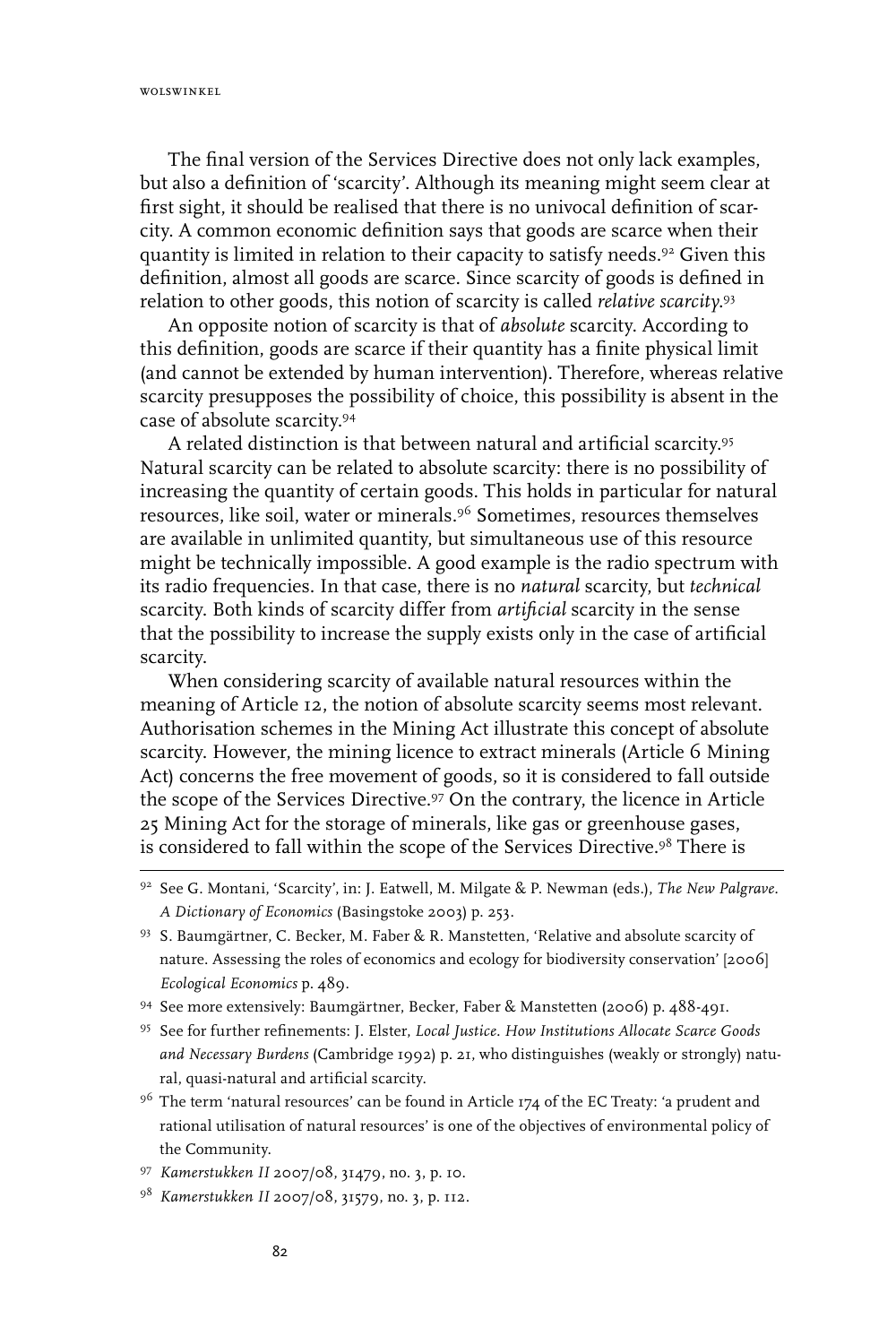absolute scarcity, since only a limited number of underground sites – namely sites that have been 'emptied' before – can be filled with these substances.

Nevertheless, the notion of relative scarcity remains important for the application of Article 12 as well. If some natural resource can be used for several applications, administrative authorities should decide which quantity of the resource is *available* for which application: the greater the quantity of a natural resource given for a certain application, the smaller the quantity left for other applications. In this respect, Dutch radio spectrum policy makes a useful distinction between *allocation scarcity* and *assignment scarcity*. Allocation scarcity means that the administrative authorities have to choose between different kinds of applications before allocating frequencies: which bandwidths of the radio spectrum are available for which applications?99 After this choice, there can be situations in which the number of licences for a certain application within a certain bandwidth is limited. If the number of interested parties exceeds the number of available licences or if there is more than one interested party for one specific licence, then there is *assignment scarcity*. 100 Therefore, the mere fact that a larger quantity of some natural resource could have been *available* for a certain application (even up to the level of satisfaction), does not take away the presence of scarcity if insufficient quantity of this resource had been left for other applications. In such a situation, it could be argued that the condition of scarcity in the meaning of Article 12 would be fulfilled as well.

On the contrary, the mere fact that an authorisation concerns the use of a natural resource is insufficient for satisfying the scarcity condition of Article 12; there can be situations in which a limited quantity of a natural resource has been made available for a certain application, *without* this limited quantity being the result of limited availability of that natural resource. For example, the service activity of organizing a market involves the use of public ground. However, the fact that only one authorisation is available for the organization of a market does not result from scarcity of the public ground; the limited availability of the public ground results from the fact that a market should not be too large in order to remain attractive for consumers.

In addition to the term 'scarcity' the relationship between 'natural resources' and 'technical capacity' deserves some attention. Scarcity of natural resources depends on temporal and geographical circumstances and on technical developments.101 Technological change can increase natural resource availability because more quantity can be made available or less quantity is needed for a certain application.102 Consequently, natural resource availability and technical developments go together. Therefore,

<sup>99</sup> *Radio Spectrum Policy Memorandum 2005* (2006) p. 15.

<sup>100</sup> *Radio Spectrum Policy Memorandum 2005* (2006) p. 18.

<sup>&</sup>lt;sup>101</sup> Baumgärtner, Becker, Faber & Manstetten (2006) p. 493.

<sup>102</sup> S.P.A. Brown & D. Wolk, 'Natural Resource Scarcity and Technological Change' [2000/1] *Economic & Financial Review* p. 2-3.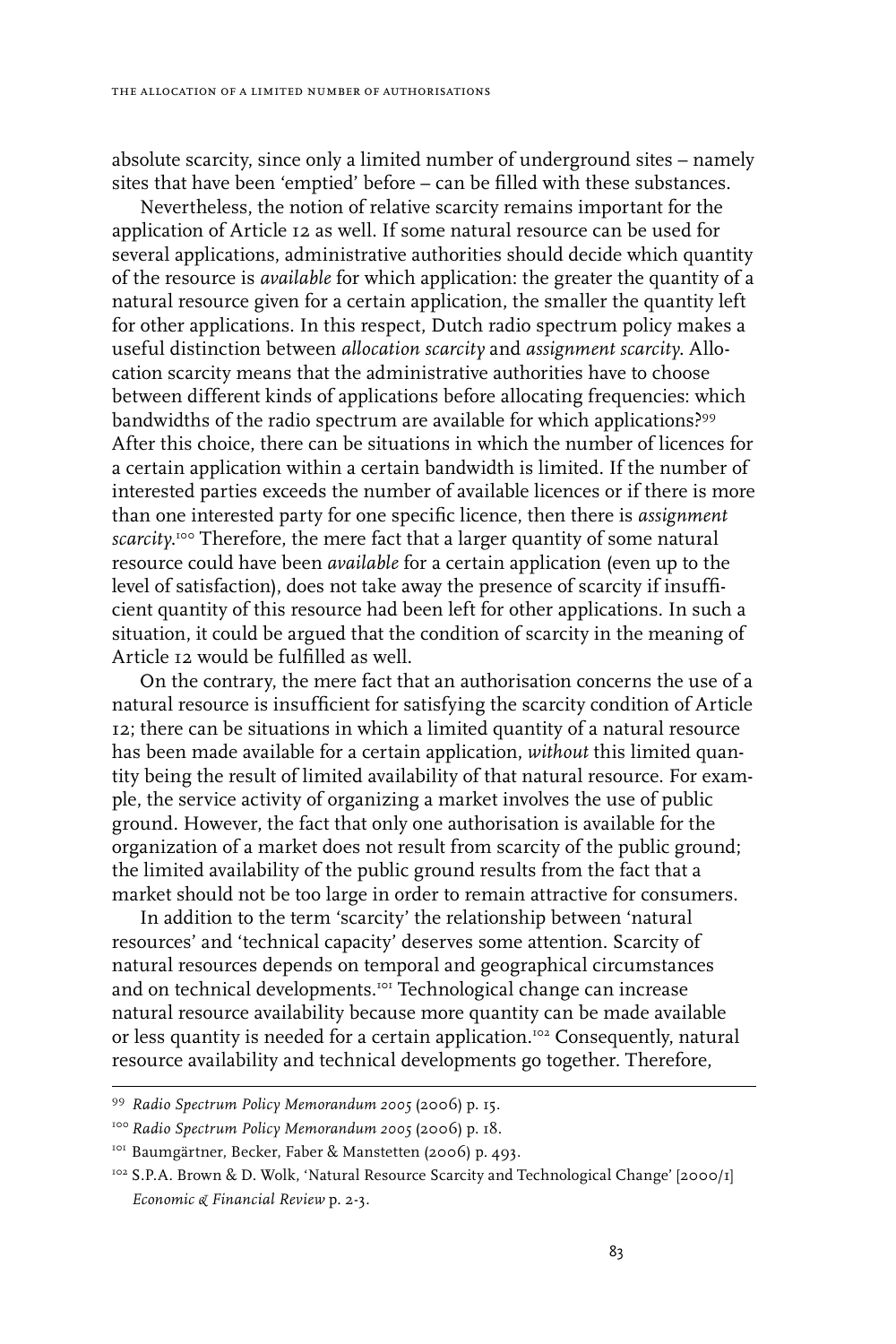it seems reasonable to consider both kinds of scarcity ('natural scarcity' and 'technical scarcity') in relation to each other. Nevertheless, the wording of Article 12 of the Services Directive ('scarcity of the available natural resources *or* technical capacity') seems to keep open the possibility that there is no connection between natural and technical scarcity.

If available technical capacity is an autonomous reason for scarcity, then the scope of Article 12 is broadened. One can think especially of network industries or 'natural monopolies', like drinking water, energy and transport. In these industries, there is no scarcity of available natural resources.<sup>103</sup> However, simultaneous use of a network is sometimes limited because of technical impossibilities ('scarcity of available technical capacity'). Nonetheless, even under a broad interpretation of this concept of 'natural or technical scarcity', the conclusion seems justified that only a few authorisation schemes fall within the scope of Article 12 of the Services Directive.<sup>104</sup>

#### 4.4 Natural or Technical Scarcity: An Overriding Reason?

The next question is whether natural or technical scarcity can be considered as an overriding reason relating to the public interest. It follows from Article 15(3) of the Services Directive that every quantitative restriction must be justified by an overriding reason relating to the public interest. Therefore, 'natural or technical scarcity' should classify as such a reason as well. However, at the same time, the Services Directive seems to assume a distinction between 'natural and technical scarcity' (Article 12) and 'overriding reasons relating to the public interest' (Article II).<sup>105</sup> The preamble of the Services Directive seems to confirm this distinction by stating that the number of authorisations can be limited 'for *reasons other* than

<sup>&</sup>lt;sup>103</sup> The fact that only one network is available (for authorisation) follows from economic reasons only: it is not profitable for more than one party to be active at a certain market, although there are physical possibilities to build a second network. In its original meaning, the concept of 'natural monopoly' did apply to natural resources in limited supply. See M. Mosca, 'On the origins of the concept of natural monopoly: Economies of scale and competition' [2008] *The European Journal of the History of Economic Thought* p. 322-324.

<sup>&</sup>lt;sup>104</sup> In many cases, network industries fall outside the scope of the Services Directive, because they concern the free movement of goods or are excluded from its scope, like transport (Article 2(d) Services Directive). Because of the limited scope of Article 12, the Dutch government did not implement this article in the general Services Act (see *Kamerstukken II* 2007/08, 31579, no. 3, p. 19 and 112).

 $105$  The phrase 'by an overriding reason relating to the public interest' in Article  $11$ (1b) was not included in the first draft of the Services Directive, but has been added in a later stage for reasons of clarification only. See Amended proposal for a Directive of the European Parliament and of the Council on services in the internal market, COM (2006) 160 final.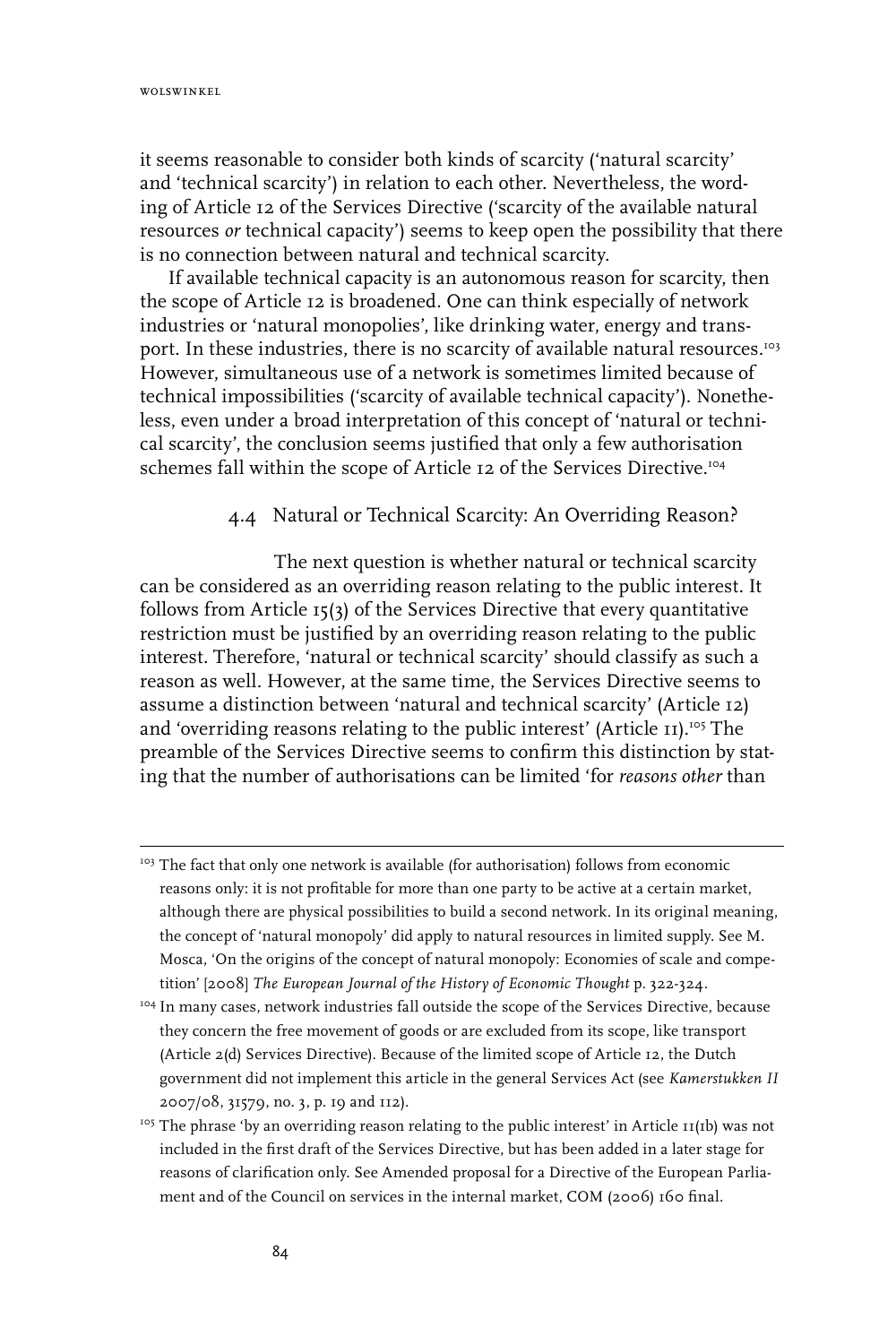scarcity of natural resources or technical capacity'.<sup>106</sup> Obviously, these other reasons should be overriding reasons relating to the public interest.<sup>107</sup> This would suggest that 'natural or technical scarcity' is not an overriding reason in itself<sup>108</sup>

A parallel with the allocation of radio frequencies can solve this apparent contradiction.109 According to recital 11 of the preamble of the Authorisation Directive, individual rights of use should not be restricted except where this is unavoidable in view of *the scarcity of radio frequencies and the need to ensure the efficient use thereof*. In connection with this recital, Article 5(5) of the Authorisation Directive states that Member States shall not limit the number of rights of use to be granted except where this is *necessary to ensure the efficient use of radio frequencies*. In other words: although scarcity of the natural resource (radio spectrum) is a necessary condition, it is in itself not a sufficient *reason* to limit the number of authorisations. The only sufficient reason is the need to ensure the efficient use of radio frequencies. Hence, *efficient use of a natural resource* may be considered as an overriding reason relating to the public interest, but not the scarcity of the natural resource itself.

Furthermore, it should be emphasized that there is no direct link between scarcity of a natural resource and limiting the number of available authorisations. Admittedly, physical properties of a natural resource, e.g. the radio spectrum, in relation to the state of technology can limit the extent to which this resource can be shared. But even if nature and technology place an upper limit to the number of authorisations available for granting, this upper limit is not always reached, since the determination of the number of available authorisations does not depend only on technical considerations, but on economic considerations as well.<sup>110</sup> In other words, the size of scarcity of a natural resource does not in itself imply the size of the number of authorisations.<sup>111</sup>

- <sup>106</sup> The relevant part of recital 62 of the preamble reads as follows: 'This provision [Article 12, CJW] should not prevent Member States from limiting the number of authorisations *for reasons other than* scarcity of natural resources or technical capacity. These authorisations should remain in any case subject to the other provisions of this Directive relating to authorisation schemes.'
- <sup>107</sup> See also European Commission (2007) p. 27.
- $108$  It should be emphasized that scarcity as such is neither mentioned as an overriding reason in the list of Article  $4(8)$  nor in the list of recital  $40$  of the preamble of the Services Directive.
- <sup>109</sup> This apparent contradiction might be simply due to some poor drafting of (the final version of) the Services Directive. See for instance: Barnard (2008) p. 323-324.
- 110 For example, whereas a bandwidth of 25 MHz was the *technical* minimum to provide UMTS services in the Netherlands, a bandwidth of 35 MHz was necessary to provide these services on a *cost-effective* basis (*Kamerstukken II* 1999/2000, 24095, no. 55, p. 17).
- $111$  The abovementioned storage licence in the Mining Act illustrates these observations. On the basis of the proposed Articles 32b and 32c Mining Act, the area for which a storage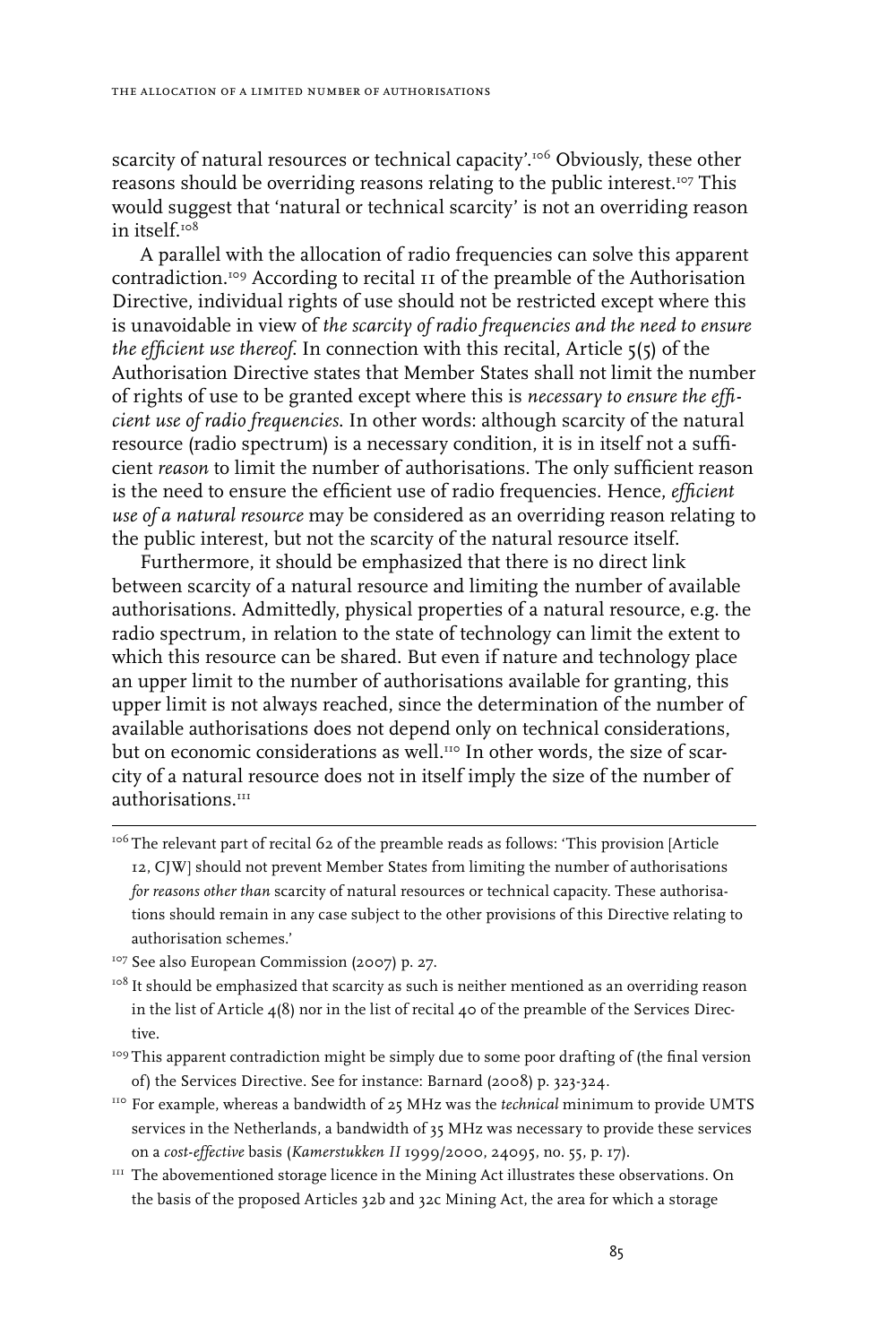It is therefore contended that natural or technical scarcity is not a *reason* justifying a restriction to the number of authorisations, but a *fact* that 'activates' certain overriding reasons relating to the public interest. These overriding reasons might be linked closely with that natural resource, like the need of ensuring an efficient use of a scarce natural resource or the need of preventing harmful interference. However, 'general' overriding reasons, like public order or public safety, can be activated by natural or technical scarcity as well. It is also possible that *other* overriding reasons do justify a limitation to the number of authorisations, whereas the reasons activated by natural or technical scarcity do not.<sup>112</sup> Finally, whenever several overriding reasons are invoked to justify a quantitative restriction, these reasons should be weighed against each other. In so far as the overriding reasons activated by natural or technical scarcity are decisive for the limitation to the number of authorisations, this authorisation scheme should fall within the scope of Article 12 of the Services Directive.

There might be some support in the Services Directive for this reading, holding that natural or technical scarcity is not a reason complementary to overriding reasons relating to the public interest. Article 12 speaks about 'limited because of', whereas Article 11 speaks about 'limited by'. This wording indicates that overriding reasons and scarcity are incomparable quantities.113 The European Commission suggests the same incomparability: 'Limitations on the number of available authorisations are only permissible if they are *motivated by* the scarcity of available natural resources or technical capacity or if they are *justified by* an overriding reason relating to the public interest [italics, CJW].'114 In any event, this interpretation of overriding reasons activated by natural or technical scarcity fits with Article 15: every

licence has been granted, can be reduced, provided that both remaining areas are demarcated in such a way that in both areas the exercise of storage activities can take place in the best possible manner, both *technically* and *economically* (*Kamerstukken II* 2007/08, 31479, no. 2).

- $112$  For example, there might be possibilities for sharing: a frequency band might be used by several parties. See *Radio Spectrum Policy Memorandum 2005* (2006) p. 24. Another example is an allocation plan for the (scarce) ground, indicating which ground may be used for which application without introducing an authorisation scheme. See also Van Ommeren (2004) p. 70-71, and the Taskforce Vereenvoudiging Vergunningen, *Eenvoudig vergunnen* (The Hague 2005) p. 52, considering the allocation of scarcity as a valid motive that might urge to public regulation by either general rules or an authorisation scheme.
- $113$  It should be admitted directly that the wording of Article 12 ('because of') points more into the direction of a *reason* than the wording of Article 11 ('by'). Furthermore, recital 62 states that the number of authorisations can be limited 'for reasons other than scarcity of natural resources or technical capacity'. Hence, this recital suggests that scarcity of natural resources or technical capacity is a *reason* itself.

<sup>&</sup>lt;sup>114</sup> European Commission (2007) p. 27.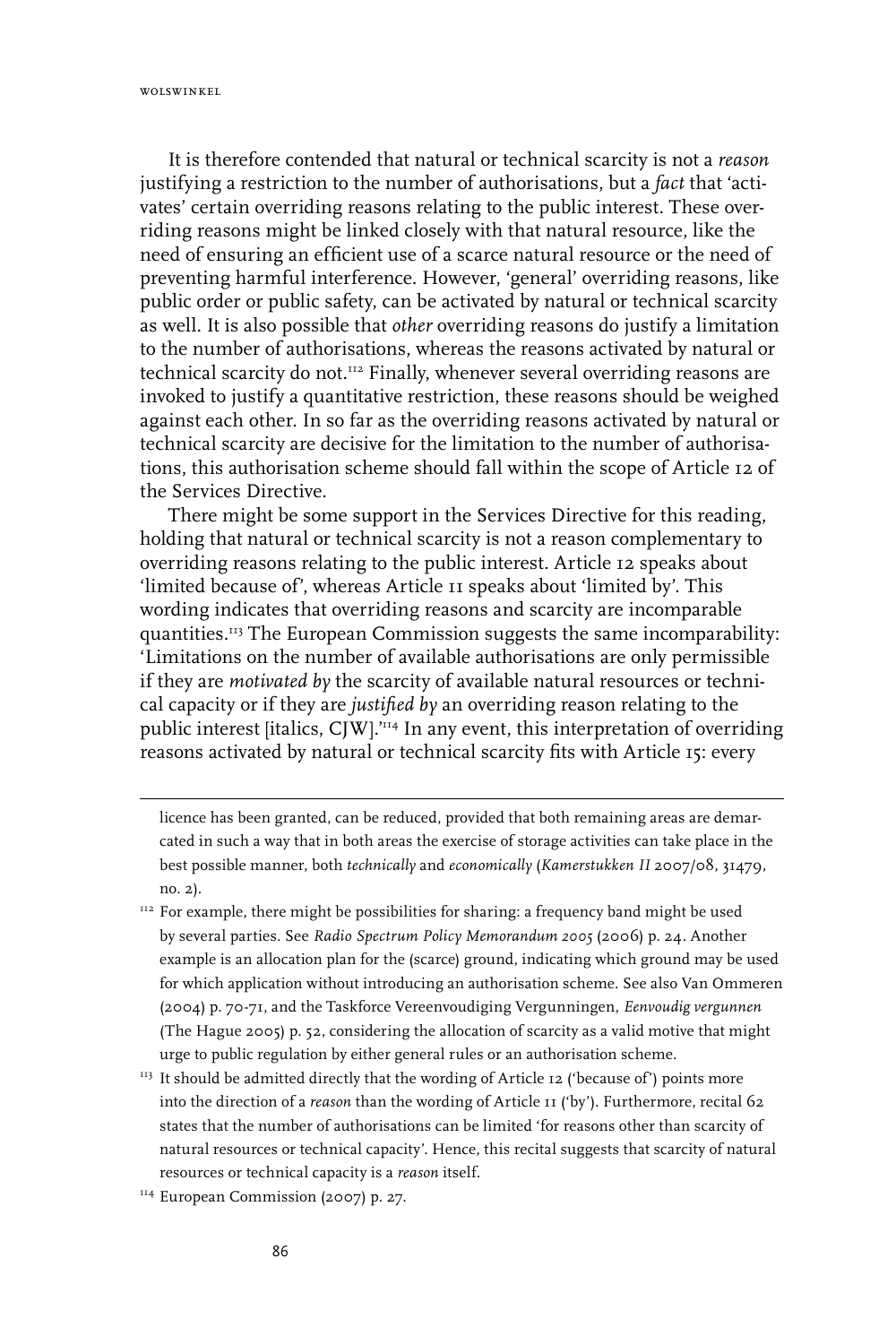quantitative restriction must be justified by an overriding reason relating to the public interest.

Whenever reference is made below to 'limited authorisation schemes because of natural or technical scarcity', this is meant to infer limited authorisation schemes, justified by overriding reasons which are activated by natural or technical scarcity. Limited authorisation schemes, justified by other overriding reasons relating to the public interest, are sometimes referred to as 'other limited authorisation schemes'.

# **5 Selection Procedure: Grant and Renewal**

5.1 Equal Treatment and Transparency: Service Concessions

Once we have established a general legal framework on limiting the number of authorisations, we are interested in general requirements on the selection procedure. Here, we start with the award of service concessions instead of the allocation of a limited number of authorisations, since the legal framework on the award of these service concessions has been developed further.

When considering the award of service concessions – and more generally: public contracts – the principles of equal treatment, non-discrimination and transparency are the leading principles.115 These principles are closely related to each other and can all – to some extent – be reduced to the principle of equality. The prohibition of discrimination can be considered as an expression of the general principle of equality (equal treatment).<sup>116</sup> This holds in particular for the prohibition of discrimination on grounds of nationality, as laid down in Article 12 EC.117 Articles 43 and 49 EC (freedom of establishment and free movement of services), which are more specific expressions of the general prohibition of discrimination on grounds of nationality, are sometimes considered to be particular expressions of the principle of equal treatment as well.<sup>118</sup> The principle of transparency has been referred to as the corollary of the principle of equal treatment.<sup>119</sup> Moreover, the principle of non-discrimination on grounds of nationality has been said to imply, in particular, an obligation of transparency in order to enable the contracting authority to be satisfied that this principle has been complied with.<sup>120</sup>

<sup>&</sup>lt;sup>115</sup> See recital 2 of the preamble and Article 2 of the Public Sector Directive.

<sup>&</sup>lt;sup>116</sup> See Jans, De Lange, Prechal & Widdershoven (2007) p. 130.

<sup>117</sup> Case 810/79 *Überschär* [1980] ECR 2747, para. 16.

<sup>&</sup>lt;sup>118</sup> Case C-3/88 *Commission* v. *Italian Republic* [1989] ECR 4035, para. 8. See also: Case C-458/03 *Parking Brixen* [2005] ECR I-8585, para. 48.

<sup>119</sup> Case C-496/99 P *Succhi di Frutta* [2004] ECR I-3801, para. 111.

<sup>120</sup> Case C-275/98 *Unitron Scandinavia* [1999] ECR I-8291, para. 31; Case C-324/98 *Telaustria and Telefonadress* [2000] ECR I-10745, para. 61.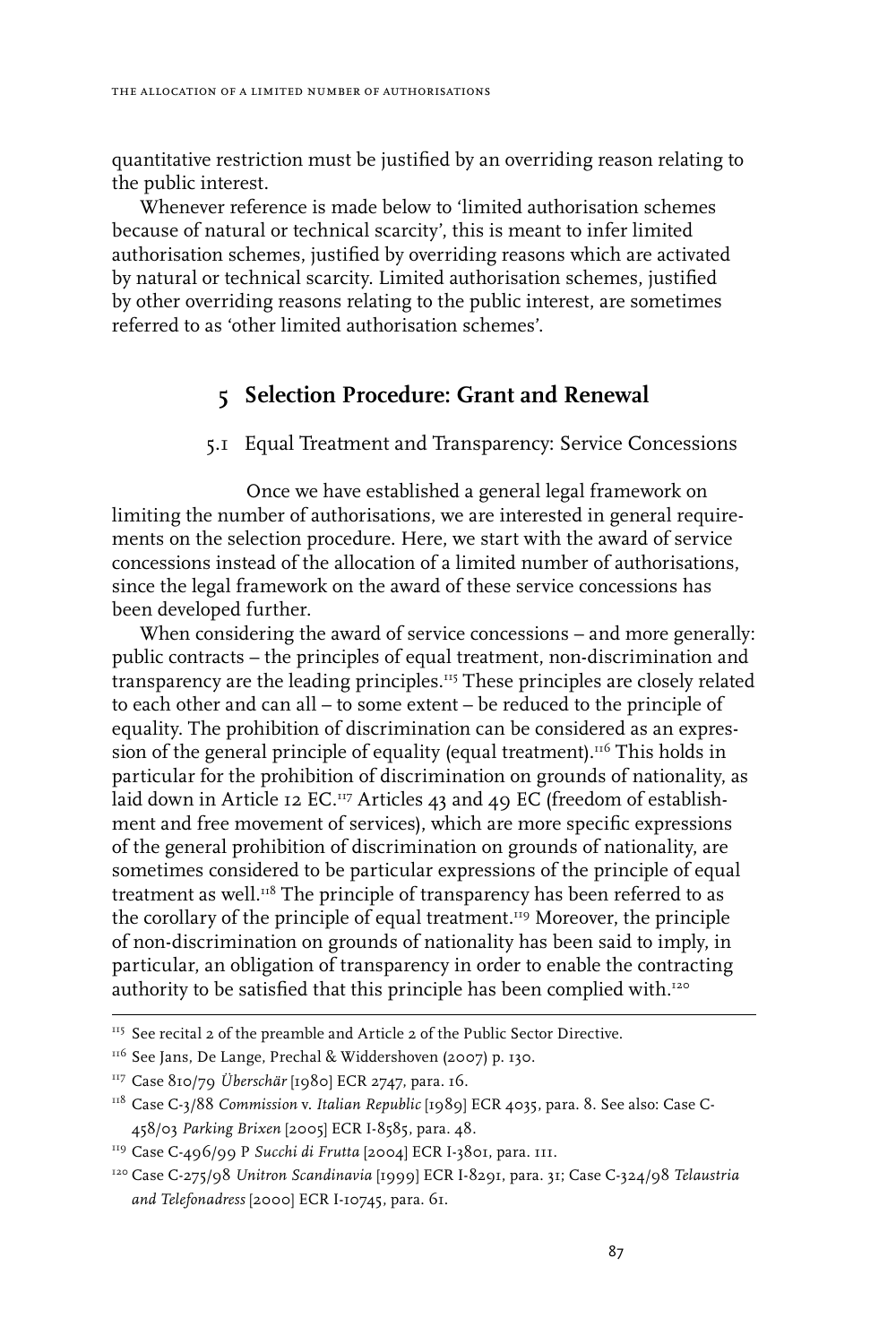wolswinkel

In general, the principle of equality precludes comparable situations from being treated differently, unless the difference in treatment is objectively justified. It also precludes different situations from being treated in the same way, unless such treatment is objectively justified.<sup>121</sup> It has been argued that this principle of equality acquires particular importance in the field of economic law. In this field, equality is not only a 'constitutional necessity', but also a 'keystone to integration': it prevents distortions of competition in the internal market.<sup>122</sup> This is clear with respect to procurement law: the ECJ held that the principle of equality lies at the very heart of the directives on procurement law and that the purpose of such directives is to ensure in particular the development of *effective competition* in the field of public contracts.123

It is inherent to any selection problem that equal treatment in the sense of an equal outcome is impossible. Therefore, equal treatment should be found in equal opportunities. The ECJ held that the procedure for comparing tenders has to comply at every stage with both the principle of the equal treatment of tenderers and the principle of transparency so as to afford *equality of opportunity* to all tenderers when formulating their tenders.124 It follows from this judgment that, when providing for equal opportunities, an important role is reserved for transparency.

This principle or requirement of transparency $^{\imath_{25}}$  has a specific dimension when it comes to selection procedures, just like the general principle of equal treatment amounts to affording equality of opportunities when awarding public contracts.126 It is especially in the field of service concessions falling outside the scope of the Public Sector Directive, that this dimension of transparency has been developed by the ECJ.127 In *Telaustria*, the ECJ held

<sup>&</sup>lt;sup>121</sup> T. Tridimas, *The General Principles of EU Law* (Oxford 2006) p. 61-62. See also Jans, De Lange, Prechal & Widdershoven (2007) p. 126 and 130.

<sup>&</sup>lt;sup>122</sup> Tridimas (2006) p. 75-76.

<sup>123</sup> Case C-243/89 *Commission* v. *Denmark* [1993] ECR I-3353, para. 33.

<sup>124</sup> Case C-87/94 *Commission* v. *Belgium* [1996] ECR I-2043, para. 54.

<sup>&</sup>lt;sup>125</sup> We will not discuss whether transparency is an obligation or a principle. See for this discussion: S. Prechal & M. de Leeuw, 'Dimensions of Transparency: The Building Blocks for a New Legal Principle?' [2007/1] *Review of European Administrative Law* p. 61-62, and K. Wauters & J. Ghysels, 'De transparantieplicht bij de gunning van overheidsovereenkomsten in de rechtspraak van het Hof van Justitie, met rechtsvergelijkende annotaties' [2008] *Rechtskundig Weekblad* p. 387. In this article, we refer to transparency both as an obligation and as a principle.

 $126$  See for the various dimensions of the principle of transparency, for example: Prechal & De Leeuw (2007) p. 51-62, and R.J.G.M. Widdershoven a.o., *De Europese agenda van de Awb* (The Hague 2007) p. 85-93. E.g. Article 10(2g) Services Directive requires that the criteria for the granting of an authorisation shall be *transparent*.

<sup>&</sup>lt;sup>127</sup> Other public contracts are subjected to the detailed provisions on transparency in the Public Sector Directive. See more extensively on the principle of transparency in the context of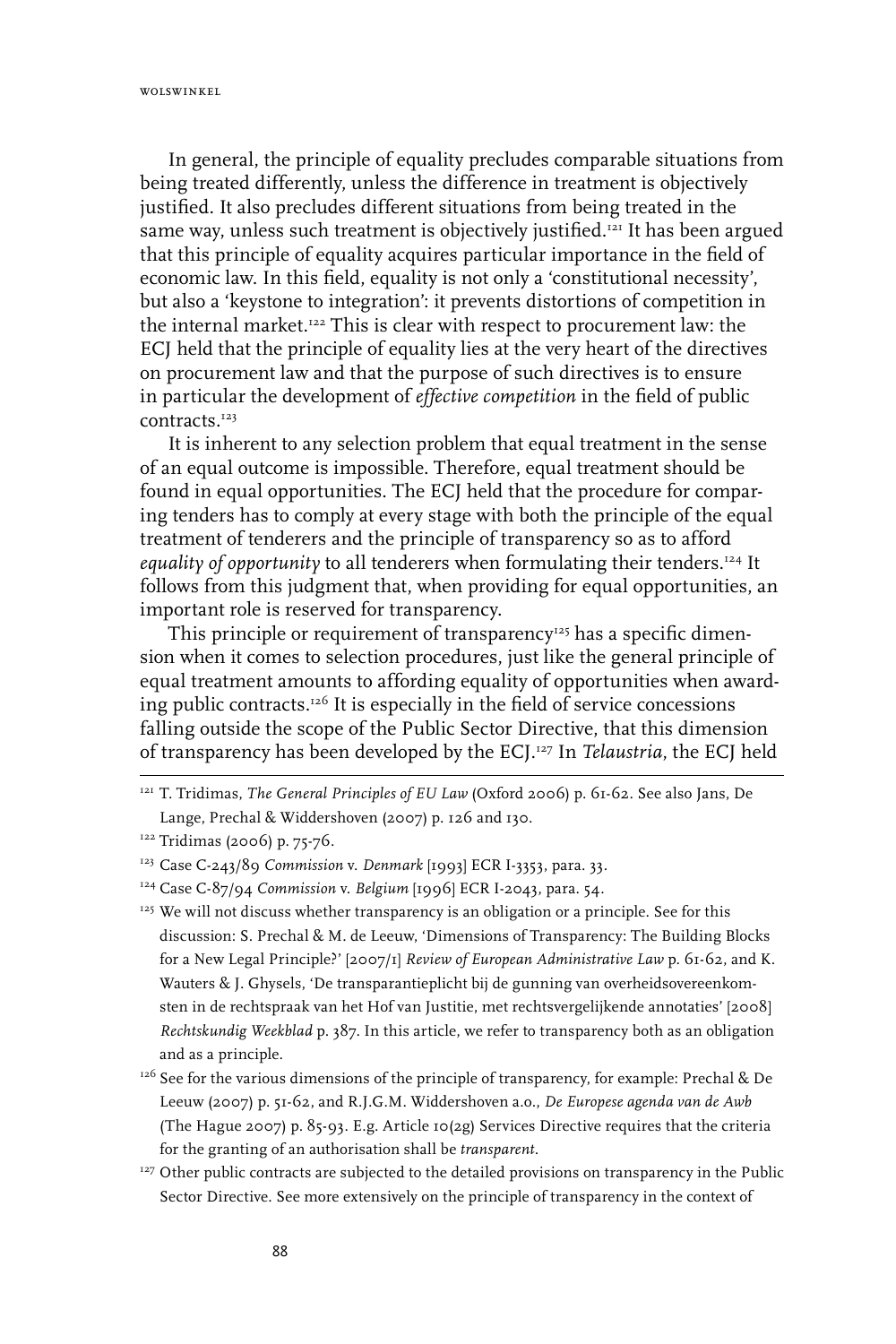that the obligation of transparency consists in ensuring, for the benefit of any potential tenderer, *a degree of advertising sufficient* to enable the services market to be opened up to *competition* and the *impartiality* of procurement procedures to be reviewed.128 In *Coname*, the ECJ further specified that this transparency requirement, *without necessarily implying an obligation to hold an invitation to tender*, is, in particular, such as to ensure that an undertaking located in the territory of another Member State can have access to *appropriate* information regarding that concession *before* it is awarded, so that, if that undertaking had so wished, it would have been in a position to express its interest in obtaining that concession. The award of a concession in the absence of any transparency amounts to a difference in treatment to the detriment of the undertaking located in the other Member State. Unless such a difference in treatment is justified by objective circumstances or its effects on the fundamental freedoms should be regarded as too uncertain and indirect to warrant the conclusion that they may have been infringed, this amounts to indirect discrimination on the basis of nationality, prohibited under Articles 43 EC and 49 EC.<sup>129</sup> Furthermore, the ECJ ruled in *Parking Brixen* that, although the appropriateness of the detailed arrangements of the call for competition depends on the particularities of the public service concession in question, 'a complete lack of any call for competition in the case of the award of a public service concession […] does not comply with the requirements of Articles 43 EC and 49 EC any more than with the principles of equal treatment, non-discrimination and transparency.' Furthermore, the ECJ held that the principle of equal treatment of tenderers, including the duty of transparency, is to be applied to public service concessions even in the absence of discrimination on grounds of nationality. 130 Finally, in *Commission* v. *Italian Republic*, the ECJ observed that the automatic renewal of licences for horse-race betting operations without a call for tenders did not accord with Articles 43 and 49 EC, and, in particular, infringed the general principle of transparency and the obligation to ensure a sufficient degree of advertising. The ECJ added that such an infringement might be justified for reasons of overriding general interest, provided that this renewal was suitable for achieving the objective pursued, did not go beyond what was necessary in order to achieve that objective and was applied without discrimination.<sup>131</sup>

- 129 Case C-231/03 *Coname* [2005] ECR I-7287, para. 17-21.
- <sup>130</sup> Case C-458/03 *Parking Brixen* [2005] ECR I-8585, para. 48-50.
- 131 Case C-260/04 *Commission* v. *Italian Republic* [2007] ECR I-7083, para. 25-29. In this case, the qualification of the particular *licence* as a public service concession was beyond dispute

service concessions for instance: I.J. van den Berge, 'De reikwijdte van het transparantiebeginsel bij de verlening van dienstenconcessies' [2005] *Nederlands tijdschrift voor Europees recht* p. 241-245; Wauters & Ghysels (2008) p. 386-401, and Drijber & Stergiou (2009) p. 809-811.

<sup>&</sup>lt;sup>128</sup> Case C-324/98 *Telaustria and Telefonadress* [2000] ECR I-10745, para. 62; Case C-458/03 *Parking Brixen* [2005] ECR I-8585, para. 49.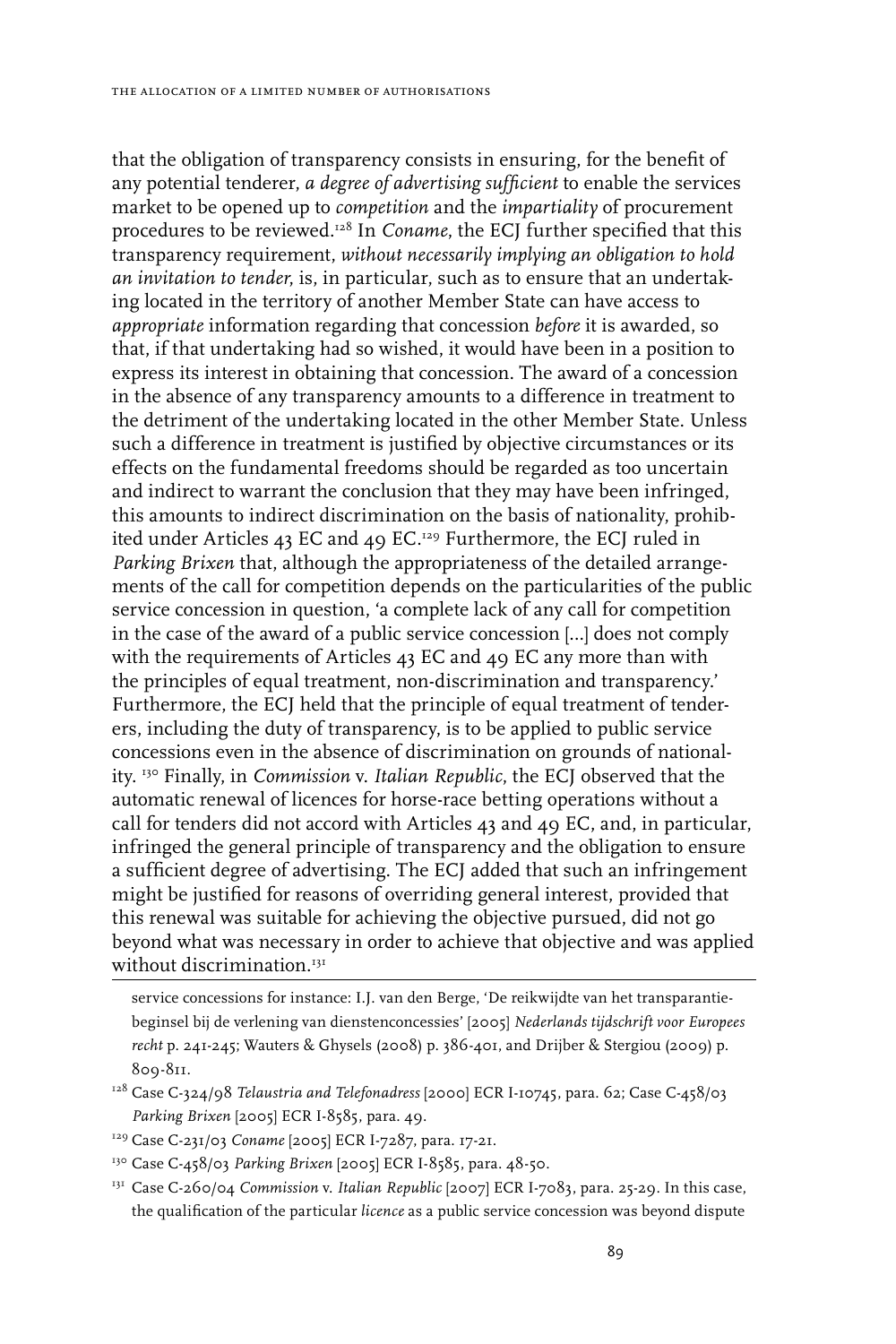wolswinkel

It follows from this case law that with regard to selection procedures, the principle of transparency deals, above all, with *ex ante* publicity: there should be a sufficient degree of prior advertising.<sup>132</sup> This transparency requirement does not imply an obligation to hold an invitation to tender according to the detailed provisions of the Public Sector Directive, but prohibits a complete lack of any call for competition as well. Secondly, the principle of transparency turns out to serve two goals in the context of the award of service concessions: the creation of competition and the review of impartiality. Thirdly, the principle or requirement of transparency is not absolute; infringements on this principle are allowed, provided that they are justified for reasons of overriding general interest.<sup>133</sup>

Once the principle of transparency requires prior advertising, other elements of the transparency requirement become important as well. These elements can be derived from general case-law on the award of public contracts.134 The selection and award criteria must be clearly defined in advance and made known to the persons concerned.135 Furthermore, these selection and award criteria must be formulated in such a way as to allow all reasonably well-informed and normally diligent tenderers to interpret them in the same way, must be interpreted by the adjudicating authority in the same way throughout the entire procedure and must be applied objectively and uniformly to all tenderers.<sup>136</sup> Hence, transparency in the context of selection procedures implies consistency, which can be seen as an element of equal treatment as well.<sup>137</sup>

### 5.2 Limited Authorisation Schemes Because of Natural or Technical Scarcity

Now we turn back to limited authorisation schemes. Article 12 of the Services Directive contains some requirements on the selection procedure:

- <sup>134</sup> See more extensively for instance: W. Timmermans & T. Bruyninckx, 'Gunningscriteria en transparantie bij overheidsopdrachten' [2009] *Nieuw Juridisch Weekblad* p. 338-351.
- <sup>135</sup> See for instance Case C-470/99 *Universale Bau* [2002] ECR I-11617, para. 99, and Joined Cases C-226/04 and C-228/04 *La Cascina* [2006] ECR I-1347, para. 32.

<sup>(</sup>see para. 20).

<sup>&</sup>lt;sup>132</sup> This is in contrast with the requirement of *ex post* publicity for the non-priority category of services (see above note 65): 'The other procedural rules provided for by that directive, including those relating to the obligations to invite competing bids by means of *prior* advertising, are, by contrast, not applicable to those contracts [italics, CJW].' See Case C-507/03, *Commission* v. *Ireland* [2007] ECR I-9777, para. 24.

<sup>&</sup>lt;sup>133</sup> See also Wauters & Ghysels (2008) p. 399-400, and Drijber & Stergiou (2009) p. 837.

<sup>&</sup>lt;sup>136</sup> See for instance Case C-19/00 *SIAC* [2001] ECR I-7725, para. 42-44.

<sup>&</sup>lt;sup>137</sup> Cf. Tridimas (2006) p. 76.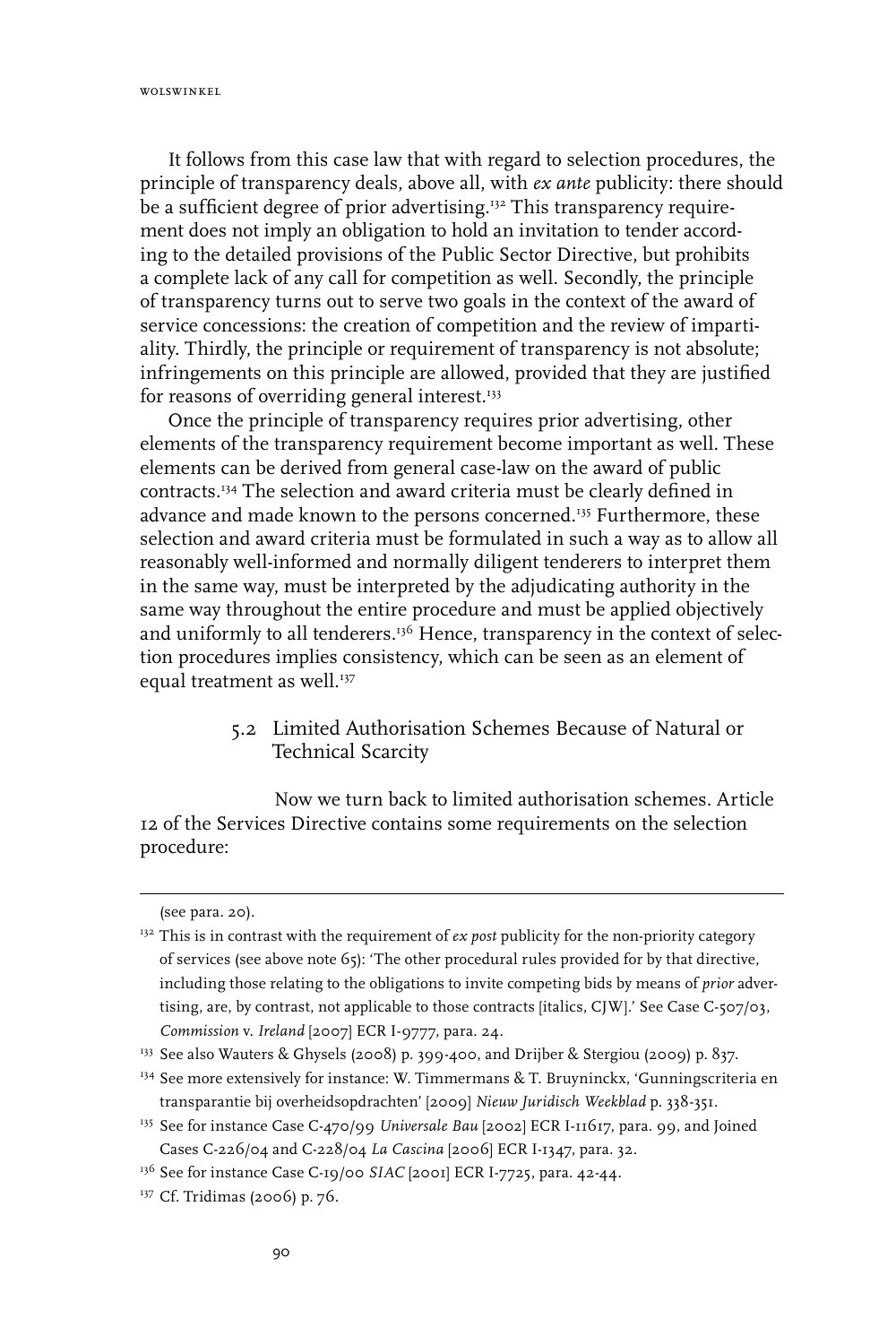'1. Where the number of authorisations available for a given activity is limited because of the scarcity of available natural resources or technical capacity, Member States shall apply a selection procedure to potential candidates which provides full guarantees of impartiality and transparency, including, in particular, adequate publicity about the launch, conduct and completion of the procedure.

2. In the cases referred to in paragraph 1, authorisation shall be granted for an appropriate limited period and may not be open to automatic renewal nor confer any other advantage on the provider whose authorisation has just expired or on any person having any particular links with that provider.

3. Subject to paragraph 1 and to Articles 9 and 10, Member States may take into account, in establishing the rules for the selection procedure, considerations of public health, social policy objectives, the health and safety of employees or self-employed persons, the protection of the environment, the preservation of cultural heritage and other overriding reasons relating to the public interest, in conformity with Community law.'

The key obligation in this provision is that of an impartial and transparent selection procedure. The impartiality requirement is closely related to or even part of the principle of equal treatment: impartiality is necessary to guarantee equal treatment.138 Transparency, both in the design and in the conduct of the selection procedure, contributes to reviewing the impartiality of the selection procedure. Although we focus in this article on the transparency requirement only, it should nevertheless be stressed that transparency is necessary, but not sufficient for guaranteeing impartiality and equal treatment.

It has been remarked in the literature that the transparency requirement in Article 12 of the Services Directive appears to spring from the case law in *Coname* on service concessions.139 Indeed, the transparency requirement of 'adequate publicity about the launch, conduct and completion of the selection procedure<sup>'140</sup> seems to correspond to some extent with the transparency requirement of 'a sufficient degree of prior advertising' in the award of service concessions. Moreover, the term 'adequate', like 'sufficient', leaves room for several ways of publicity, depending on the characteristics of the authorisation.141 Nonetheless, it might be asked whether the requirement of

<sup>&</sup>lt;sup>138</sup> Cf. Van Ommeren (2004) p. 47-48.

<sup>139</sup> See Belhadj, Evans & Van de Gronden (2007) p. 148; Evans (2009) p. 20-21.

<sup>140</sup> The recently proposed amendment of Article 26a Mining Act, aiming at introducing a transparent selection procedure with the possibility of concurring applications for the storage licence, seems to be an example of implementing this requirement of adequate publicity. See *Kamerstukken II* 2007/08, 31479, no. 3, p. 10-11 and 15.

<sup>141</sup> Cf. Case C-458/03 *Parking Brixen* [2005] ECR I-8585, para. 50, referring to 'the particularities of the public service concession in question'.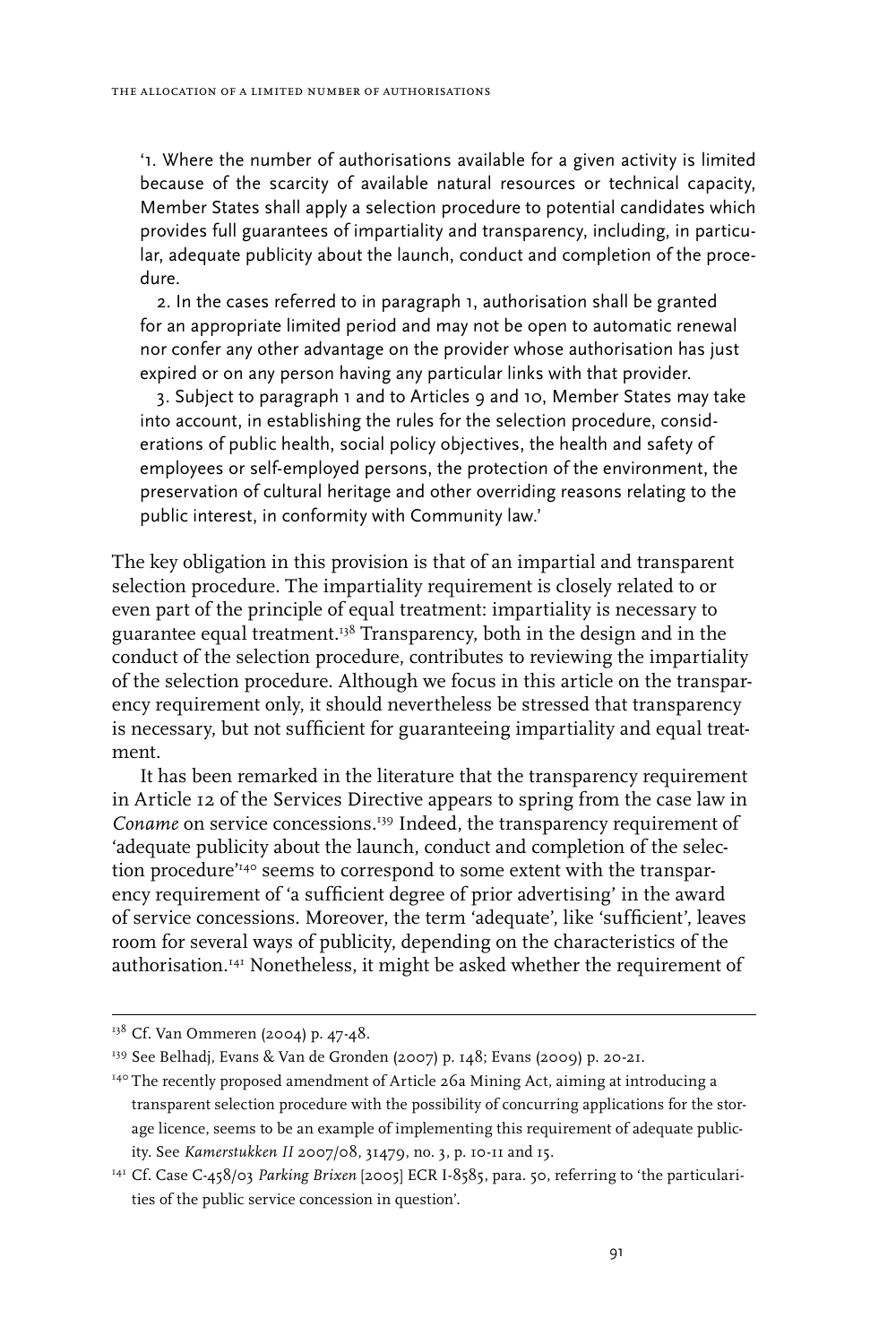transparency has exactly the same *contents* in the grant of authorisations as in the award of concessions.

Although the requirement of an impartial and transparent selection procedure seems to imply prior advertising ('adequate publicity about the launch of the selection procedure'), it should be realised that the goal of prior advertising in the award of service concessions is, according to *Telaustria*, to enable the services market to be opened up to *competition* and the *impartiality* of procurement procedures to be reviewed. The first goal is related to equality as 'keystone to integration'. This goal of competition may be less relevant or even irrelevant when granting authorisations.<sup>142</sup> However, the second goal of impartiality, contributing to equality as 'constitutional necessity', preserves its full importance. This is confirmed by the separate mentioning of the impartiality requirement in Article 12(I).<sup>143</sup> Therefore, it can be argued that transparency still includes prior advertising in the allocation of a limited number of authorisations.

Another question is which selection procedure should be used. Transparency implies that the prior advertising should not only announce *that* a selection procedure will be applied, but also specify *which* selection procedure will be applied ('adequate publicity about the conduct of the procedure'). However, Article 12 Services Directive does seem to neither prescribe which selection procedure should be applied, nor to exclude any possible selection procedure (auction, beauty contest, drawing of lots or 'first come, first served') *a priori*. 144

It should be recalled that the transparency requirement in the award of service concessions does not imply an obligation to apply a tendering procedure according to the provisions of the Public Sector Directive, but prohibits a complete lack of any call for competition as well. With regard to the reversed setting of granting authorisations, an auction and a beauty contest are assumed to be a *competitive or comparative selection procedure*. 145 Article 5(4) Authorisation Directive requires such procedures for the grant of a limited number of radio frequencies.146 Since Article 12 of the Services Directive does not prescribe competitive or comparative selection procedures

<sup>&</sup>lt;sup>142</sup> Cf. Van Ommeren (2004) p. 46, arguing that the creation of competition is not a general principle of administrative law.

<sup>&</sup>lt;sup>143</sup> The need for impartiality is already clear from Article 10(1) Services Directive: 'Authorisation schemes shall be based on criteria which preclude the competent authorities from exercising their power of assessment in an arbitrary manner.'

<sup>144</sup> Cf. *Kamerstukken II* 2007/08, 31579, no. 4, p. 6-7.

<sup>145</sup> Cf. *Kamerstukken II* 2002/03, 28851, no. 3, p. 17 and 98. See also *College van Beroep voor het bedrijfsleven* 26 April 2007, *LJN* BA3858, para. 5.4, arguing that a procedure of 'first come first served' was not transparent enough to guarantee efficiency.

<sup>&</sup>lt;sup>146</sup> In addition, these rights of use shall be granted on the basis of objective, transparent, nondiscriminatory and proportionate selection criteria (Article 7(3) Authorisation Directive).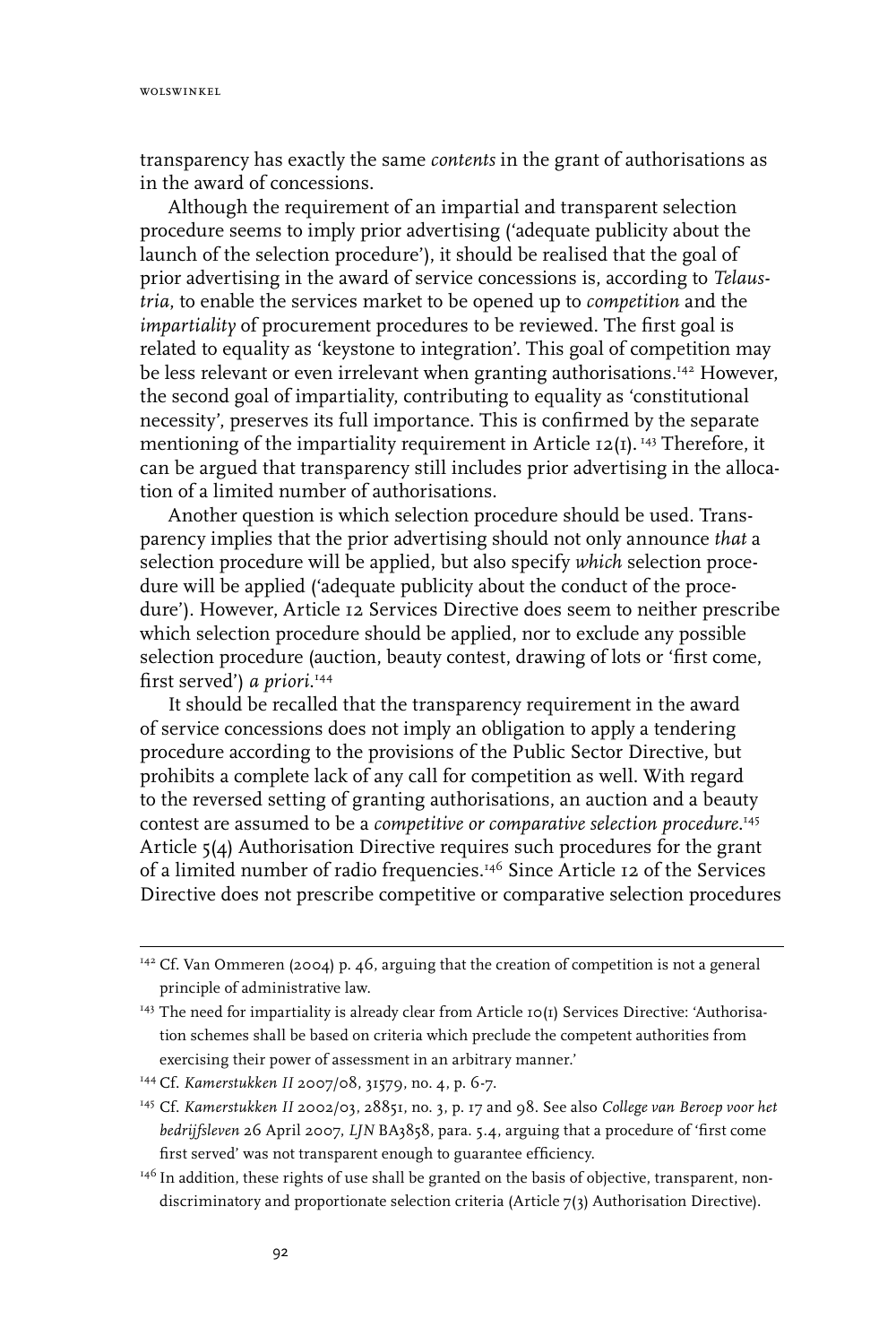explicitly, <sup>147</sup> it can be argued that the requirement of an impartial and transparent selection procedure is less far-reaching than that of a competitive or comparative selection procedure. Hence, other selection procedures than an auction or a beauty contest, like the drawing of lots or 'first come, first served', can be applied as well, provided that the launch of this procedure has been made public adequately.<sup>148</sup>

It has been suggested that Article  $12(3)^{149}$  might leave some room for deviating from this transparency requirement, since it contains the possibility of taking into account overriding reasons relating to the public interest in establishing the rules for the selection procedure.<sup>150</sup> However, this possibility is 'subject to paragraph 1', which contains the transparency requirement. Therefore, an infringement on the general transparency requirement in the first paragraph does not seem to be allowed. Maybe, exceptions to the requirements of Article 12(2) are possible, as far as they concern the selection procedure.

This second paragraph of Article 12 gives a more detailed interpretation to the principles of equal treatment, impartiality and transparency. An authorisation within the meaning of Article 12 Services Directive may not be open to automatic renewal nor confer any other advantage on the provider whose authorisation has just expired. Hence, a policy guaranteeing the incumbent licensees a yearly renewal of their licences151 will be contrary to the Services Directive. However, Article 12(2) does not preclude renewal as such. This is also the case in the specific area of electronic communications services<sup>152</sup>

However, even the formal equal treatment of all potential candidates might benefit the incumbent licensee. Therefore, there might be good reasons to confer an advantage to a new entrant, for example by putting aside some authorisations for new entrants or even by excluding the incumbent. The Authorisation Directive allows this policy in the grant of authorisations for radio frequencies: the preamble states that it would not be contrary to the Authorisation Directive if the application of objective, non-

- $^{148}$  The grant of authorisations in order of receipt of the applications ('first come first served') can sometimes be considered as a competitive selection procedure, since there is an incentive to apply for an authorisation as soon as possible. However, this competitive element is absent if the start of this selection procedure is unknown.
- <sup>149</sup> This third paragraph was not part of the original version of the Services Directive (COM (2004) 2 final).
- <sup>150</sup> See Belhadj, Evans & Van de Gronden (2007) p. 148; Evans (2009) p. 21.
- <sup>151</sup> See for example: *Raad van State* 24 January 2000, *JB* 2000, 69.
- <sup>152</sup> For instance, the renewal of two GSM licences in the Netherlands did only occur after the interests of the incumbents had been weighed against those of possible new entrants and the incumbents had been charged with a fee for their rights of use. See the Decision of 29 March 2007 on the renewal of GSM licences, *Staatscourant* 2007, no. 64.

<sup>147</sup> Only recital 62 of the preamble of the Services Directive emphasizes the element of 'open competition' in the selection procedure.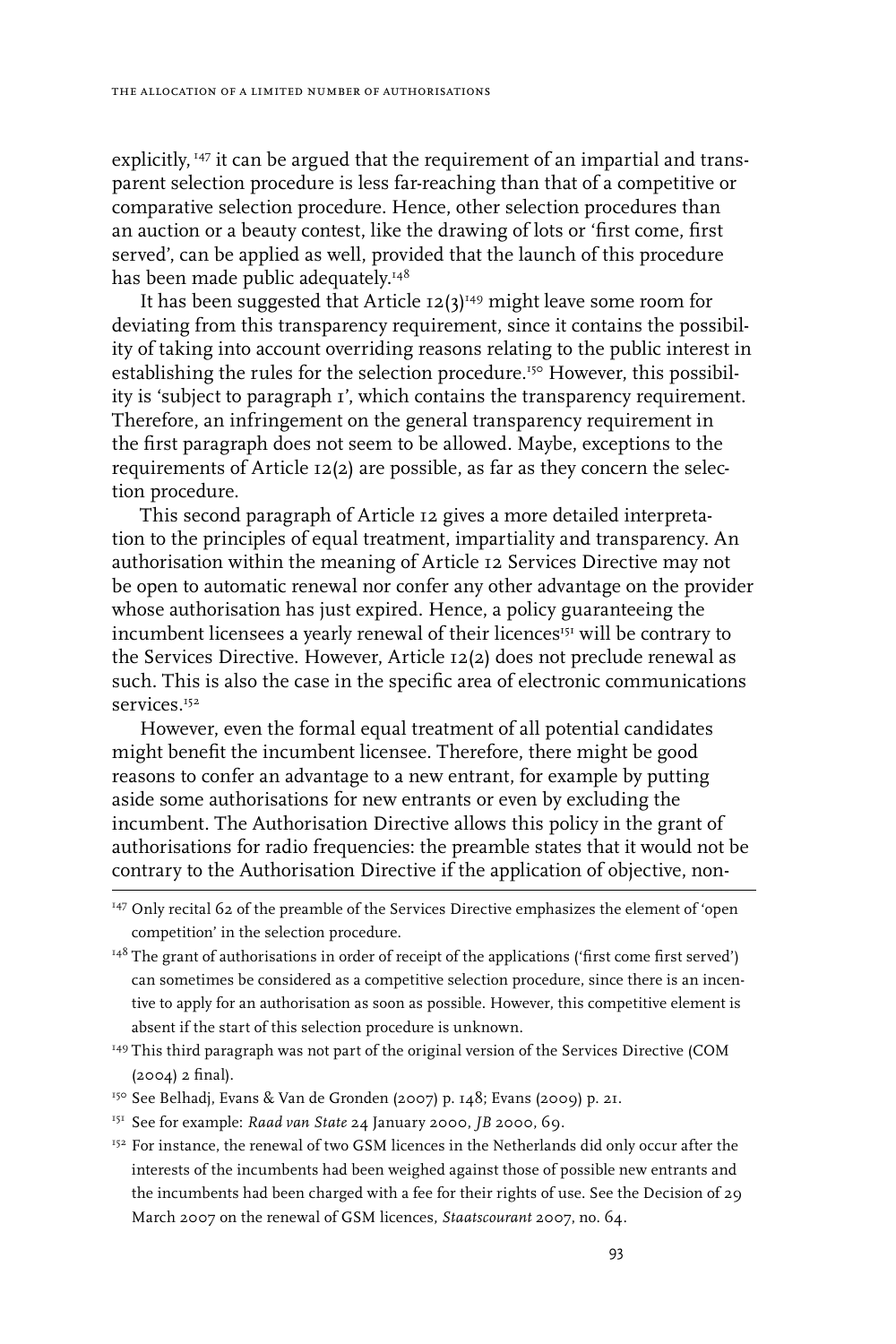discriminatory and proportionate selection criteria to promote the development of *competition* would have the effect of excluding certain undertakings from a competitive or comparative selection procedure for a particular radio frequency.153 The same might be argued for other limited authorisation schemes because of natural or technical scarcity.

#### 5.3 Other Limited Authorisation Schemes

It should not be surprising that the Services Directive requires a transparent selection procedure for limited authorisation schemes. The ECJ has derived the principles of equal treatment and transparency from the fundamental freedoms of the EC Treaty, which do not distinguish between authorisations and concessions. Also the European Commission emphasized that:

'[…] like any act of State laying down the terms governing economic activities, concessions are subject to the provisions of Articles 28 to 30 […] and 43 to 55 [...] of the Treaty, and to the principles emerging from the Court's case law – notably the principles of non-discrimination, equality of treatment, transparency, mutual recognition and proportionality.<sup>154</sup>

However, the requirements of Article 12 of the Services Directive apply to limited authorisation schemes because of natural or technical scarcity only. The question therefore arises whether the selection procedure for other limited authorisation schemes should satisfy a transparency requirement as well, although a similar provision is lacking in the Services Directive. Again, we take a look at the award of service concessions. This time, we are not only interested in the *contents* of the transparency requirement, but also in the *legal basis* for this transparency requirement.

In its case law on the award of service concessions, the ECJ derived a transparency requirement from the fundamental rules of the EC Treaty. Hence, the exclusion from the scope of the Public Sector Directive did not mean that these service concessions were not subjected to any requirement of transparency. The same can be argued for limited authorisation schemes. Article 12 of the Services Directive introduces the requirement of a transparent selection procedure for a specific category of limited authorisation schemes. However, this does not imply that *other* limited authorisation schemes are not subjected to the requirements of impartiality and transparency. Since these limited authorisation schemes do not fall within the scope of the Directive as far as the selection procedure is concerned, the granting of such authorisations must be examined in the light of the fundamental freedoms of the EC Treaty. Hence, it can be argued that, analogous to public

<sup>&</sup>lt;sup>153</sup> Recital 23 of the Authorisation Directive.

<sup>&</sup>lt;sup>154</sup> Commission interpretative communication on concessions under Community law, OJ 2000, C 121/6.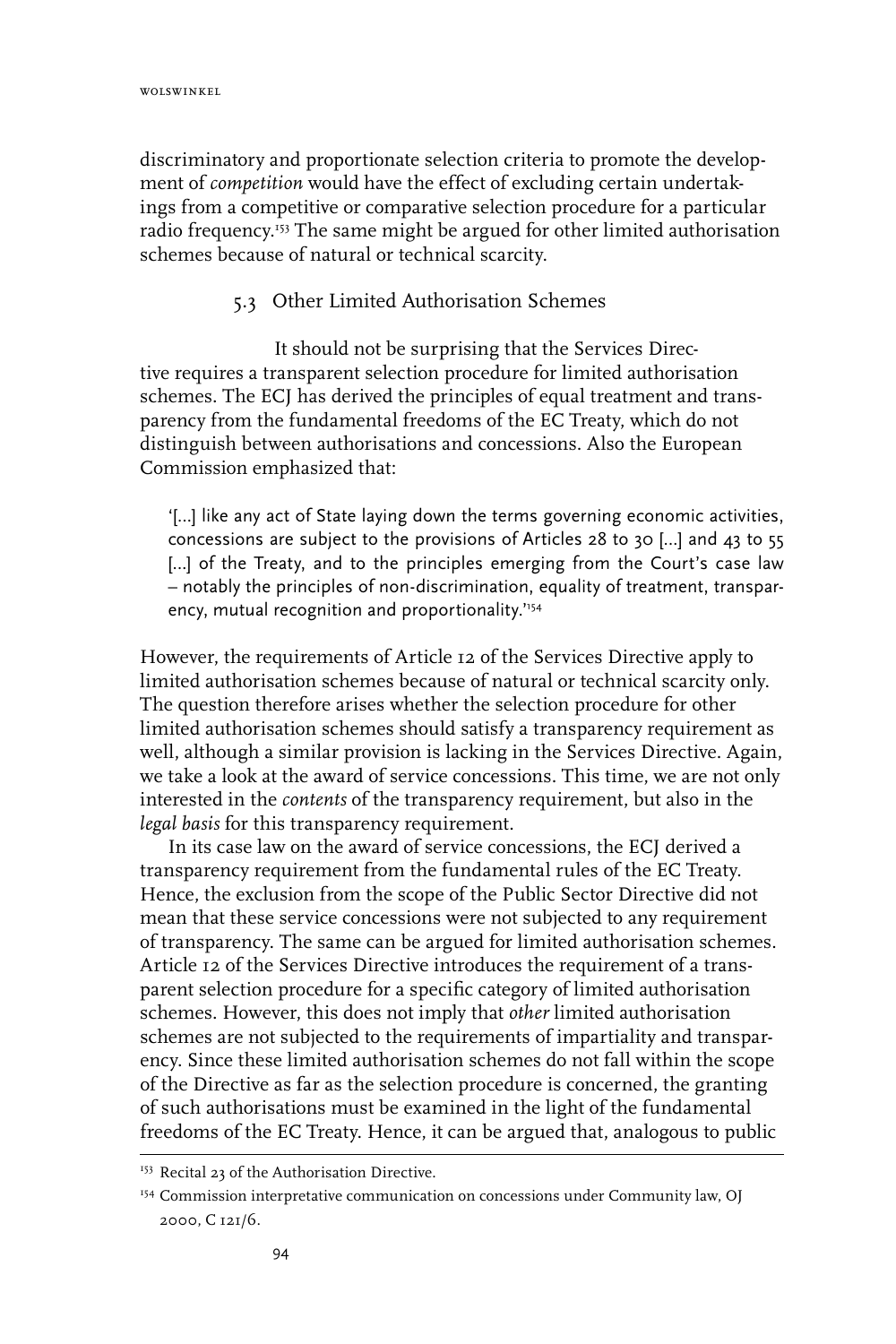service concessions, these authorisations are also subjected to a transparency requirement.

Another question concerns the *contents* of this transparency requirement: does the transparency requirement imply prior advertising, as in the case law on service concessions? Some authors have pointed out that there is no case law supporting the view that such a duty of analogous application exists and that such a step is certainly not to be welcomed when viewed from the fundamental principle of legality.155 However, other authors argue that the allocation of a limited number of authorisations should be subjected to such a transparency requirement as well. $156$  With regard to gambling activities, the *Raad van State* has asked the ECJ for a preliminary ruling on the question whether the interpretation on the freedom of establishment (Article 49 EC), the principle of equal treatment and the principle of transparency, given by the ECJ in the context of public service concessions, also applies to the procedure of granting an authorisation for organizing gambling activities in a 'one authorisation scheme' as laid down in the Gambling Act (*Wet op de Kansspelen*).157

Although this analogous application therefore is an open question and the preliminary ruling of the ECJ should be waited for,<sup>158</sup> there might be good reasons for applying these contents of the transparency requirement to limited authorisation schemes on gambling activities and even to all limited authorisation schemes that are justified by an overriding reason relating to the public interest. Already mentioned with respect to Article 12 of the Services Directive is the fact that even if there is no need for competition when granting authorisations, the transparency requirement remains important to ensure that the principles of equal treatment and non-discrimination are complied with. Therefore, it can be argued that a transparency requirement consisting of a sufficient degree of prior advertising should hold for other limited authorisation schemes as well, without the resulting selection procedure necessarily being competitive.<sup>159</sup>

- <sup>155</sup> See Drijber & Stergiou (2009) p. 825. According to the Dutch Minister of Justice, a general obligation to apply a tendering procedure to Dutch authorisations on gambling activities cannot be derived from Case C-260/04 (*Commission* v. *Italian Republic*): the Dutch authorisations do not classify as public service concessions. Nevertheless, the Minister is planning to use 'objective and transparent selection procedures' for certain gambling authorisations in the future (*Kamerstukken II* 2008/09, 24557, no. 93, p. 4 and 7).
- $156$  See Van Ommeren (2004) p. 75-76; Widdershoven a.o. (2007) p. 91. See for Dutch case law on prior advertising, although derived from the requirement of due care: *College van Beroep voor het bedrijfsleven* 3 June 2009, *JB* 2009/188, para. 6.3.5.
- 157 *Raad van State* 14 May 2008, *LJN* BD1483, r.o. 2.18.4.
- <sup>158</sup> The preliminary ruling in this Case C-203/08 (*Betfair*) is not to be expected before 2010 (see *Kamerstukken II* 2008/09, 24557, no. 93, p. 5).
- <sup>159</sup> On the contrary, the prevention of competition is sometimes even the reason for limiting the number of available authorisations to one. See *Raad van State* 14 March 2007, *AB* 2007, 212, para. 2.6.2.4.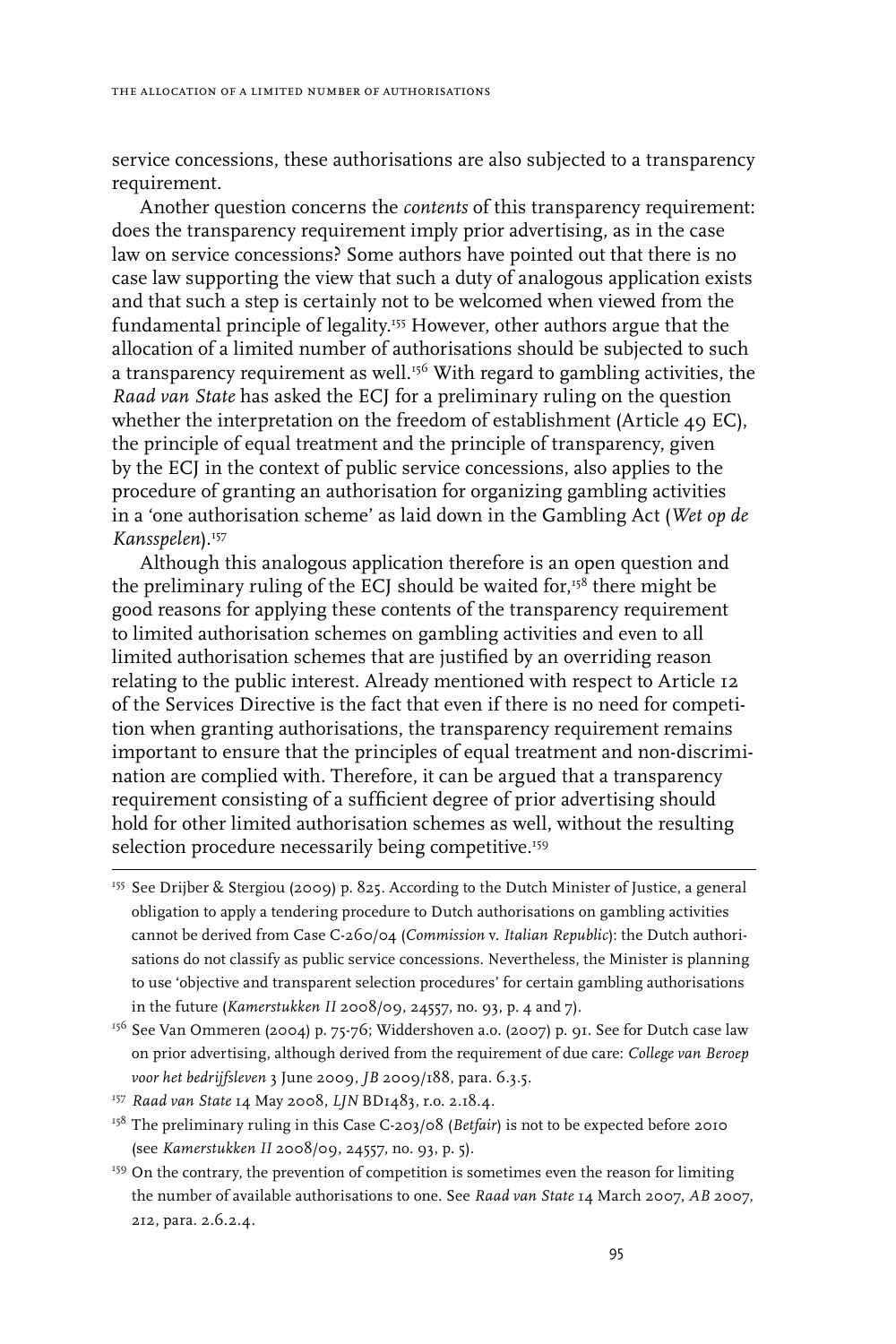A difference with limited authorisation schemes because of natural or technical scarcity is that the specific requirements of Article 12(2) do not fully apply. Next, the transparency requirement itself does not apply if the limited authorisation scheme does not contain any interstate element: in these exceptional circumstances, the fundamental freedoms of the EC Treaty are not infringed. Even more important is that a total lack of prior advertising and hence an infringement on the transparency requirement can, analogous to *Coname* and *Commission* v. *Italian Republic*, still be justified by an overriding reason relating to the public interest ('objective circumstance'), provided that this infringement is non-discriminatory, suitable and necessary as well.<sup>160</sup> By contrast, Article 12 Services Directive does not seem to allow for such an exception to the transparency requirement in limited authorisation schemes because of natural or technical scarcity.

The reasoning above leads to the implication that *all* limited authorisation schemes, even those justified by overriding reasons relating to the public interest, should – in principle – satisfy the requirement of transparency. With regard to the *renewal* of authorisations, it can be argued, analogous to *Commission* v. *Italian Republic*, that an automatic renewal of licences without a call for applications infringes the general principle of transparency. Nevertheless, such a renewal might be justified for overriding reasons relating to the public interest. Although the Dutch *Raad van State* ruled with regard to certain gambling authorisations that the argument of keeping grip on the market was insufficient to justify an automatic renewal without inviting any competing bids,<sup>161</sup> it is unclear whether in other cases an automatic renewal without a tendering procedure might be justified as a suitable and necessary instrument to attain certain overriding reasons.<sup>162</sup>

As for the legal basis for this transparency requirement, we can use the same reasoning as was applied to the initial grant. Hence, although the prohibition of automatic renewal or conferral of any other advantage to incumbents (Article 12(2) Services Directive) does not apply to limited authorisation schemes that are justified by other overriding reasons, it follows from the general transparency requirement that such an automatic renewal amounts to discrimination on grounds of nationality (or an unjustified difference in treatment), unless such a lack of transparency can be justified by an overriding reason relating to the public interest. By the way, this overriding reason does not have to coincide with the overriding reason justifying the limitation of the number of authorisations.<sup>163</sup>

<sup>&</sup>lt;sup>160</sup> An overriding reason might be the need to prevent competition. If there is a total lack of prior advertising, then the authorisation scheme should contain other guarantees for transparency and impartiality in order to satisfy the condition of proportionality when infringing the principle of transparency.

<sup>&</sup>lt;sup>161</sup> *Raad van State* 18 July 2007, AB 2007, 302, note by J.H. Jans, para. 2.5.8.

<sup>&</sup>lt;sup>162</sup> See for the preliminary question: *Raad van State* 14 May 2008, *LJN* BD1483, para. 2.20.2.

<sup>&</sup>lt;sup>163</sup> Cf. Drijber & Stergiou (2009) p. 837.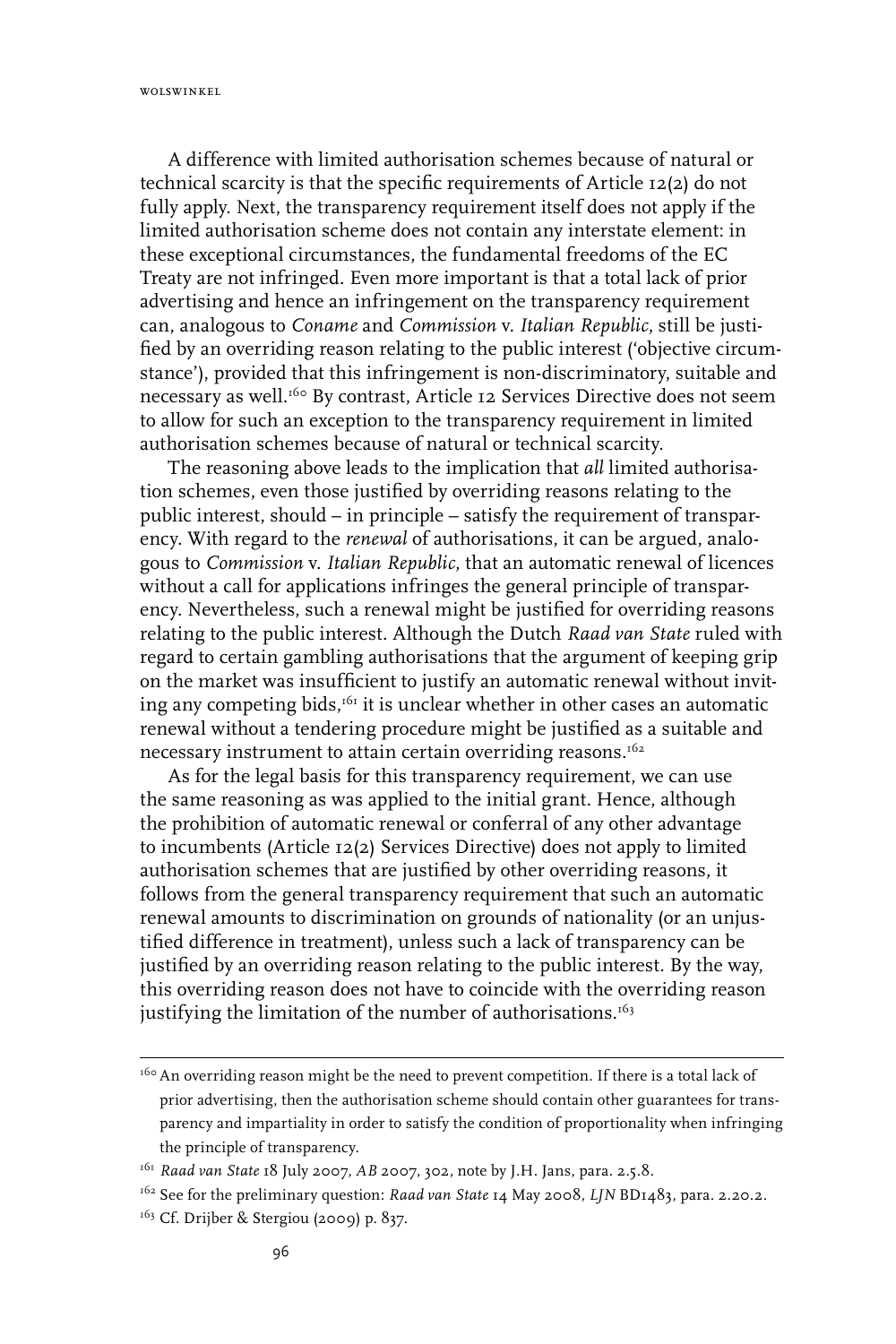Once we argue that other limited authorisation schemes on service activities are subjected to a requirement of transparency as well, this reasoning can also be applied to limited authorisation schemes falling within the scope of the free movement of goods.164 This holds all the more if we take into account that the person providing services is more important than the person providing goods, such that a departure from the requirement of transparency might be justified sooner in the context of services. On the contrary, when this transparency requirement is derived from primary law, it might have a somewhat more restricted scope: it does only apply to limited authorisation schemes with an interstate element, whereas the requirements of Article 12 Services Directive apply to *all* limited authorisation schemes because of natural or technical scarcity.

# **6 Scope of the Authorisation**

6.1 General

Whereas the question on the selection procedure arises only in the context of *limited* authorisation schemes, this is not the case for questions on the temporal and territorial scope of an authorisation. Nevertheless, such questions of scope get their own meaning within limited authorisation schemes: a restriction on the scope of an authorisation creates the possibility for other service providers to obtain an authorisation at another time or at another place.

Although this analysis is restricted to the temporal and territorial scope of an authorisation, it is important to note that other questions of scope can arise as well. For example, the right to use radio frequencies is specified by time, area and spectrum. The last parameter specifies the available bandwidth of radio frequencies in the radio spectrum. If this last parameter had not been specified, a right of use would contain all radio frequencies in a certain area at a certain time. Sometimes, these scope questions are absorbed into the question on the object of the authorisation. For example, there exists no 'general' authorisation for organizing gambling activities, but only 'specific' authorisations to organize specific gambling activities, like betting on horse-racing or a casino. It is clear that if a certain activity is specified more precisely in the authorisation, then more opportunities remain for other candidates to engage in related activities.

<sup>164</sup> See for instance Case C-195/04 *Commission* v. *Finland* [2007] ECR I-3351, para. 24, in which the transparency requirement was invoked with regard to the free movement of goods.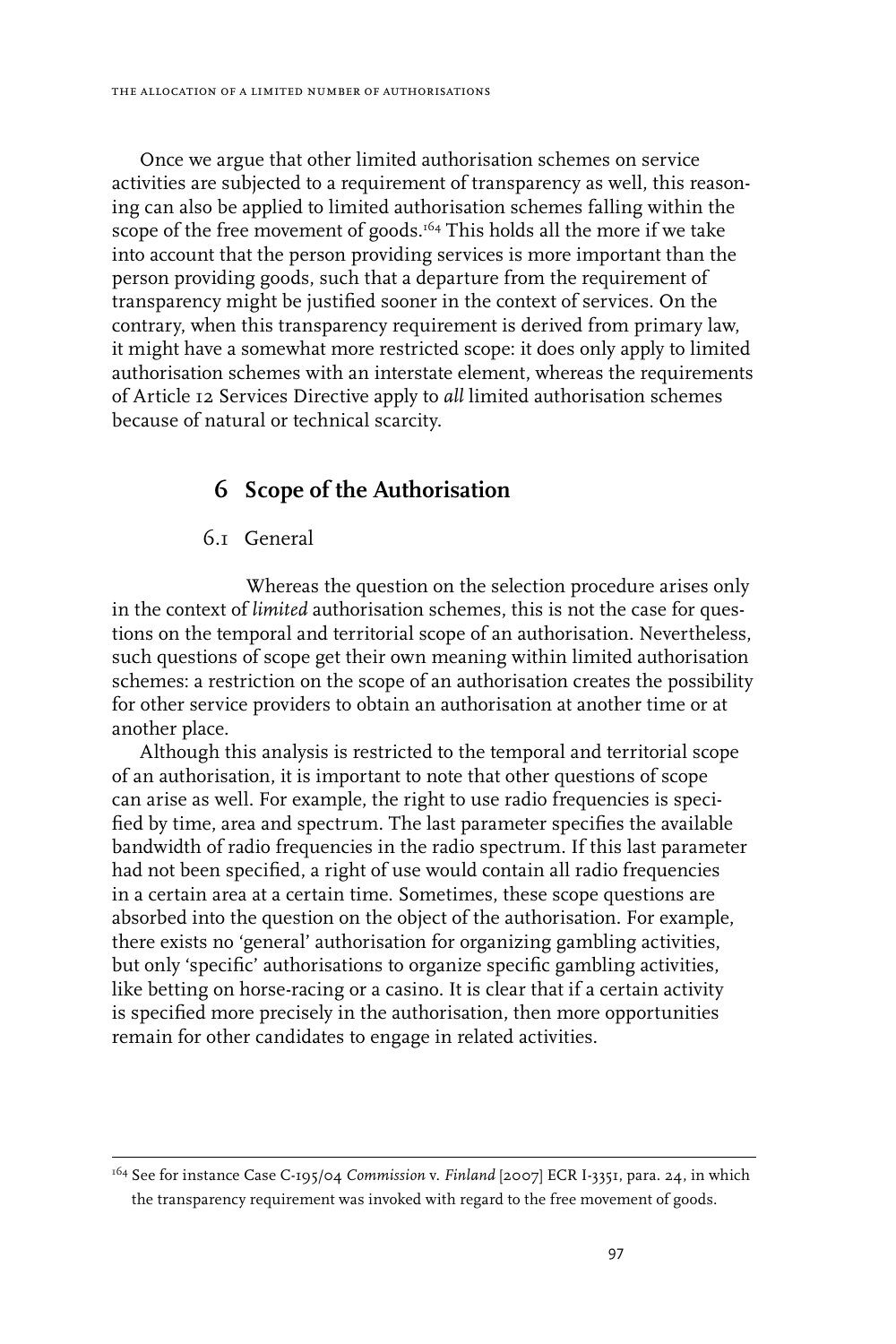#### 6.2 Temporal Scope

Article 11 of the Services Directive contains provisions on the duration of an authorisation. Its first paragraph reads as follows:

'1. An authorisation granted to a provider shall not be for a limited period, except where:

(a) the authorisation is being automatically renewed or is subject only to the continued fulfilment of requirements;

(b) the number of available authorisations is limited by an overriding reason relating to the public interest; or

(c) a limited authorisation period can be justified by an overriding reason relating to the public interest.'

This provision should be read in conjunction with Article 12(2), stating that 'authorisation shall be granted for an appropriate limited period' in limited authorisation schemes because of natural or technical scarcity.<sup>165</sup> This 'appropriate limited period' should be fixed in such a way that it does not restrict or limit free competition beyond what is necessary in order to enable the provider to recoup the cost of investment and to make a fair return on the capital invested.<sup>166</sup>

This relevant part of Article 12(2) seems to be the *complement* of Article  $11(1b)$ .<sup>167</sup> Article  $11(1)$  states the general rule of unlimited duration of authorisations.<sup>168</sup> Moreover, it allows for some exceptions to this general rule, hence permitting a limited authorisation period. One of these exceptions is the fact that the number of available authorisations is limited by an overriding reason relating to the public interest. However, there is no general *obligation* to grant those authorisations for a limited period. On the contrary, in cases in which the number of authorisations is limited because of natural or technical scarcity, authorisations *must* be granted for a limited period (Article  $12(2)$ ).<sup>169</sup>

Such a reading of Articles 11 and 12 of the Services Directive is in line with similar provisions in specific service areas. In the area of radio frequencies, being an example of natural or technical scarcity, the condition of a maximum duration *may* be attached to a right of use for radio frequencies. This condition must be objectively justified, non-discriminatory, propor-

<sup>&</sup>lt;sup>165</sup> Because of this conjunction, the Dutch Services Act implements these two articles in one article. See *Kamerstukken II* 2007/08, 31579, no. 3, p. 111-112.

 $166$  Recital 62 of the preamble of the Services Directive.

<sup>&</sup>lt;sup>167</sup> It could be argued as well that this provision is a *species* of Article 11(1b): Article 12(2) does not only allow, but does even oblige to a limited duration.

 $168$  Cf. European Commission (2007) p. 26.

<sup>&</sup>lt;sup>169</sup> For example, Article 28 Mining Act requires that a storage licence shall be granted for a limited period.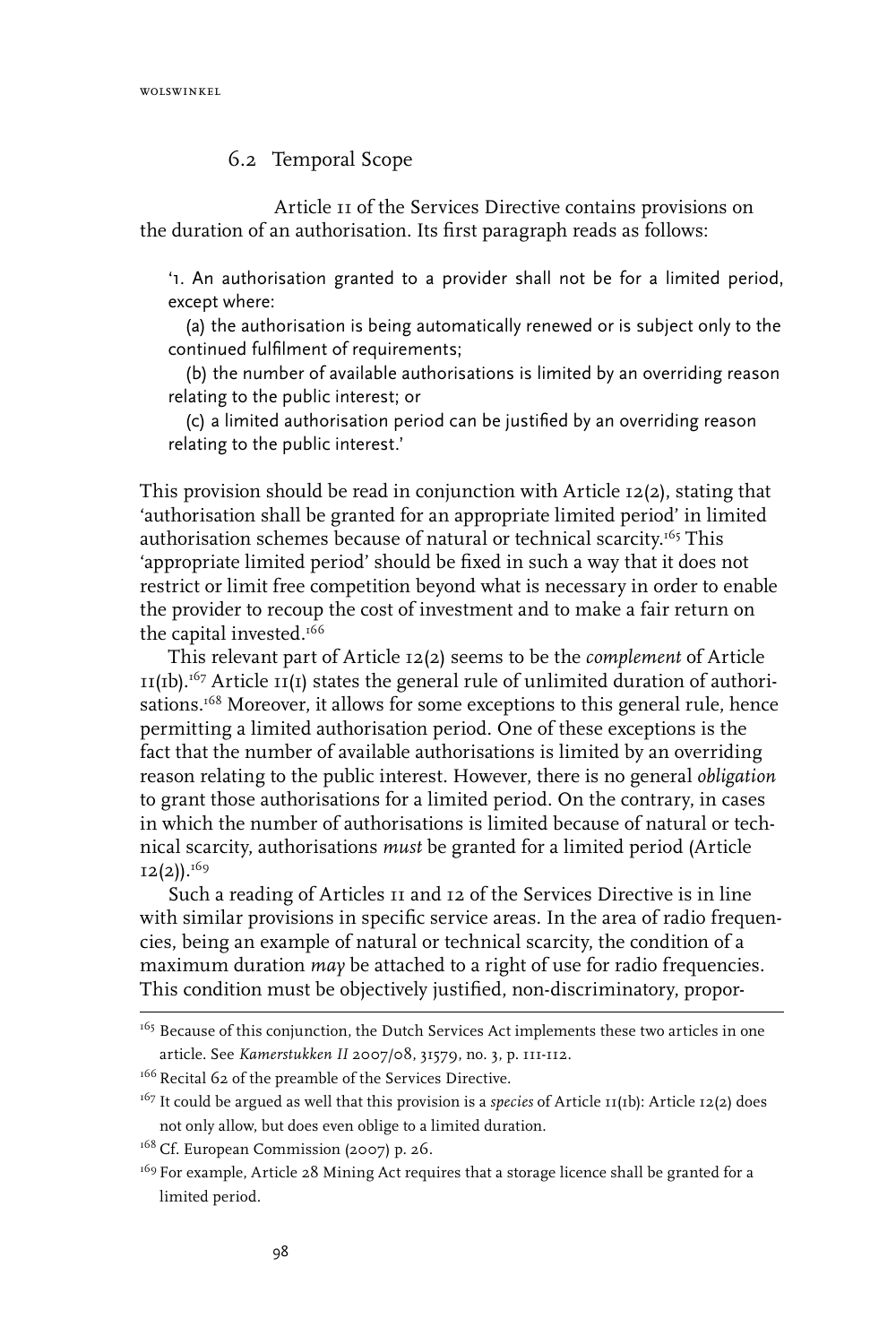tionate and transparent. If Member States grant rights of use for a limited period of time, the duration must be appropriate for the service concerned.170 Admittedly, these provisions do not contain a general obligation to limit the duration of an authorisation. However, this follows from the fact that these provisions do not only apply to rights of use in *limited* schemes, but to *all* rights of use. In cases where the number of available rights of use has been limited, a limited period does indeed seem to be the general rule.<sup>171</sup>

As for gambling authorisations under the Dutch Gambling Act, which are limited in number because of overriding reasons, some authorisations, like that for organizing a casino, are granted for an unlimited time period, whereas other authorisations, like that for organizing bets on sporting events, have a limited duration. In any case, there is no general rule prescribing a limited or an unlimited duration. Whereas the ECJ has not ruled on the unlimited duration of gambling authorisations explicitly until now, the Dutch *Raad van State* held that granting only one authorisation for an unlimited period did not constitute an unjustified restriction of access to the Dutch casino market, since this grant did not exclude the possibility that this authorisation would be withdrawn and granted to another party in the future.172 Hence, an unlimited duration does not seem to be excluded in advance.

According to Article 11(1), an exception to an unlimited duration of an authorisation is possible if the number of authorisations is limited by an overriding reason or if it is justified by an overriding reason relating to the public interest. Hence, a limited number of authorisations seems to be an autonomous 'reason' for limiting the duration of an authorisation.

It might be even more systematic, given the connection with Article 12, to take a limited duration for *all* limited authorisation schemes as the starting point. Contrary to limited authorisation schemes within the scope of Article 12, exceptions to this general rule are still possible in case of limited authorisation schemes because of (other) overriding reasons. Such an unlimited authorisation period should be justified by an overriding reason relating to the public interest and be non-discriminatory and proportionate as well. Although this approach does not follow immediately from the struc-

 $170$  See Article 6(1) jo. annex B(4) and Article 5(2) Authorisation Directive.

<sup>&</sup>lt;sup>171</sup> In a recently proposed amendment of the Authorisation Directive, which preserves mainly the above wording of Article 5(2), the preamble states that an individual right of use has a restrictive impact on free access to radio frequencies. Therefore, the validity of a non-tradable individual right of use should be limited in time. See Recital 51 of the Proposal for a Directive of the European Parliament and of the Council amending Directives 2002/21/EC on a common regulatory framework for electronic communications networks and services, 2002/19/EC on access to, and interconnection of, electronic communications networks and services, and 2002/20/EC on the authorisation of electronic communications networks and services, COM (2007) 697 final.

<sup>172</sup> *Raad van State* 14 March 2007, *AB* 2007, 212, para. 2.6.2.3, with a critical note by J.H. Jans.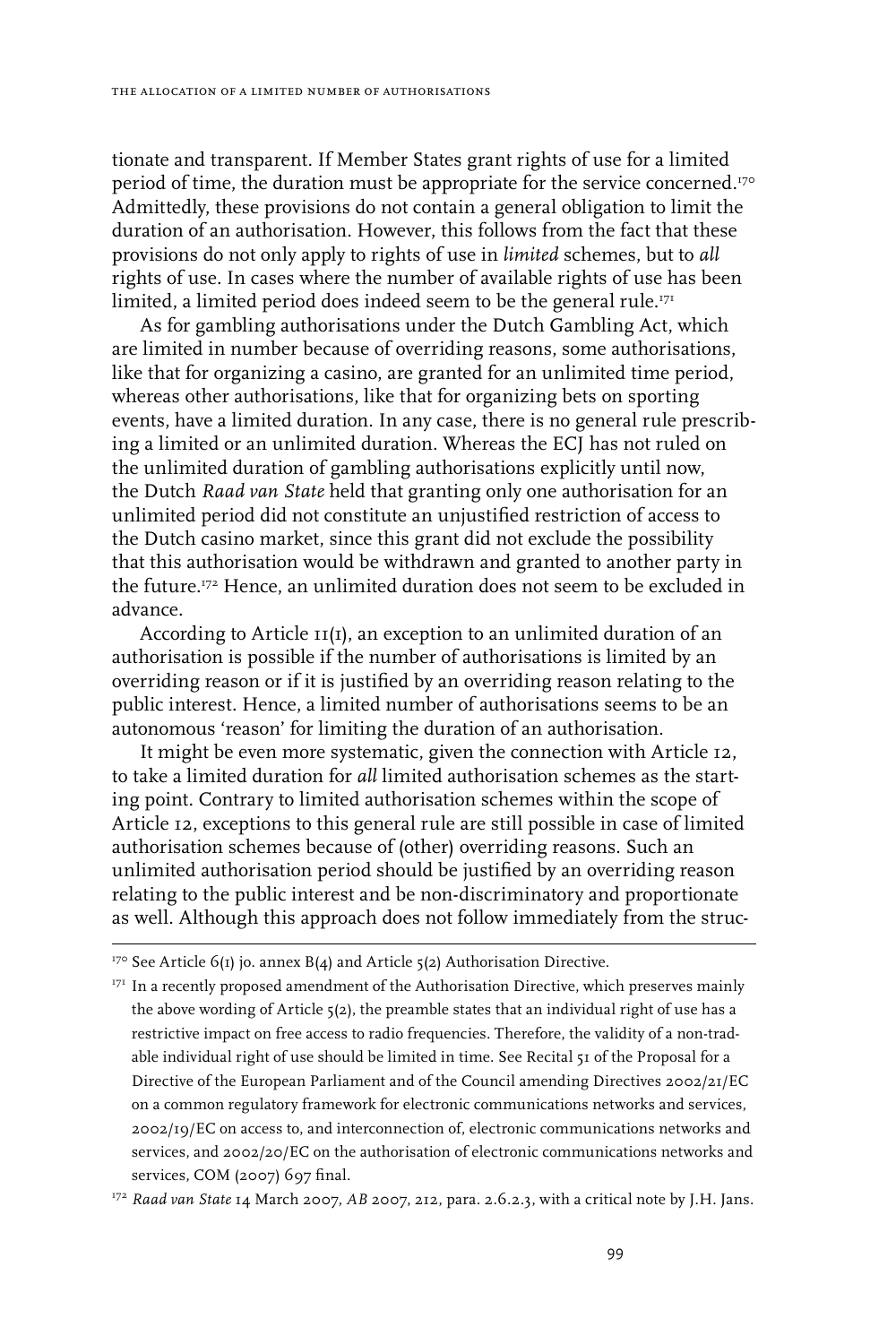ture of the Services Directive itself, it should be emphasized that in cases in which the number of available authorisations is limited, a limitation of the temporal scope of the authorisation may be necessary in order to ensure that all service providers have access to the market on an equal basis.173 Of course, a limited duration of an authorisation hinders the exercise of service activities by the incumbent service provider, but an unlimited duration would hinder other potential candidates.

With respect to the temporal scope, the distinction between natural or technical scarcity and overriding reasons relating to the public interest<sup>174</sup> creates a *complete* framework for the duration of an authorisation; the two provisions complement each other. This framework can be applied to limited authorisation schemes on goods as well. The basis for this framework would be the free movement of goods, as laid down in Articles 28 and 29 EC. This would imply that, for instance, authorisations for market stands, dealing exclusively with the sale of goods, may only have an unlimited duration if there is an overriding reason justifying this duration. Again, such a justification is only necessary if the authorisation scheme is expected to influence intra-Community trade.

#### 6.3 Territorial Scope

A limited temporal scope implies that after this time period, a selection procedure should be applied again and renewal might be considered. On the contrary, if the territorial scope of an authorisation is limited, then several selection procedures can be held simultaneously, since the total territory is divided into several parts.

We mentioned already that a territorial restriction can, but does not necessarily, imply a quantitative restriction. Here, we focus only on the situation that, given the quantitative restriction, there is still the possibility of creating a territorial restriction. Hence, we do not consider 'natural' restrictions to the territorial scope of an authorisation: if a natural resource, like gas, is only available at certain places, then it is self-evident that the authorisation only concerns these places.<sup>175</sup>

Compared with the temporal scope, the Services Directive contains few provisions on the territorial scope of an authorisation. Article 10(4) Services

<sup>&</sup>lt;sup>173</sup> Cf. European Commission (2007) p. 26.

<sup>174</sup> In fact: overriding reasons activated by natural or technical scarcity and other overriding reasons.

<sup>&</sup>lt;sup>175</sup> The same holds for the temporal scope of an authorisation: if there is a 'natural restriction' to the temporal scope of an authorisation, then a temporal restriction is self-evident. See paragraph 4a of Article 33 Services Act, stating that if the duration of an authorisation is limited by nature, then the general obligation of an unlimited time period does not hold (*Kamerstukken II* 2008/09, 31579, no. A). An example is the authorisation for organizing a specific event at a specific day (*Kamerstukken II* 2007/08, 31579, no. 3, p. 112).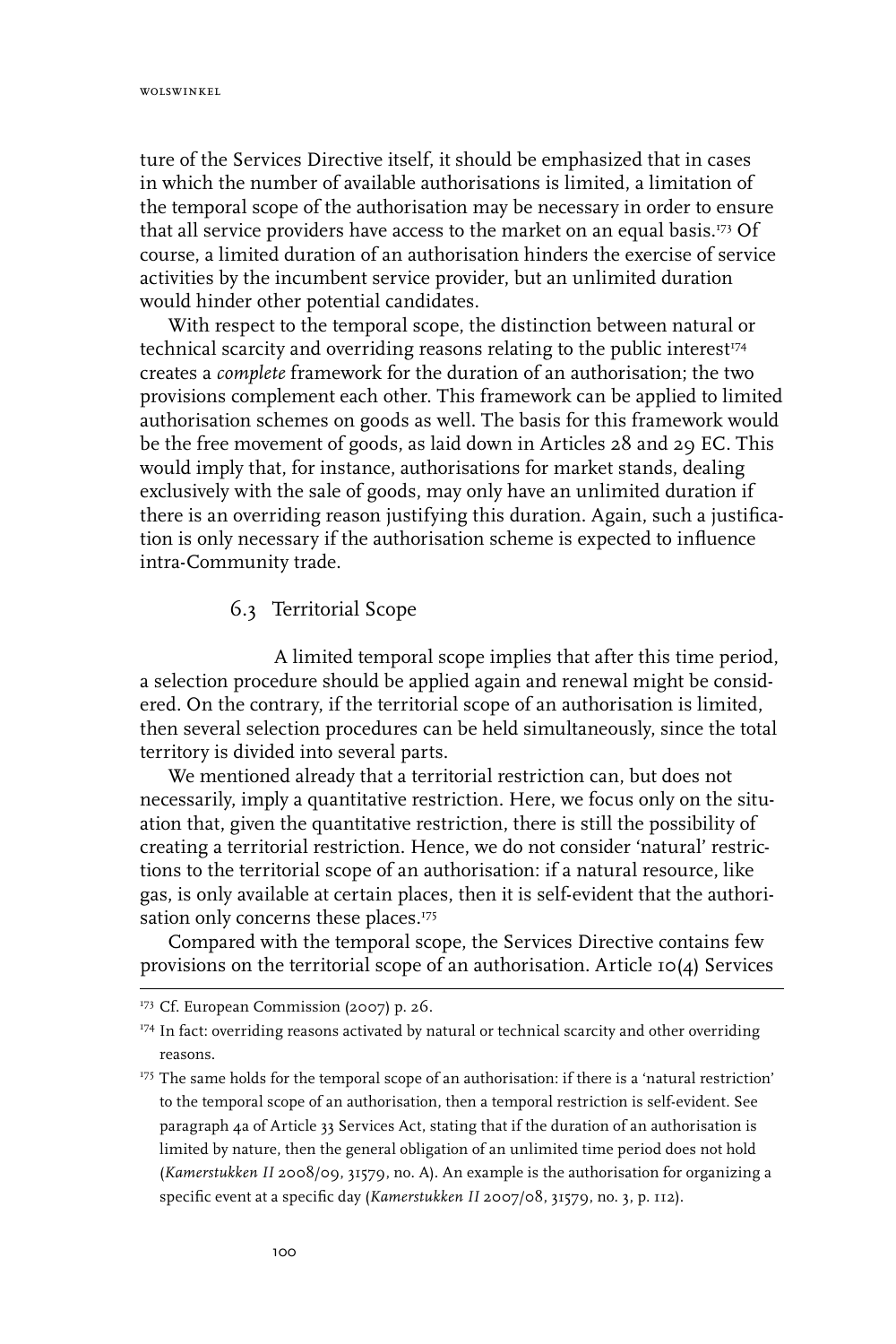Directive states that the territorial scope of an authorisation shall not be limited, except where an authorisation for each individual establishment or a limitation of the authorisation to a certain part of the territory is justified by an overriding reason relating to the public interest.<sup>176</sup> According to the European Commission, authorisations which are not granted for the whole territory of a Member State but for a specific part only are likely to hinder the exercise of service activities and to constitute an additional burden on service providers. The Commission adds to Article 10(4) that the restriction should not only be justified by an overriding reason but also be non-discriminatory and proportionate.<sup>177</sup> Again, it might be argued, analogous to the temporal scope of an authorisation, that if the number of available authorisations is limited, this limitation is *in itself* a sufficient 'reason' to limit the territorial scope of an authorisation. It might even be argued that if the number of authorisations is limited because of natural or technical scarcity, then the territorial scope of the authorisation should be limited. Only if the number of available authorisations is limited by an overriding reason, there might be an(other) overriding reason justifying an unlimited territorial scope of the authorisation.

Once the territorial scope of an authorisation is discussed, the principle of mutual recognition comes into play. This principle is also regarded as one of the general principles on the free movement of goods and services.<sup>178</sup> Article 10(3) of the Services Directive states that the conditions for granting authorisation for a new establishment shall not duplicate requirements and controls which are equivalent or essentially comparable as regards their purpose to which the provider is already subject in another Member State or in the same Member State. This provision, which is relevant for authorisations without a natural restriction to a certain territory, reflects some features of the principle of mutual recognition.<sup>179</sup> However, once mutual recognition is accepted, a limited authorisation scheme can be annulled: the limitation of the number of available authorisations in a certain Member State (or a certain part of a Member State) is useless if service providers

 $176$  The Commission states that individual authorisations for each establishment will normally be justified in cases where the authorisation is linked to a physical infrastructure (e.g. a shop) because an individual assessment of each installation in question may be necessary (European Commission (2007) p. 27).

<sup>&</sup>lt;sup>177</sup> European Commission (2007) p. 27.

 $178$  See for the principle of mutual recognition in the ECJ case law: Joined Cases 110/78 and 111/78 *Van Wesemael* [1979] ECR 35, para. 28-30 and Case C-76/90 *Säger* [1991] ECR I-4221, para. 14-15. See more extensively on this principle of mutual recognition: J. Snell, 'Free Movement of Services and the Services Directive: The Legitimacy of the Case Law', in: Van de Gronden (2009) p. 35-40.

<sup>179</sup> Cf. Barnard (2008) p. 355. Article 16(2b) of the Services Directive reflects to some extent the principle of mutual recognition in relation to the free movement of services. See Barnard (2008) p. 364-365.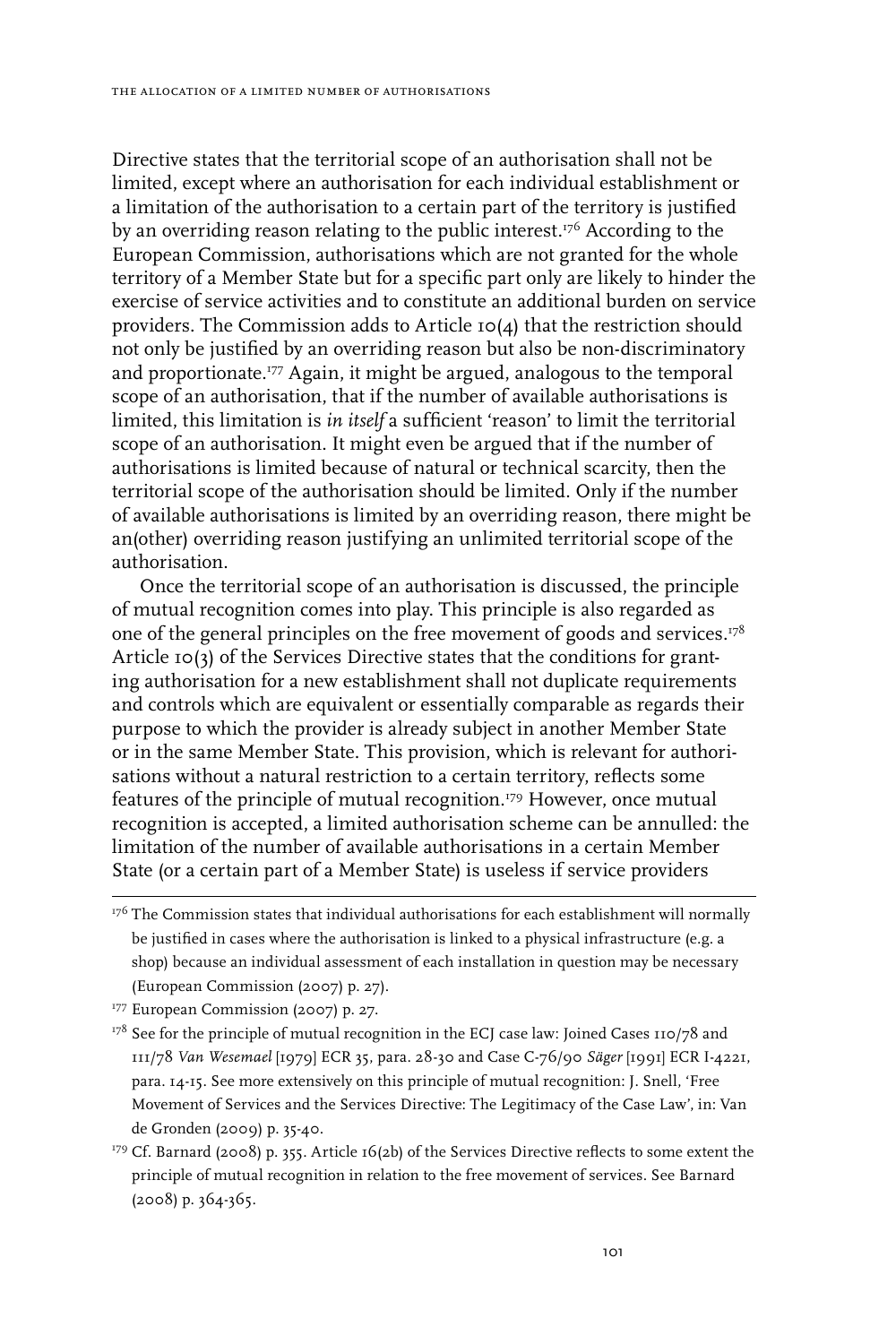with an authorisation in another Member State (or another part of the same Member State) cannot be prevented from providing services.<sup>180</sup> Again, it might therefore be argued that a limitation to the number of available authorisations is an overriding reason itself to justify an infringement on the general principle of mutual recognition.

# **7 Concluding Remarks**

All 'limited authorisation schemes', *i.e.* authorisation schemes where the number of available authorisations is limited beforehand, have some common characteristics. First, all these authorisation schemes have been faced with the question of whether the number of available authorisations may be limited. Secondly, these limited authorisation schemes are all confronted with a selection issue: whenever the number of available authorisations is limited and the number of candidates exceeds this number of authorisations, a selection procedure is necessary to make a choice. Thirdly, it might be necessary to restrict the temporal or geographical scope of such authorisations in order to create equal opportunities for all candidates.

Until recently, there seemed to be little attention in European law for a general approach towards these limited authorisation schemes. The new Services Directive gives an impetus to a more general approach and provides us with some general requirements on the allocation of a limited number of authorisations. However, this directive does not contain one uniform set of requirements applying to all limited authorisation schemes. Instead, it distinguishes according to the *reason* for limiting the number of available authorisations. If the number of available authorisations is limited because of 'natural or technical scarcity', then an impartial and transparent selection procedure should be applied. Moreover, such an authorisation *must* be granted for a limited period. On the contrary, if the number of available authorisations is limited by an overriding reason relating to the public interest, this authorisation *may* be granted for a limited period, but there is no obligation for such a restriction. Besides, the Services Directive makes clear that a limitation to the number of available authorisations is only allowed if it satisfies the conditions of non-discrimination, necessity ('justified by an overriding reason relating to the public interest') and proportionality.

These provisions of the Services Directive provide us with an incomplete framework of general requirements on limited authorisation schemes. Furthermore, only a few authorisation schemes satisfy the criterion of natural or technical scarcity. However, starting with the Services Direc-

<sup>&</sup>lt;sup>180</sup> See for the preliminary question on this issue in the context of gambling activities: *Raad van State* 14 May 2008, *LJN* BD1483, para. 2.12.4.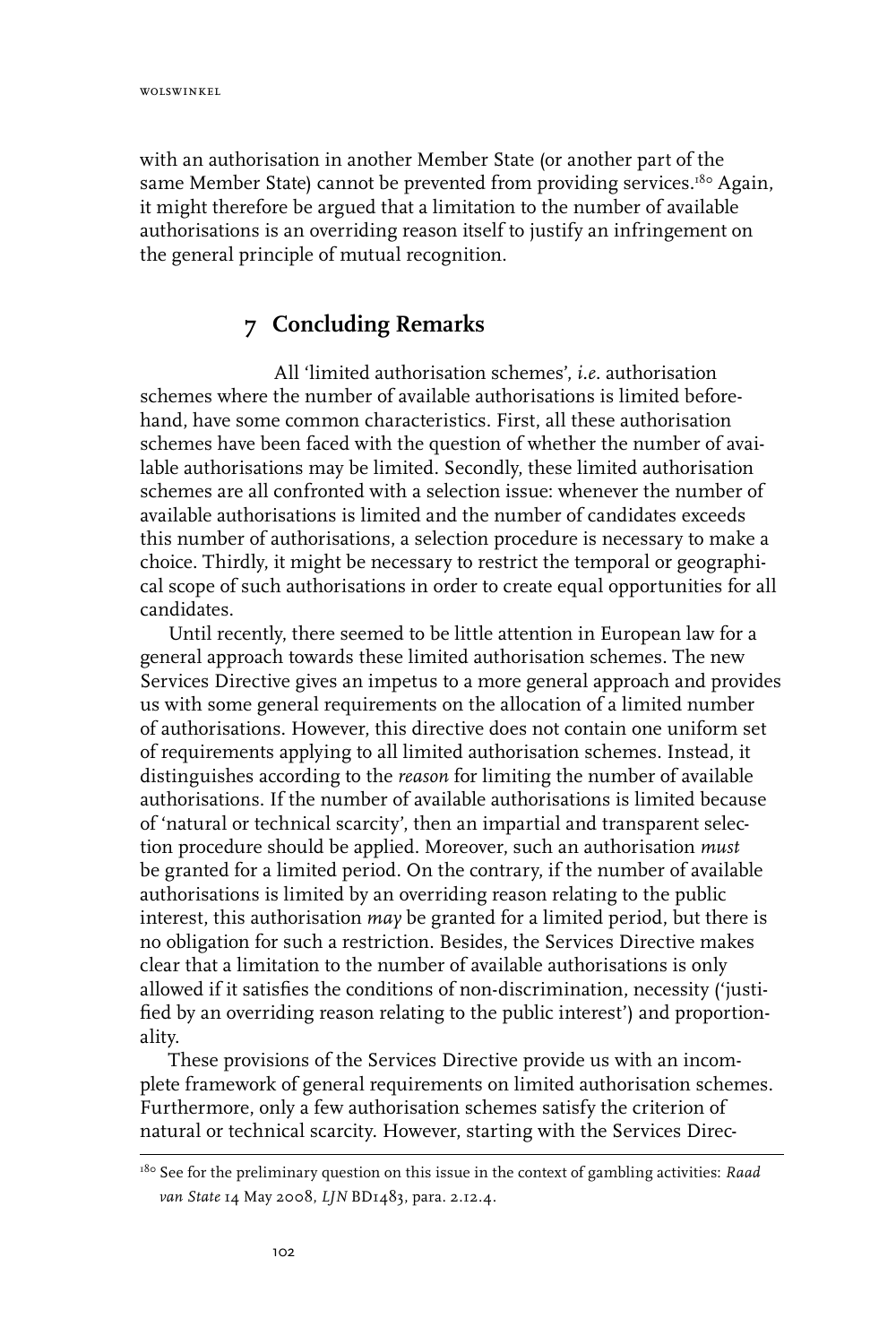tive, we can develop a consistent and coherent framework on the allocation of a limited number of authorisations. Therefore, we have considered two specific service areas with more advanced results on limited authorisation schemes: electronic communications services involving the use of radio frequencies and services on gambling activities. Furthermore, we have looked at developments in public procurement law on the award of service concessions, since selection procedures occur in that area as well. Of course, such an approach demands caution, since developments in European administrative law, either by Community legislature or by ECJ decisions, should be waited for on a number of issues. Nevertheless, several (preliminary) conclusions might be drawn from observations in these areas.

It has been argued that natural or technical scarcity should not be considered as an overriding *reason* relating to the public interest. Instead, this scarcity is a *fact* that activates (particular) overriding reasons relating to the public interest. Hence, a distinction should not be made between natural or technical scarcity on the one hand and overriding reasons relating to the public interest on the other, but between overriding reasons activated by natural or technical scarcity and other overriding reasons.

This amended distinction between natural or technical scarcity and (other) overriding reasons relating to the public interest is meaningful to some extent for the design of the selection procedure. In case of natural or technical scarcity, there is no reason to deviate from general requirements on transparency, since the administrative authorities – to put it simply – do not pursue any separate goal with the limitation of the number of authorisations; they simply had no (or at least: little) choice in limiting the number of authorisations. On the contrary, if the number of authorisations is limited because of an overriding reason, there might be good reason for deviating from the transparency requirement. This may be necessary to achieve the overriding reasons because of which the number of available authorisations has been limited.

Moreover, it has been argued that a transparency requirement for other limited authorisation schemes can be based on general principles derived from the fundamental freedoms of the EC Treaty. Although the Services Directive is silent on this issue, there is reason to argue that, analogous to service concessions, such limited authorisation schemes demand for an impartial and transparent selection procedure as well, unless an exception to this general obligation is justified by an overriding reason. The requirement of transparency seems to consist in ensuring, for the benefit of any potential candidate, *a sufficient degree of prior advertising* such that, at least, the *impartiality* of the selection procedure can be reviewed. Nonetheless, it is possible that an exception to this transparency requirement is accepted with respect to authorisations sooner than with respect to concessions.

With respect to the temporal and geographical scope of an authorisation, a 'limited, unless' approach has been suggested, comparable with the